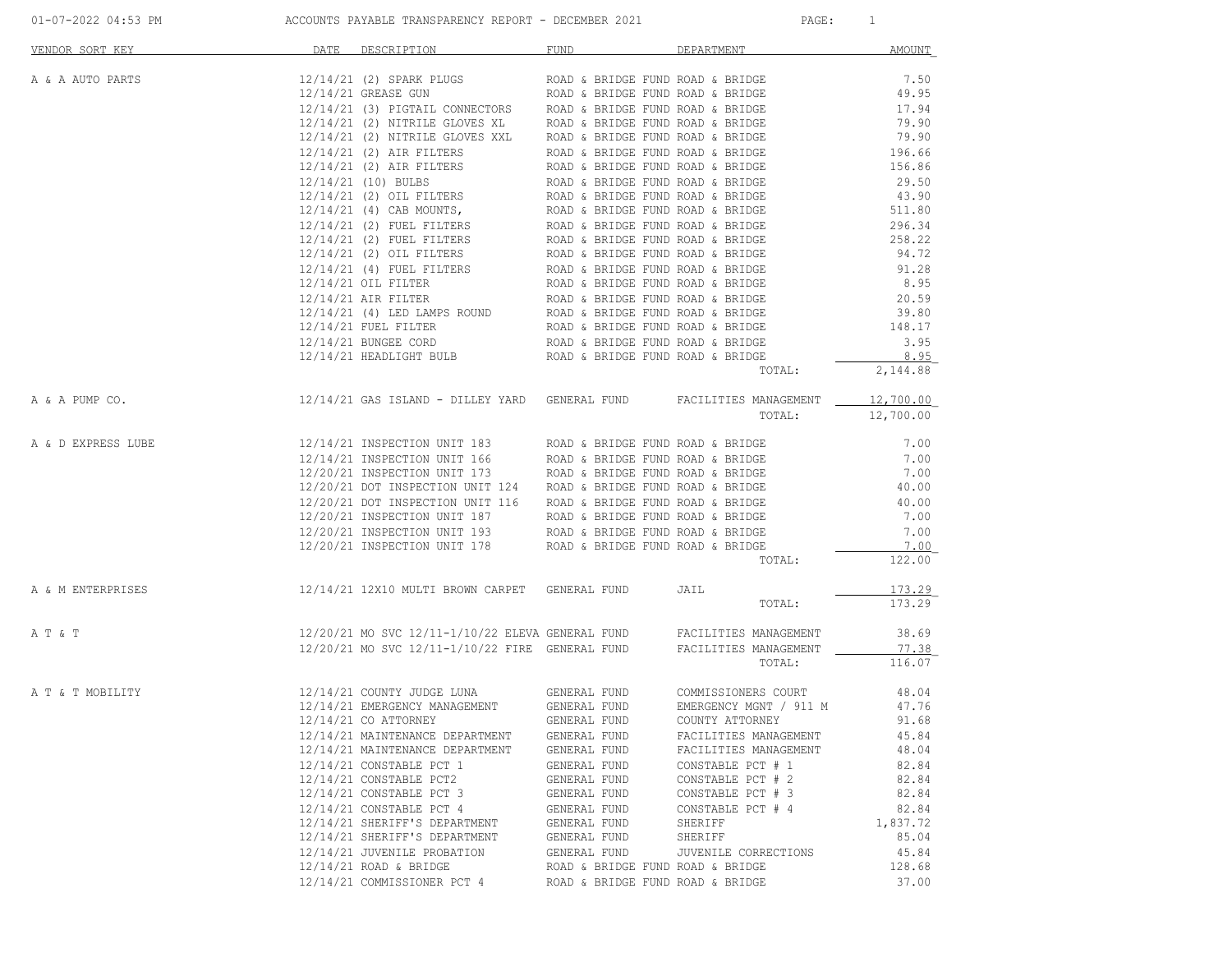|  | $01 - 07 - 2022$ 04:53 PM |  |  |
|--|---------------------------|--|--|
|  |                           |  |  |

ACCOUNTS PAYABLE TRANSPARENCY REPORT - DECEMBER 2021 PAGE: 2

| VENDOR SORT KEY       | DATE | DESCRIPTION                                                                                        | FUND                         | DEPARTMENT                                     | <b>AMOUNT</b>  |
|-----------------------|------|----------------------------------------------------------------------------------------------------|------------------------------|------------------------------------------------|----------------|
|                       |      | 12/14/21 COMMISSIONER PCT 3 ROAD & BRIDGE FUND ROAD & BRIDGE                                       |                              |                                                | 37.00          |
|                       |      | $12/14/21$ ROAD & BRIDGE ROAD & BRIDGE FUND ROAD & BRIDGE                                          |                              |                                                | 229.20         |
|                       |      | $12/14/21$ MO SVC $11/28$ - $12/27/2021$ ROAD & BRIDGE FUND ROAD & BRIDGE                          |                              |                                                | 89.90          |
|                       |      |                                                                                                    |                              | TOTAL:                                         | 3,103.10       |
| PAWLIK'S ACE HARDWARE |      | 12/14/21 GORILLA TAPE WHITE 30YD                                                                   | GENERAL FUND                 | FACILITIES MANAGEMENT                          | 10.95          |
|                       |      | 12/14/21 (3) MOUNTING TAPE CLR 1X15 GENERAL FUND                                                   |                              | FACILITIES MANAGEMENT                          | 38.85          |
|                       |      | 12/14/21 TOILET FILL VALVE                                                                         | GENERAL FUND                 | FACILITIES MANAGEMENT                          | 15.99          |
|                       |      | 12/14/21 (2) 1-1/4 IN Z 10FT SCH40 GENERAL FUND                                                    |                              | FACILITIES MANAGEMENT                          | 29.98          |
|                       |      | 12/14/21 (4) COUPLE 1.25" SXS SCH40 GENERAL FUND                                                   |                              | FACILITIES MANAGEMENT                          | 4.36           |
|                       |      | 12/14/21 (2) BUSHING 1.25 SP .5FPT GENERAL FUND<br>12/14/21 (2) BUSHING HEX 1/2 X 1/8 GENERAL FUND |                              | FACILITIES MANAGEMENT<br>FACILITIES MANAGEMENT | 3.90<br>6.98   |
|                       |      | 12/14/21 (3) SCREW EYE .098 X 1-1/8 GENERAL FUND                                                   |                              | FACILITIES MANAGEMENT                          | 7.47           |
|                       |      | 12/14/21 ROD HR STL PLAIN 1/4 X 6' GENERAL FUND                                                    |                              | FACILITIES MANAGEMENT                          | 6.99           |
|                       |      | 12/14/21 ROD ROUND 1/4 X 6' CLDRL                                                                  | GENERAL FUND                 | FACILITIES MANAGEMENT                          | 7.59           |
|                       |      | 12/14/21 PTO LOCK PIN 5/16" BAG/2                                                                  | GENERAL FUND                 | FACILITIES MANAGEMENT                          | 2.99           |
|                       |      | 12/14/21 (10) NAIL PEGS 10" 4CT,                                                                   | GENERAL FUND                 | FACILITIES MANAGEMENT                          | 59.90          |
|                       |      | 12/14/21 BUSHING SCH40 2SPX1.25S                                                                   | GENERAL FUND                 | FACILITIES MANAGEMENT                          | 2.49           |
|                       |      | 12/14/21 COUPLE 2" SXS SCH40                                                                       | GENERAL FUND                 | FACILITIES MANAGEMENT                          | 1.59           |
|                       |      | 12/14/21 PVC 2" X 2'                                                                               | GENERAL FUND                 | FACILITIES MANAGEMENT                          | 6.99           |
|                       |      | 12/14/21 PVC 2" X 2'                                                                               | GENERAL FUND                 | FACILITIES MANAGEMENT                          | 6.99           |
|                       |      | 12/14/21 BUSHING SCH40 2SPGX1.25S                                                                  | GENERAL FUND                 | FACILITIES MANAGEMENT                          | 2.49           |
|                       |      | 12/14/21 COUPLE 2" SXS SCH40                                                                       | GENERAL FUND                 | FACILITIES MANAGEMENT                          | 1.59           |
|                       |      | 12/14/21 DUCT TAPE 1.88" X 60YD                                                                    | GENERAL FUND                 | FACILITIES MANAGEMENT                          | 6.95           |
|                       |      | 12/14/21 (2) PWR STRIP 6 OUTLET                                                                    | GENERAL FUND                 | FACILITIES MANAGEMENT                          | 19.90          |
|                       |      | 12/14/21 SURGE PROTECTOR                                                                           | GENERAL FUND                 | FACILITIES MANAGEMENT                          | 24.95          |
|                       |      | 12/14/21 MOUNT SQUARES 1" 16PK<br>12/14/21 GORILLA MOUNTING TAPE                                   | GENERAL FUND                 | FACILITIES MANAGEMENT                          | 4.49           |
|                       |      |                                                                                                    | GENERAL FUND                 | FACILITIES MANAGEMENT                          | 8.95           |
|                       |      | 12/14/21 ELEMENT 4500W 240 VOLT                                                                    | GENERAL FUND                 | FACILITIES MANAGEMENT                          | 19.95          |
|                       |      | 12/14/21 ELEMENT WRENCH                                                                            | GENERAL FUND                 | FACILITIES MANAGEMENT                          | 9.99           |
|                       |      | 12/14/21 CABLE TIE 11" 100PK                                                                       | GENERAL FUND                 | FACILITIES MANAGEMENT                          | 12.95          |
|                       |      | 12/14/21 CABLE TIE 14.5" 100PK                                                                     | GENERAL FUND                 | FACILITIES MANAGEMENT                          | 13.95          |
|                       |      | 12/14/21 (2) CABLE TIE ASSORTMENT<br>12/14/21 7" X 2-34" GARDEN HOE,                               | GENERAL FUND                 | FACILITIES MANAGEMENT                          | 29.98<br>37.95 |
|                       |      |                                                                                                    | GENERAL FUND                 | FACILITIES MANAGEMENT                          |                |
|                       |      | 12/14/21 (2) HOE GARDEN TRUPER 48"<br>12/14/21 WARREN HOE 48"                                      | GENERAL FUND<br>GENERAL FUND | FACILITIES MANAGEMENT<br>FACILITIES MANAGEMENT | 27.90<br>24.95 |
|                       |      | 12/14/21 ICE SCRAPPER 7"                                                                           | GENERAL FUND                 | FACILITIES MANAGEMENT                          | 23.95          |
|                       |      | 12/14/21 FOLD SAWHORSE 1000LB 2 PK GENERAL FUND                                                    |                              | JAIL                                           | 49.95          |
|                       |      | 12/14/21 (2) LIQUID NAILS 100Z                                                                     | GENERAL FUND                 | JAIL                                           | 6.98           |
|                       |      | 12/14/21 BARREL BOLT 4"                                                                            | GENERAL FUND                 | JAIL                                           | 5.99           |
|                       |      | 12/14/21 BLADE JIG 3-1/8" 12 CT                                                                    | GENERAL FUND                 | JAIL                                           | 2.99           |
|                       |      | 12/14/21 WOOD SCREWS                                                                               | GENERAL FUND                 | JAIL                                           | 6.95           |
|                       |      | 12/14/21 SHELF BRACKET HD 4X5"<br>12/14/21 (2) SPRING CLAMP 3"                                     | GENERAL FUND                 | JAIL                                           | 3.99           |
|                       |      | 12/14/21 (2) SPRING CLAMP 3"                                                                       | GENERAL FUND                 | JAIL                                           | 17.98          |
|                       |      | 12/14/21 HINGE 4" SNCKL                                                                            | GENERAL FUND                 | JAIL                                           | 7.95           |
|                       |      | 12/14/21 DEWALT WOOD CHISEL                                                                        | GENERAL FUND                 | JAIL                                           | 13.99          |
|                       |      | 12/14/21 PADLOCK DBL LOCK STL 2"                                                                   | GENERAL FUND                 | JAIL                                           | 23.95          |
|                       |      | 12/14/21 BIT DRILL PERC 3/8 X 13"                                                                  | GENERAL FUND                 | JAIL                                           | 11.95          |
|                       |      | 12/14/21 BIT HAMR SDS 5PC SET                                                                      | GENERAL FUND                 | JAIL                                           | 29.95          |
|                       |      | 12/14/21 (5) CHAIN COIL 3/8" ZNC 63 GENERAL FUND                                                   |                              | JAIL                                           | 19.95          |
|                       |      | 12/20/21 SLEDGE 2 FACE 8#                                                                          | GENERAL FUND                 | SHERIFF                                        | 34.95          |
|                       |      | 12/20/21 CM FILTER RED PUSH ON                                                                     | GENERAL FUND                 | SHERIFF                                        | 19.95          |
|                       |      | 12/20/21 (3) SAW BLADE 9" 6T RECIP GENERAL FUND                                                    |                              | SHERIFF                                        | 17.97          |
|                       |      | 12/20/21 BLADE DISP UTIL KNIFE 100                                                                 | GENERAL FUND                 | SHERIFF                                        | 14.99          |
|                       |      | 12/20/21 DEMOLITION TOOLS 3 PC                                                                     | GENERAL FUND                 | SHERIFF                                        | 24.95          |
|                       |      | 12/20/21 TARP 20'X20'                                                                              | GENERAL FUND                 | SHERIFF                                        | 69.95          |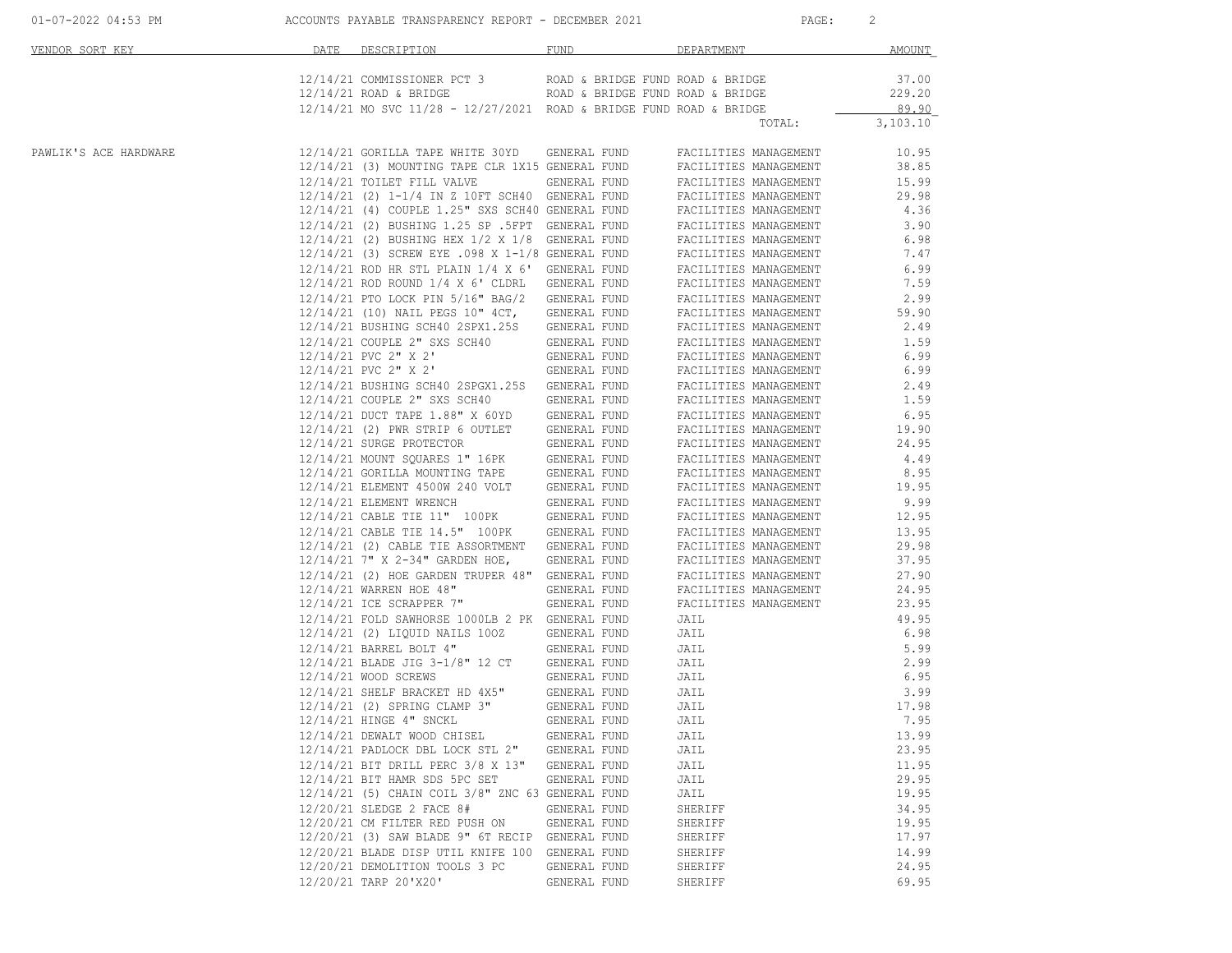| VENDOR SORT KEY                                                                | DATE DESCRIPTION FUND FUND DEPARTMENT                                                                                                                                                                                                                                                                                                                                                    |              |                   | AMOUNT           |
|--------------------------------------------------------------------------------|------------------------------------------------------------------------------------------------------------------------------------------------------------------------------------------------------------------------------------------------------------------------------------------------------------------------------------------------------------------------------------------|--------------|-------------------|------------------|
|                                                                                |                                                                                                                                                                                                                                                                                                                                                                                          |              |                   |                  |
|                                                                                |                                                                                                                                                                                                                                                                                                                                                                                          |              |                   |                  |
|                                                                                |                                                                                                                                                                                                                                                                                                                                                                                          |              |                   |                  |
|                                                                                |                                                                                                                                                                                                                                                                                                                                                                                          |              |                   |                  |
|                                                                                |                                                                                                                                                                                                                                                                                                                                                                                          |              |                   |                  |
|                                                                                |                                                                                                                                                                                                                                                                                                                                                                                          |              |                   |                  |
|                                                                                |                                                                                                                                                                                                                                                                                                                                                                                          |              |                   |                  |
|                                                                                |                                                                                                                                                                                                                                                                                                                                                                                          |              |                   |                  |
|                                                                                |                                                                                                                                                                                                                                                                                                                                                                                          |              |                   |                  |
|                                                                                |                                                                                                                                                                                                                                                                                                                                                                                          |              |                   |                  |
|                                                                                |                                                                                                                                                                                                                                                                                                                                                                                          |              |                   |                  |
|                                                                                |                                                                                                                                                                                                                                                                                                                                                                                          |              |                   |                  |
|                                                                                |                                                                                                                                                                                                                                                                                                                                                                                          |              |                   |                  |
|                                                                                |                                                                                                                                                                                                                                                                                                                                                                                          |              |                   |                  |
|                                                                                |                                                                                                                                                                                                                                                                                                                                                                                          |              |                   |                  |
|                                                                                |                                                                                                                                                                                                                                                                                                                                                                                          |              |                   |                  |
|                                                                                |                                                                                                                                                                                                                                                                                                                                                                                          |              |                   |                  |
|                                                                                | $12/14/21 \mbox{ PALLET DEPOSTT} \hspace{1.5cm} \mbox{FM} \hspace{1.5cm} \& \hspace{1.5cm} \mbox{LATERAL ROAD} \hspace{1.5cm} \mbox{NON-DEPARTMENTAL} \hspace{1.5cm} \mbox{25.00} \hspace{1.5cm} \mbox{12/14/21 TWIST NYLON LINE 270'} \hspace{1.5cm} \mbox{EPEL FM} \hspace{1.5cm} \& \hspace{1.5cm} \mbox{LATERAL ROAD} \hspace{1.5cm} \mbox{NON-DEPARTMENTAL} \hspace{1.5cm} \mbox{8$ |              |                   |                  |
|                                                                                | 12/20/21 (20) PORTLAND CMNT 93# FM & LATERAL ROAD NON-DEPARTMENTAL 250.00                                                                                                                                                                                                                                                                                                                |              |                   |                  |
|                                                                                |                                                                                                                                                                                                                                                                                                                                                                                          |              | TOTAL:            | 2,123.48         |
| AFLAC                                                                          |                                                                                                                                                                                                                                                                                                                                                                                          |              |                   |                  |
|                                                                                |                                                                                                                                                                                                                                                                                                                                                                                          |              |                   |                  |
|                                                                                |                                                                                                                                                                                                                                                                                                                                                                                          |              |                   |                  |
|                                                                                |                                                                                                                                                                                                                                                                                                                                                                                          |              |                   |                  |
| ALAMO INDUSTRIAL 12/14/21 SRD-50 MULCHER HEAD ROAD & BRIDGE FUND ROAD & BRIDGE |                                                                                                                                                                                                                                                                                                                                                                                          |              |                   | 21,223.65        |
|                                                                                |                                                                                                                                                                                                                                                                                                                                                                                          |              |                   | TOTAL: 21,223.65 |
| ALEXANDER INSURANCE AGENCY                                                     | 12/14/21 BOND RENEWAL DESTINY FLORE GENERAL FUND COUNTY CLERK 60 00 12/14/21 BOND RENEWAL ARRON IBARRA GENERAL FUND COUNTY CLERK 60.00 12/14/21 BOND RENEWAL STEPHANIE SAL GENERAL FUND DISTRICT CLERK 60.00 50.00                                                                                                                                                                       |              |                   |                  |
|                                                                                |                                                                                                                                                                                                                                                                                                                                                                                          |              |                   |                  |
|                                                                                |                                                                                                                                                                                                                                                                                                                                                                                          |              |                   |                  |
|                                                                                | $12/14/21 BOND RENEWAL SHANNA GATES GENERRAL FUND J.P. PCT. # 1\n12/14/21 BOND RENEWAL SHANNA GATES GENERRAL FUND J.P. PCT. # 1\n12/14/21 BOND RENEWAL JAMES A SINDO GENERAL FUND J.P. PCT. # 2\n12/14/21 BOND RENEWAL JAMES A SINDO GENERAL FUND J.P. PCT. # 2\n12/14/21 BOND RENEWAL JOMES A SINDO GENERAL FUND J.P. PCT. # 3\n12/14/21 BOND RENEWAL JOSEPH SINDO GENERAL FUND\n12/14$ |              |                   |                  |
|                                                                                |                                                                                                                                                                                                                                                                                                                                                                                          |              |                   |                  |
|                                                                                |                                                                                                                                                                                                                                                                                                                                                                                          |              |                   |                  |
|                                                                                |                                                                                                                                                                                                                                                                                                                                                                                          |              |                   |                  |
|                                                                                | $12/14/21\  \, {\tt BOND}\  \, {\tt RENEWAL}\  \, {\tt JOSE}\  \, {\tt R\  \, {\tt ALVARE}\  \, {\tt GENERAL}\  \, {\tt FUND}\  \, \, {\tt COUNTY}\  \, {\tt TRESSURER}\  \, \, {\tt S0.00}\  \, {\tt 350.00}\  \, {\tt 350.00}\  \, {\tt 350.00}\  \, {\tt 350.00}\  \, {\tt 350.00}\  \, {\tt 350.00}\  \, {\tt 350.00}\  \, {\tt 350.00}\  \, {\tt 350.00}\$                          |              |                   |                  |
|                                                                                | 12/14/21 BOND RENEWAL ANNA ALANIZ GENERAL FUND                                                                                                                                                                                                                                                                                                                                           |              |                   | 500.00           |
|                                                                                | 12/14/21 BOND RENEWAL DELIA MENDEZ GENERAL FUND TAX COLLECTOR                                                                                                                                                                                                                                                                                                                            |              | TAX COLLECTOR     | 350.00           |
|                                                                                | 12/14/21 BOND RENEWAL JOSE A RAMIRE GENERAL FUND                                                                                                                                                                                                                                                                                                                                         |              | CONSTABLE PCT # 1 | 50.00            |
|                                                                                | 12/14/21 BOND RENEWAL RODOLFO ORTEG GENERAL FUND                                                                                                                                                                                                                                                                                                                                         |              | CONSTABLE PCT # 2 | 50.00            |
|                                                                                | 12/14/21 BOND RENEWAL RAUL D ZAPATA GENERAL FUND                                                                                                                                                                                                                                                                                                                                         |              | CONSTABLE PCT # 3 | 50.00            |
|                                                                                | 12/14/21 BOND RENEWAL RENE V. LOZAN GENERAL FUND                                                                                                                                                                                                                                                                                                                                         |              | CONSTABLE PCT # 4 | 50.00            |
|                                                                                | 12/14/21 NEW BOND MELISSA GARZA<br>12/14/21 BOND RENEWAL JOHN M MEYER GENERAL FUND                                                                                                                                                                                                                                                                                                       | GENERAL FUND | JAIL<br>JAIL      | 50.00<br>50.00   |
|                                                                                | 12/14/21 NEW BOND EUGENE RODRIGUEZ GENERAL FUND                                                                                                                                                                                                                                                                                                                                          |              | SHERIFF           | 50.00            |
|                                                                                | 12/20/21 DEPUTY BOND SAMANTHA LOPEZ GENERAL FUND                                                                                                                                                                                                                                                                                                                                         |              | SHERIFF           | 50.00            |
|                                                                                | 12/14/21 BOND RENEWAL MICHAEL MORSE GENERAL FUND                                                                                                                                                                                                                                                                                                                                         |              | SHERIFF           | 50.00            |
|                                                                                | 12/14/21 BOND RENEWAL MATTHEW CUELL GENERAL FUND                                                                                                                                                                                                                                                                                                                                         |              | SHERIFF           | 50.00            |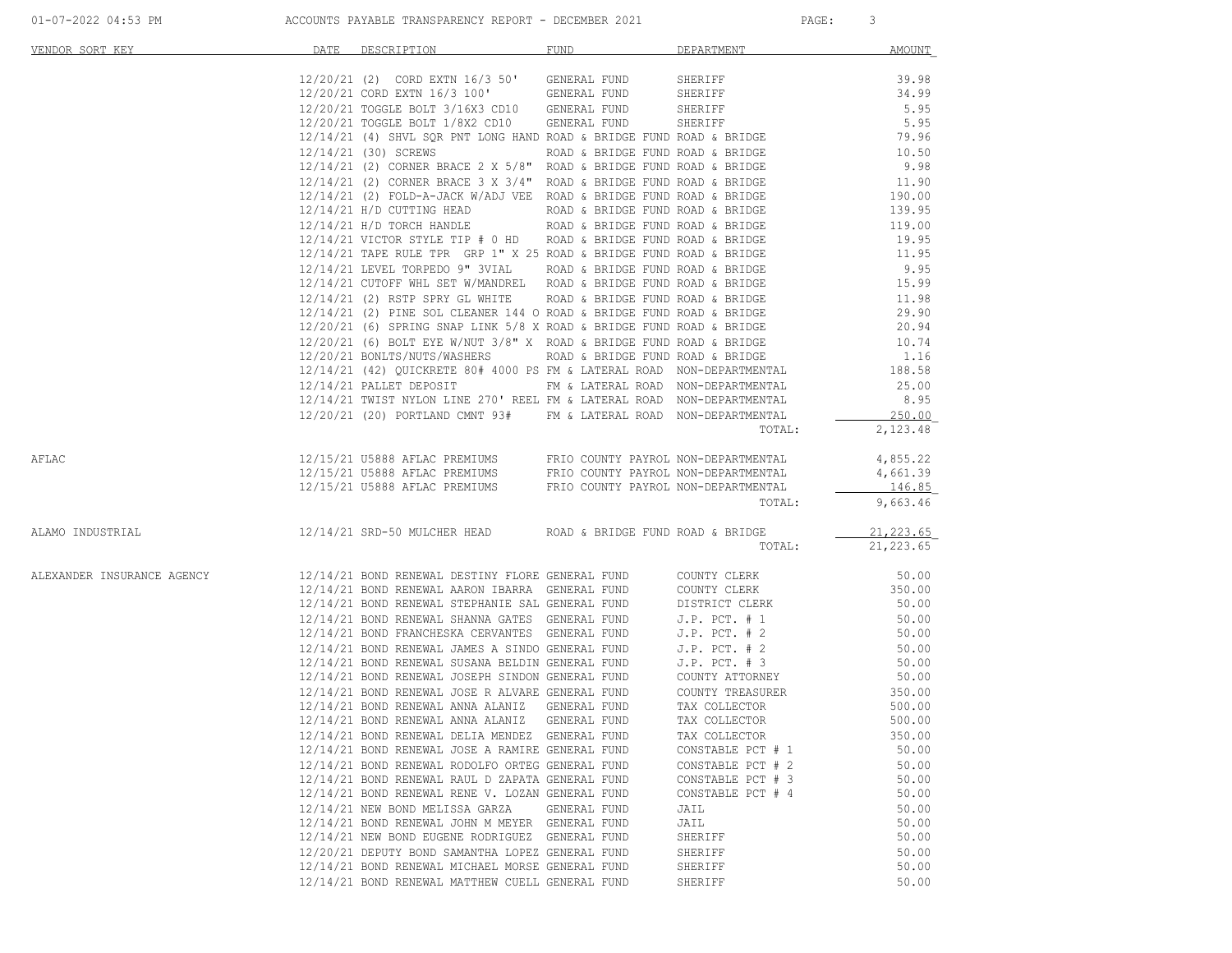| VENDOR SORT KEY                                                                                | DATE | DESCRIPTION                                                                                                                            | FUND                         | DEPARTMENT                    | AMOUNT               |
|------------------------------------------------------------------------------------------------|------|----------------------------------------------------------------------------------------------------------------------------------------|------------------------------|-------------------------------|----------------------|
|                                                                                                |      | $12/14/21$ BOND RENEWAL JOSHUA M LONG GENERAL FUND SHERIFF $12/14/21$ BOND RENEWAL JENNIFER HERN GENERAL FUND SHERIFF                  |                              |                               | 50.00                |
|                                                                                                |      |                                                                                                                                        |                              |                               | 50.00                |
|                                                                                                |      | 12/14/21 BOND RENEWAL MANUEL RUIZ J GENERAL FUND                                                                                       |                              | SHERIFF                       | 50.00                |
|                                                                                                |      | 12/14/21 BOND RENEWAL JOE GARZA VEL ROAD & BRIDGE FUND ROAD & BRIDGE                                                                   |                              |                               | 50.00                |
|                                                                                                |      | 12/14/21 BOND RENEWAL JOSE C ASUNCI ROAD & BRIDGE FUND ROAD & BRIDGE                                                                   |                              |                               | 50.00                |
|                                                                                                |      | 12/14/21 BOND RENEWAL CYNTHIA M IBA ROAD & BRIDGE FUND ROAD & BRIDGE                                                                   |                              |                               | 50.00                |
|                                                                                                |      | 12/14/21 BOND RENEWAL RAUL CARRIZAL ROAD & BRIDGE FUND ROAD & BRIDGE                                                                   |                              |                               | 50.00                |
|                                                                                                |      | 12/14/21 BOND RENEWAL BERTHA RAMIRE ROAD & BRIDGE FUND ROAD & BRIDGE                                                                   |                              |                               | 50.00                |
|                                                                                                |      | 12/14/21 BOND RENEWAL ANTHONY GONZA ROAD & BRIDGE FUND ROAD & BRIDGE                                                                   |                              |                               | 100.00               |
|                                                                                                |      |                                                                                                                                        |                              | TOTAL:                        | 3,400.00             |
| ALLISON, BASS & MAGEE, L.L.P.                 12/14/21 2020 REDISTRICTING - 2ND I GENERAL FUND |      |                                                                                                                                        |                              | COMMISSIONERS COURT<br>TOTAL: | 6.750.00<br>6,750.00 |
| CHERIE ALLMAND                                                                                 |      |                                                                                                                                        |                              |                               | 5.11                 |
|                                                                                                |      | 12/14/21 REIMBURSE POSTAGE 11/30/20 GENERAL FUND COUNTY EXTENSION<br>12/14/21 REIMBURSE PARTY SUPPLIES F GENERAL FUND COUNTY EXTENSION |                              |                               | 90.60                |
|                                                                                                |      |                                                                                                                                        |                              | TOTAL:                        | 95.71                |
|                                                                                                |      |                                                                                                                                        |                              |                               |                      |
| AMAZON CAPTIAL SERVICES, INC                                                                   |      | 12/20/21 PORTABLE CASSETTE RECORDE GENERAL FUND                                                                                        |                              | COMMISSIONERS COURT           | 24.45                |
|                                                                                                |      | 12/20/21 SHIPPING                                                                                                                      | GENERAL FUND                 | COMMISSIONERS COURT           | 5.99                 |
|                                                                                                |      | 12/14/21 RUBBERSTAMP TRAY                                                                                                              | GENERAL FUND                 | $J.P.$ PCT. $#4$              | 24.08                |
|                                                                                                |      | 12/14/21 AT A GLANCE CALENDAR                                                                                                          | GENERAL FUND                 | $J.P.$ PCT. $#4$              | 12.63                |
|                                                                                                |      | 12/14/21 2022 DESK CALENDAR                                                                                                            | GENERAL FUND                 | $J.P.$ PCT. $#4$              | 25.29                |
|                                                                                                |      | 12/14/21 PAPERAGE 2YR PLANNER                                                                                                          | GENERAL FUND                 | $J.P.$ PCT. $#4$              | 12.95                |
|                                                                                                |      | 12/14/21 DYMO 550 LABELWRITER                                                                                                          | GENERAL FUND                 | COUNTY TREASURER              | 129.99               |
|                                                                                                |      | 12/14/21 DYMO 30252 LABELS                                                                                                             | GENERAL FUND                 | COUNTY TREASURER              | 13.46                |
|                                                                                                |      | 12/14/21 (2) TOILET BOWL CLIP                                                                                                          | GENERAL FUND                 | FACILITIES MANAGEMENT         | 56.80                |
|                                                                                                |      | 12/14/21 OCCUPANCY SIGN 10" X 14" GENERAL FUND                                                                                         |                              | FACILITIES MANAGEMENT         | 27.37                |
|                                                                                                |      | 12/14/21 FRIGIDAIRE FREEZER                                                                                                            | GENERAL FUND                 | CONSTABLE PCT # 2             | 849.00               |
|                                                                                                |      | 12/14/21 SMALL BAGS 100CT                                                                                                              | GENERAL FUND                 | CONSTABLE PCT # 2             | 22.98                |
|                                                                                                |      | 12/14/21 INSPIRATIONAL BRACEL                                                                                                          | GENERAL FUND                 | CONSTABLE PCT # 2             | 16.49                |
|                                                                                                |      | 12/14/21 MOTIVATIONAL BRACELE                                                                                                          | GENERAL FUND                 | CONSTABLE PCT # 2             | 14.99                |
|                                                                                                |      | 12/14/21 FLEECE JACKET-3X                                                                                                              | GENERAL FUND                 | JAIL                          | 52.95                |
|                                                                                                |      | 12/14/21 FLEECE JACKET-SMALL                                                                                                           | GENERAL FUND                 | JAIL                          | 52.95                |
|                                                                                                |      | 12/14/21 FLEECE JACKET-XL                                                                                                              |                              | JAIL                          | 264.75               |
|                                                                                                |      | 12/14/21 FLEECE JACKET-2X                                                                                                              | GENERAL FUND<br>GENERAL FUND | JAIL                          | 211.80               |
|                                                                                                |      | 12/14/21 FLEECE JACKET-LARGE                                                                                                           | GENERAL FUND                 | JAIL                          | 158.85               |
|                                                                                                |      | 12/14/21 FLEECE JACKET-MED                                                                                                             | GENERAL FUND                 |                               | 105.90               |
|                                                                                                |      | 12/20/21 HANGING FILE FOLDERS                                                                                                          | GENERAL FUND                 | JAIL<br>JAIL                  | 8.68                 |
|                                                                                                |      |                                                                                                                                        |                              |                               |                      |
|                                                                                                |      | 12/20/21 PILL DISPENSER                                                                                                                | GENERAL FUND                 | JAIL<br>JAIL                  | 84.90                |
|                                                                                                |      | 12/20/21 ALCOHOL PREP PADS                                                                                                             | GENERAL FUND                 | JAIL                          | 9.42<br>25.98        |
|                                                                                                |      | 12/20/21 DISPOSABLE MED CUPS                                                                                                           | GENERAL FUND                 | JAIL                          |                      |
|                                                                                                |      | 12/20/21 TRIPLE ANTIBIOTIC                                                                                                             | GENERAL FUND                 | JAIL                          | 19.95                |
|                                                                                                |      | 12/14/21 FLEECE JACKET-3X                                                                                                              | GENERAL FUND                 | SHERIFF                       | 52.95                |
|                                                                                                |      | 12/14/21 FLEECE JACKET-XL                                                                                                              | GENERAL FUND                 | SHERIFF                       | 105.90               |
|                                                                                                |      | 12/14/21 FLEECE JACKET-2X                                                                                                              | GENERAL FUND                 | SHERIFF                       | 52.95                |
|                                                                                                |      | 12/14/21 FLEECE JACKET-LARGE                                                                                                           | GENERAL FUND                 | SHERIFF                       | 52.95                |
|                                                                                                |      | 12/14/21 FLEECE JACKET-MED                                                                                                             | GENERAL FUND                 | SHERIFF                       | 105.90               |
|                                                                                                |      | 12/20/21 CONDOR JACKET                                                                                                                 | GENERAL FUND                 | SHERIFF                       | 80.95                |
|                                                                                                |      | 12/20/21 NEO OFFICE CHAIR                                                                                                              | GENERAL FUND                 | SHERIFF                       | 149.97               |
|                                                                                                |      | 12/20/21 TECKNET WIRELESS DOORBELL                                                                                                     | GENERAL FUND                 | HIGHWAY PATROL                | 25.99                |
|                                                                                                |      | 12/14/21 EXPANSION FOLDER, LGL                                                                                                         | GENERAL FUND                 | HUMAN RESOURCE                | 26.08                |
|                                                                                                |      | 12/14/21 STORAGE ORGNZR BOX                                                                                                            | GENERAL FUND                 | HUMAN RESOURCE                | 14.99                |
|                                                                                                |      | 12/14/21 HBADA ERGO CHAIR                                                                                                              | GENERAL FUND                 | HUMAN RESOURCE                | 199.89               |
|                                                                                                |      | 12/14/21 LED FLOOD LIGHT 25W                                                                                                           | GENERAL FUND                 | HUMAN RESOURCE                | 37.98                |
|                                                                                                |      | 12/14/21 BROKEN FLOOD LIGHT                                                                                                            | GENERAL FUND                 | HUMAN RESOURCE                | $37.98 -$            |

01-07-2022 04:53 PM ACCOUNTS PAYABLE TRANSPARENCY REPORT - DECEMBER 2021 PAGE: 4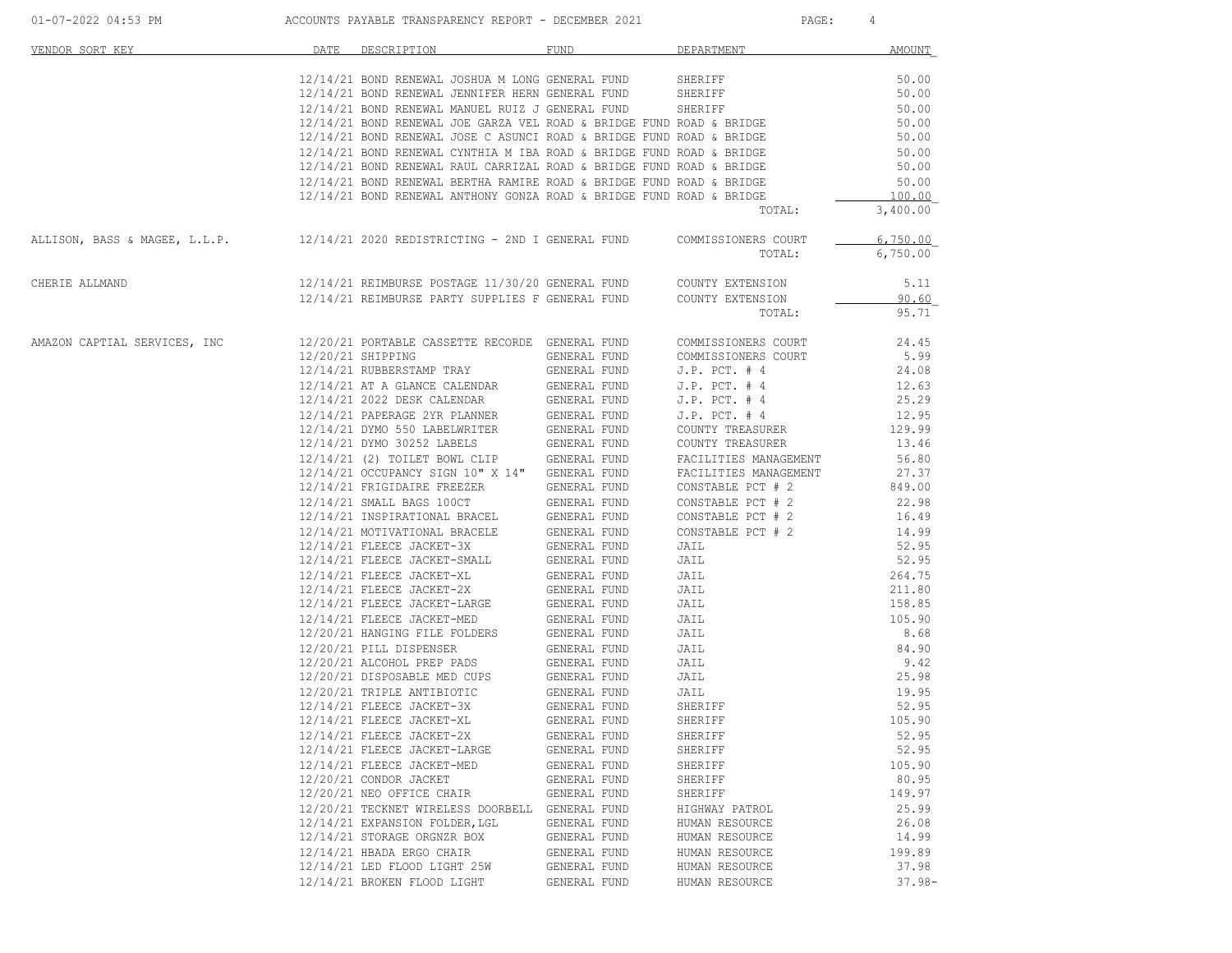| 01-07-2022 04:53 PM                                                               |                  |                                                  | ACCOUNTS PAYABLE TRANSPARENCY REPORT - DECEMBER 2021                                                                                                                                                         | PAGE:                                                                         | 5                  |
|-----------------------------------------------------------------------------------|------------------|--------------------------------------------------|--------------------------------------------------------------------------------------------------------------------------------------------------------------------------------------------------------------|-------------------------------------------------------------------------------|--------------------|
| VENDOR SORT KEY                                                                   | DATE             | DESCRIPTION                                      | FUND                                                                                                                                                                                                         | DEPARTMENT                                                                    | AMOUNT             |
|                                                                                   |                  | 12/14/21 VIVO ADJUSTABLE STND                    | JUSTICE COURT TECH NON-DEPARTMENTAL                                                                                                                                                                          |                                                                               | 296.98             |
|                                                                                   |                  |                                                  | 12/14/21 SCEPTRE E248, 24" JUSTICE COURT TECH NON-DEPARTMENTAL                                                                                                                                               | TOTAL:                                                                        | 169.97<br>3,568.07 |
| AMERICAN PUBLIC LIFE                                                              |                  | 12/15/21 LIFE PREMIUMS                           | FRIO COUNTY PAYROL NON-DEPARTMENTAL                                                                                                                                                                          |                                                                               | 273.49             |
|                                                                                   |                  | 12/15/21 LIFE PREMIUMS                           | FRIO COUNTY PAYROL NON-DEPARTMENTAL                                                                                                                                                                          |                                                                               | 273.49             |
|                                                                                   |                  |                                                  |                                                                                                                                                                                                              | TOTAL:                                                                        | 546.98             |
| AMERICAN UNITED LIFE INS.                                                         |                  |                                                  | $12/06/21 \quad \text{UNITED LIFE PREMIUMS} \qquad \qquad \text{FRIO COUNTY PAYROL NON-DEPARTMENTAL} \\ 12/20/21 \quad \text{UNITED LIFE PREMIUMS} \qquad \qquad \text{FRIO COUNTY PAYROL NON-DEPARTMENTAL}$ |                                                                               | 125.00             |
|                                                                                   |                  |                                                  |                                                                                                                                                                                                              | TOTAL:                                                                        | 125.00<br>250.00   |
|                                                                                   |                  |                                                  |                                                                                                                                                                                                              |                                                                               |                    |
| APPLIED CONCEPTS INC                                                              |                  |                                                  | 12/14/21 (8) 36 MONTH CLOUD STORAGE GENERAL FUND SHERIFF                                                                                                                                                     |                                                                               | 3,744.00           |
|                                                                                   |                  |                                                  |                                                                                                                                                                                                              | TOTAL:                                                                        | 3,744.00           |
| ATASCOSA COUNTY AUDITOR                                                           |                  | 12/14/21 30% OF SEIZED MONEY                     | SHERIFF'S SEIZED F NON-DEPARTMENTAL                                                                                                                                                                          |                                                                               | 816.00             |
|                                                                                   |                  |                                                  |                                                                                                                                                                                                              | TOTAL:                                                                        | 816.00             |
| ATOM CONSTRUCTION                                                                 |                  | 12/14/21 OX-200                                  | ROAD & BRIDGE FUND ROAD & BRIDGE                                                                                                                                                                             |                                                                               | 33.00              |
|                                                                                   |                  | 12/14/21 OX-125                                  | ROAD & BRIDGE FUND ROAD & BRIDGE                                                                                                                                                                             |                                                                               | 28.00              |
|                                                                                   |                  | 12/14/21 ARG/CO2 200                             | ROAD & BRIDGE FUND ROAD & BRIDGE                                                                                                                                                                             |                                                                               | 130.00             |
|                                                                                   |                  |                                                  |                                                                                                                                                                                                              | TOTAL:                                                                        | 191.00             |
| ATTENTI US, INC.                                                                  |                  | 12/14/21 PID 1654                                | GENERAL FUND                                                                                                                                                                                                 | JUVENILE CORRECTIONS                                                          | 38.40              |
|                                                                                   |                  | 12/14/21 PID 1674                                | GENERAL FUND                                                                                                                                                                                                 | JUVENILE CORRECTIONS                                                          | 28.80              |
|                                                                                   | 12/14/21 SPARES  |                                                  | GENERAL FUND                                                                                                                                                                                                 | JUVENILE CORRECTIONS                                                          | 27.00              |
|                                                                                   |                  |                                                  |                                                                                                                                                                                                              | TOTAL:                                                                        | 94.20              |
| <b>AUTOZONE</b>                                                                   |                  | 12/14/21 POWER STRIP INVERTER                    | GENERAL FUND                                                                                                                                                                                                 | SHERIFF                                                                       | 45.99              |
|                                                                                   |                  |                                                  |                                                                                                                                                                                                              | TOTAL:                                                                        | 45.99              |
| AVERY OIL COMPANY                                                                 |                  |                                                  | $12/14/21$ (55) PURUS SB CK-4 15W40 ROAD & BRIDGE FUND ROAD & BRIDGE                                                                                                                                         |                                                                               | 664.40             |
|                                                                                   |                  | $12/14/21$ (6) DEF 2/2.5 GAL                     | FM & LATERAL ROAD NON-DEPARTMENTAL                                                                                                                                                                           |                                                                               | 127.50             |
|                                                                                   |                  |                                                  |                                                                                                                                                                                                              | TOTAL:                                                                        | 791.90             |
| HENRY GILBERT AYALA                                                               |                  |                                                  |                                                                                                                                                                                                              | 12/27/21 REFUND FOR SALE OF DUN BUL SHERIFF'S ESTRAY A SHERIFF'S ESTRAY ACCOU | 492.70             |
|                                                                                   |                  |                                                  |                                                                                                                                                                                                              | TOTAL:                                                                        | 492.70             |
| BALCONES HEIGHTS INPATIENT SERVICES, P 12/20/21 CPT 99223 J. BRISENO GENERAL FUND |                  |                                                  |                                                                                                                                                                                                              | JAIL                                                                          | 61.17              |
|                                                                                   |                  | 12/20/21 CPT 99233 J. BRISENO GENERAL FUND       |                                                                                                                                                                                                              | JAIL                                                                          | 61.17              |
|                                                                                   |                  | 12/20/21 CPT 99239 J. BRISENO                    | GENERAL FUND                                                                                                                                                                                                 | JAIL                                                                          | 72.15              |
|                                                                                   |                  |                                                  |                                                                                                                                                                                                              | TOTAL:                                                                        | 194.49             |
| BCC LANGUAGES LLC                                                                 |                  | 12/14/21 TRANSLATOR SVC 11/10/21                 | GENERAL FUND                                                                                                                                                                                                 | DISTRICT COURT                                                                | 200.00             |
|                                                                                   | 12/14/21 MILEAGE |                                                  | GENERAL FUND                                                                                                                                                                                                 | DISTRICT COURT                                                                | 71.68              |
|                                                                                   |                  | $12/14/21$ TRAVEL TIME                           | GENERAL FUND                                                                                                                                                                                                 | DISTRICT COURT                                                                | 100.00             |
|                                                                                   |                  | 12/20/21 TRANSLATOR SVC 11/18/2021 GENERAL FUND  |                                                                                                                                                                                                              | DISTRICT COURT                                                                | 300.00             |
|                                                                                   |                  | 12/14/21 TRANSLATOR SVC 12/09/2021 GENERAL FUND  |                                                                                                                                                                                                              | DISTRICT COURT                                                                | 200.00             |
|                                                                                   |                  |                                                  |                                                                                                                                                                                                              | TOTAL:                                                                        | 871.68             |
| BEN E. KEITH COMPANY                                                              |                  | 12/14/21 (2) PANCAKES BUTTERMILK                 | GENERAL FUND                                                                                                                                                                                                 | JAIL                                                                          | 51.70              |
|                                                                                   |                  | 12/14/21 (2) BISCUIT BAKED UNSLICED GENERAL FUND |                                                                                                                                                                                                              | JAIL                                                                          | 61.00              |
|                                                                                   |                  | 12/14/21 (2) SAUSAGE PATTY 1.5 OZ                | GENERAL FUND                                                                                                                                                                                                 | JAIL                                                                          | 73.46              |
|                                                                                   |                  | 12/14/21 (2) APPLESAUCE SWEET                    | GENERAL FUND                                                                                                                                                                                                 | JAIL                                                                          | 73.00              |
|                                                                                   |                  | 12/14/21 SAUCE SPAGHETTI                         | GENERAL FUND                                                                                                                                                                                                 | JAIL                                                                          | 34.11              |
|                                                                                   |                  | 12/14/21 BREAD SANDWICH WHITE                    | GENERAL FUND                                                                                                                                                                                                 | JAIL                                                                          | 16.30              |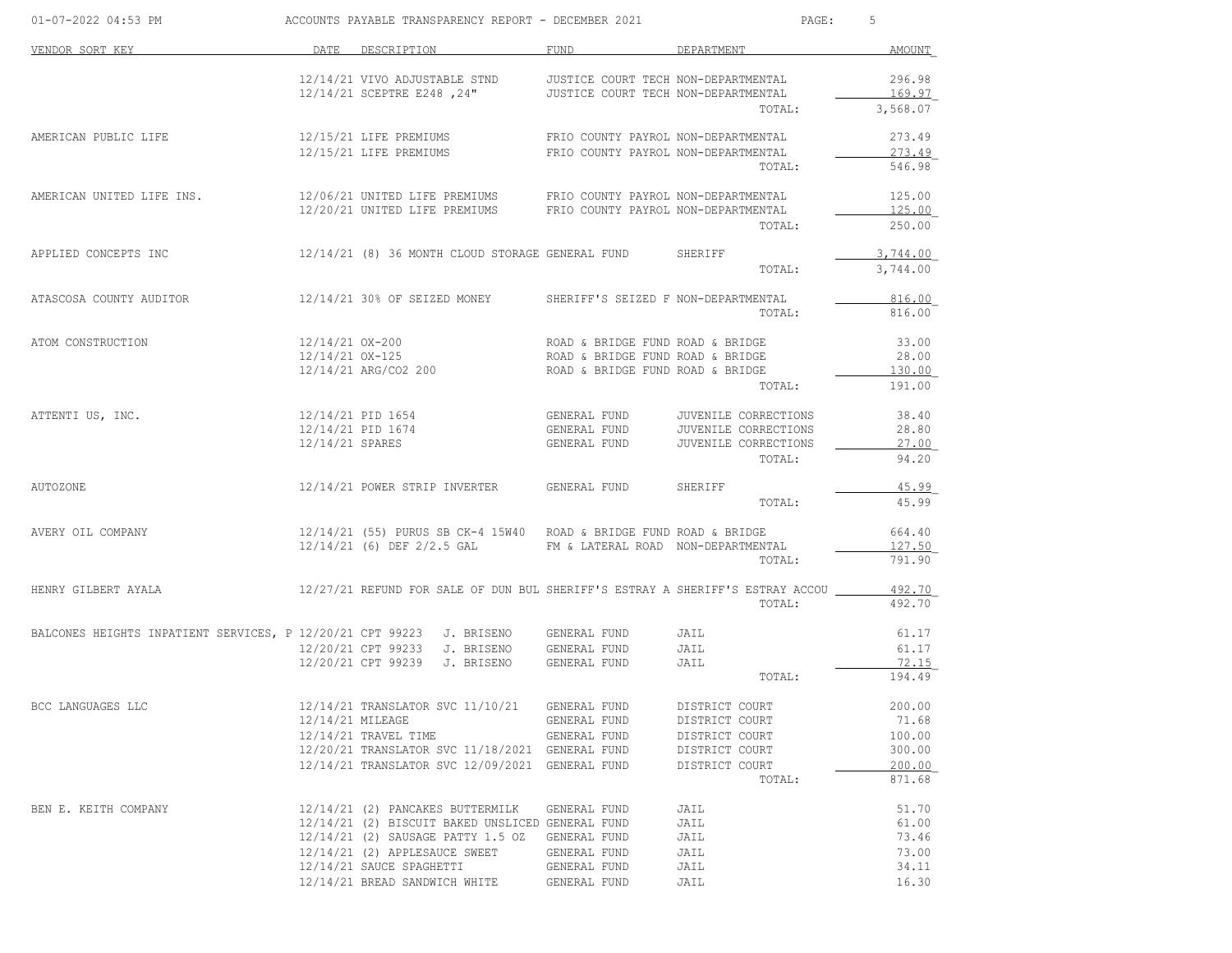| 01-07-2022 04:53 PM ACCOUNTS PAYABLE TRANSPARENCY REPORT - DECEMBER 2021                                                                                                                                |                  |                                                                                                                                                                                                                                                        |              | PAGE: 6                                                                         |                                   |
|---------------------------------------------------------------------------------------------------------------------------------------------------------------------------------------------------------|------------------|--------------------------------------------------------------------------------------------------------------------------------------------------------------------------------------------------------------------------------------------------------|--------------|---------------------------------------------------------------------------------|-----------------------------------|
| VENDOR SORT KEY                                                                                                                                                                                         | DATE DESCRIPTION |                                                                                                                                                                                                                                                        | <b>FUND</b>  | DEPARTMENT                                                                      | AMOUNT                            |
|                                                                                                                                                                                                         |                  |                                                                                                                                                                                                                                                        |              | JAIL                                                                            | 33.88                             |
|                                                                                                                                                                                                         |                  |                                                                                                                                                                                                                                                        |              | JAIL                                                                            | 8.91                              |
|                                                                                                                                                                                                         |                  | $12/14/21 (2) SWEETENER SUGAR \t\t  GENERAL FUND12/14/21 SALT PC POUCH \t\t  GENERAL FUND12/14/21 CORNBERAD MIX \t\t  GENERAL FUND$                                                                                                                    |              | JAIL                                                                            | 37.74                             |
|                                                                                                                                                                                                         |                  |                                                                                                                                                                                                                                                        |              | JAIL                                                                            | 26.86                             |
|                                                                                                                                                                                                         |                  | 12/14/21 (2) COOKIE NILLA VANILLA W GENERAL FUND<br>12/14/21 CRACKER GRAHAM HONEY MAID GENERAL FUND                                                                                                                                                    |              | JAIL                                                                            | 23.63                             |
|                                                                                                                                                                                                         |                  |                                                                                                                                                                                                                                                        |              | JAIL                                                                            | 20.19                             |
|                                                                                                                                                                                                         |                  | 12/14/21 GRAVY MIX CTRY STYLE GENERAL FUND<br>12/14/21 FUEL ADJUSTMENT GENERAL FUND                                                                                                                                                                    |              | JAIL                                                                            | 6.99                              |
|                                                                                                                                                                                                         |                  |                                                                                                                                                                                                                                                        |              | TOTAL:                                                                          | 467.77                            |
| BROWN EQUIPMENT RENTAL <b>12/14/21 TRENCHER RENTAL</b> GENERAL FUND FACILITIES MANAGEMENT 100.00                                                                                                        |                  |                                                                                                                                                                                                                                                        |              |                                                                                 |                                   |
|                                                                                                                                                                                                         |                  |                                                                                                                                                                                                                                                        |              | TOTAL:                                                                          | 200.00                            |
| MARCO ANTONIO CABRERA, JR               12/20/21 CAUSE# 21-01-00007-CVF B.C GENERAL FUND DISTRICT COURT                                                                                                 |                  |                                                                                                                                                                                                                                                        |              |                                                                                 | 350.00                            |
|                                                                                                                                                                                                         |                  |                                                                                                                                                                                                                                                        |              | TOTAL:                                                                          | 350.00                            |
| ROCHELLE CAMACHO  12/14/21 MILEAGE 9/23/21 - 11/16/20 GENERAL FUND UVENILE CORRECTIONS 274.96                                                                                                           |                  |                                                                                                                                                                                                                                                        |              |                                                                                 |                                   |
|                                                                                                                                                                                                         |                  |                                                                                                                                                                                                                                                        |              |                                                                                 | 16.00                             |
|                                                                                                                                                                                                         |                  | 12/14/21 STATE ID PID 1664 FRIO CO JUVENILE S NON-DEPARTMENTAL<br>12/14/21 STATE ID PID 1656 FRIO CO JUVENILE S NON-DEPARTMENTAL                                                                                                                       |              |                                                                                 | 16.00                             |
|                                                                                                                                                                                                         |                  | 12/14/21 TRANSPORT MEALS PID 1659 FRIO CO JUVENILE S NON-DEPARTMENTAL                                                                                                                                                                                  |              |                                                                                 | 41.07                             |
|                                                                                                                                                                                                         |                  |                                                                                                                                                                                                                                                        |              | TOTAL:                                                                          | 348.03                            |
| $12/14/21 \text{ MILEAGE } 5/25 - 11/10/21 \qquad \text{GENERAL FUND} \qquad \text{DISTRIC CURT}$<br>$12/14/21 \text{ HOTEL FOR TRIAL } 9/27 - 10/01 \text{ GENERAL FUND} \qquad \text{DISTRICC COUNT}$ |                  |                                                                                                                                                                                                                                                        |              |                                                                                 | 910.15                            |
|                                                                                                                                                                                                         |                  |                                                                                                                                                                                                                                                        |              |                                                                                 | 735.63                            |
|                                                                                                                                                                                                         |                  |                                                                                                                                                                                                                                                        |              | TOTAL: 1,645.78                                                                 |                                   |
| CENTERLINE SUPPLY, LTD 30.00 12/14/21 (4) HI INT. 48X48 FRESH OI ROAD & BRIDGE FUND ROAD & BRIDGE                                                                                                       |                  |                                                                                                                                                                                                                                                        |              |                                                                                 |                                   |
|                                                                                                                                                                                                         |                  | $12/14/21 \begin{tabular}{lcccccc} FREIGHT & & & & & & & & & \\ 12/14/21 \begin{tabular}{lcccccc} FREIGHT & & & & & & & \\ 12/14/21 & (15) & SIGN & SUPPORT & 12 & POST & ROAD & & BRIDGE & FUND & ROAD & & BRIDGE & & \\ \end{tabular} \end{tabular}$ |              |                                                                                 | 40.00                             |
|                                                                                                                                                                                                         |                  |                                                                                                                                                                                                                                                        |              |                                                                                 |                                   |
|                                                                                                                                                                                                         |                  | $12/14/21$ (15) UBOLTS 2 7/8" ROAD & BRIDGE FUND ROAD & BRIDGE<br>$12/14/21$ (10) STOP 36 X 36 ROAD & BRIDGE FUND ROAD & BRIDGE                                                                                                                        |              |                                                                                 | 100.50<br>$\frac{100.00}{700.00}$ |
|                                                                                                                                                                                                         |                  |                                                                                                                                                                                                                                                        |              |                                                                                 |                                   |
|                                                                                                                                                                                                         |                  |                                                                                                                                                                                                                                                        |              | TOTAL:                                                                          | 4,960.50                          |
| CINTAS CORPORATION                                                                                                                                                                                      |                  |                                                                                                                                                                                                                                                        |              |                                                                                 |                                   |
|                                                                                                                                                                                                         |                  |                                                                                                                                                                                                                                                        |              |                                                                                 | 15.21                             |
|                                                                                                                                                                                                         |                  |                                                                                                                                                                                                                                                        |              |                                                                                 | 13.83                             |
|                                                                                                                                                                                                         |                  | 12/14/21 SKIN TONE BANDAGE BOX<br>12/14/21 SKIN TONE BNDG BOX<br>12/14/21 ELASTIC STRIP MED<br>12/14/21 LARGE PATCH 2 X 3 MED<br>12/14/21 COUGH DROP<br>12/14/21 SKIN TONEBNDG ROAD & BRIDGE FUND ROAD & BRIDGE<br>12/14/21 SKIN TONEBNDG ROAD &       |              |                                                                                 | 14.68                             |
|                                                                                                                                                                                                         |                  |                                                                                                                                                                                                                                                        |              |                                                                                 | 14.96                             |
|                                                                                                                                                                                                         |                  |                                                                                                                                                                                                                                                        |              |                                                                                 | 18.80                             |
|                                                                                                                                                                                                         |                  |                                                                                                                                                                                                                                                        |              |                                                                                 | 13.83                             |
|                                                                                                                                                                                                         |                  | 12/14/21 LARGE PATCHE 2 X 3 MED<br>12/14/21 LARGE PATCHE 2 X 3 MED<br>12/14/21 HARGE PATCHE SUCREMENT ROAD & BRIDGE FUND ROAD & BRIDGE<br>12/14/21 READY-RIP 3IN<br>12/14/21 BIOFREEZE MUSCLE RLF ROAD & BRIDGE FUND ROAD & BRIDGE<br>12/14/2          |              |                                                                                 |                                   |
|                                                                                                                                                                                                         |                  |                                                                                                                                                                                                                                                        |              |                                                                                 |                                   |
|                                                                                                                                                                                                         |                  |                                                                                                                                                                                                                                                        |              |                                                                                 |                                   |
|                                                                                                                                                                                                         |                  | 12/14/21 LENS/SCREEN WIPES                                                                                                                                                                                                                             |              | ROAD & BRIDGE FUND ROAD & BRIDGE TO THE TABLE THAT A STATE OF THE ROAD & BRIDGE | 22.59                             |
|                                                                                                                                                                                                         |                  |                                                                                                                                                                                                                                                        |              | TOTAL:                                                                          | 216.01                            |
| CITY OF DILLEY                                                                                                                                                                                          |                  | 12/14/21 MO SVC 10/14 - 11/16/2021 GENERAL FUND                                                                                                                                                                                                        |              | FACILITIES MANAGEMENT                                                           | 92.17                             |
|                                                                                                                                                                                                         |                  | 12/14/21 MO SVC 10/14 - 11/16/2021 GENERAL FUND                                                                                                                                                                                                        |              | FACILITIES MANAGEMENT                                                           | 164.96                            |
|                                                                                                                                                                                                         |                  | 12/14/21 MO SVC 10/14 - 11/16/2021 GENERAL FUND                                                                                                                                                                                                        |              | FACILITIES MANAGEMENT                                                           | 260.35                            |
|                                                                                                                                                                                                         |                  |                                                                                                                                                                                                                                                        |              | TOTAL:                                                                          | 517.48                            |
| CITY OF PEARSALL                                                                                                                                                                                        |                  | 12/14/21 411 E BRAZOS                                                                                                                                                                                                                                  | GENERAL FUND | FACILITIES MANAGEMENT                                                           | 296.91                            |
|                                                                                                                                                                                                         |                  | 12/14/21 2207 BI 35E                                                                                                                                                                                                                                   | GENERAL FUND | FACILITIES MANAGEMENT                                                           | 571.15                            |
|                                                                                                                                                                                                         |                  | 12/14/21 505 E MEDINA - CRT H                                                                                                                                                                                                                          | GENERAL FUND | FACILITIES MANAGEMENT                                                           | 61.85                             |
|                                                                                                                                                                                                         |                  | 12/14/21 404 S PECAN - MTTMR #1                                                                                                                                                                                                                        | GENERAL FUND | FACILITIES MANAGEMENT                                                           | 65.98                             |
|                                                                                                                                                                                                         |                  | $12/14/21$ 406 S PECAN - CO EXT                                                                                                                                                                                                                        | GENERAL FUND | FACILITIES MANAGEMENT                                                           | 127.31                            |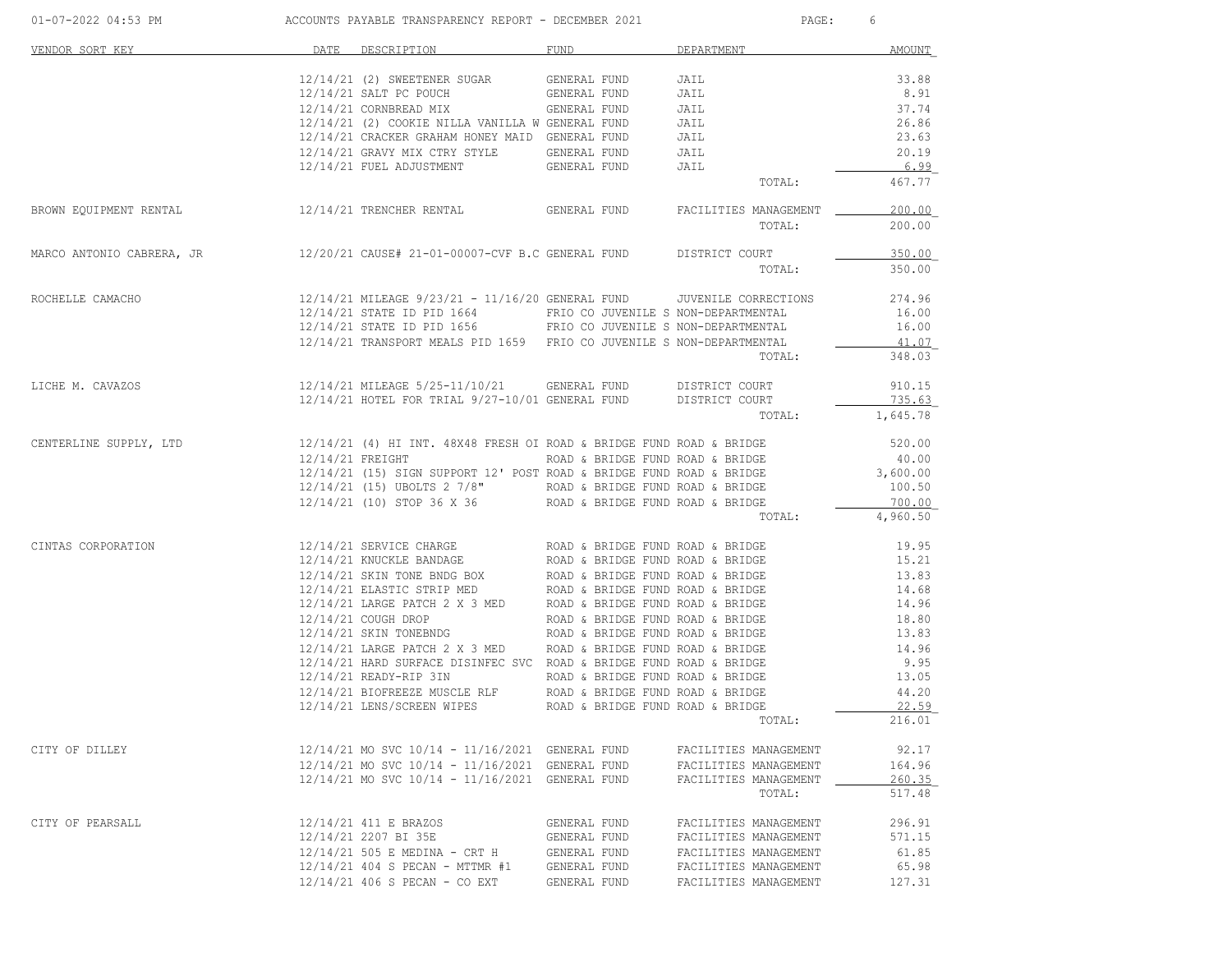| 01-07-2022 04:53 PM                                                                                         |      | ACCOUNTS PAYABLE TRANSPARENCY REPORT - DECEMBER 2021                                                                                                                      |                                     | PAGE:                                                                                            | 7                                  |
|-------------------------------------------------------------------------------------------------------------|------|---------------------------------------------------------------------------------------------------------------------------------------------------------------------------|-------------------------------------|--------------------------------------------------------------------------------------------------|------------------------------------|
| VENDOR SORT KEY                                                                                             | DATE | DESCRIPTION                                                                                                                                                               | FUND                                | DEPARTMENT                                                                                       | AMOUNT                             |
|                                                                                                             |      | 12/14/21 510 E. S.A. COURTHOUSE GENERAL FUND<br>12/14/21 FIREMANS PARK<br>$12/14/21$ 604 E. MEDINA - MUSEUM GENERAL FUND<br>12/14/21 504 S CEDAR - JAILHOUSE GENERAL FUND | <b>GENERAL FUND</b>                 | FACILITIES MANAGEMENT<br>FACILITIES MANAGEMENT<br>FACILITIES MANAGEMENT<br>FACILITIES MANAGEMENT | 32.19<br>356.72<br>40.30<br>556.19 |
|                                                                                                             |      | 12/14/21 RADIO LANE                                                                                                                                                       | GENERAL FUND                        | FACILITIES MANAGEMENT                                                                            | 271.07                             |
|                                                                                                             |      | 12/14/21 CR 4002 (CEMETARY) GENERAL FUND<br>12/14/21 HWY 1581 S - REGIONAL PARK GENERAL FUND                                                                              |                                     | FACILITIES MANAGEMENT<br>FACILITIES MANAGEMENT                                                   | 52.25<br>239.71                    |
|                                                                                                             |      | 12/14/21 FISHING POND GENERAL FUND                                                                                                                                        |                                     | FACILITIES MANAGEMENT<br>TOTAL:                                                                  | 110.65<br>2,782.28                 |
| CITY OF UVALDE                                                                                              |      | 12/14/21 FIRE INSPECTION - JAIL GENERAL FUND                                                                                                                              |                                     | JAIL                                                                                             | 250.00                             |
|                                                                                                             |      | 12/14/21 MILEAGE<br>12/14/21 DRIVE TIME                                                                                                                                   | GENERAL FUND<br><b>GENERAL FUND</b> | JAIL<br>JAIL                                                                                     | 56.35<br>30.00                     |
|                                                                                                             |      |                                                                                                                                                                           |                                     | TOTAL:                                                                                           | 336.35                             |
| COLORADO BANKERS LIFE INSURANCE CO. 12/15/21 COLORADO BANKERS LIFE PREM FRIO COUNTY PAYROL NON-DEPARTMENTAL |      | 12/15/21 COLORADO BANKERS LIFE PREM FRIO COUNTY PAYROL NON-DEPARTMENTAL                                                                                                   |                                     | TOTAL:                                                                                           | 42.69<br>42.69<br>85.38            |
| COMPANION LIFE                                                                                              |      | 12/15/21 COMPANION LIFE PREMIUMS FRIO COUNTY PAYROL NON-DEPARTMENTAL<br>12/15/21 COMPANION LIFE PREMIUMS FRIO COUNTY PAYROL NON-DEPARTMENTAL                              |                                     |                                                                                                  | 122.64<br>138.09                   |
|                                                                                                             |      |                                                                                                                                                                           |                                     | TOTAL:                                                                                           | 260.73                             |
| CONCORD MEDICAL GROUP OF TEXAS                                                                              |      | 12/14/21 CPT 99285 J. BRISENO JR GENERAL FUND<br>12/14/21 CPT 93010 J. BRISENO JR GENERAL FUND                                                                            |                                     | JAIL<br>JAIL                                                                                     | 101.00<br>6.42                     |
|                                                                                                             |      | 12/14/21 CPT 99285 I. SOLIS GENERAL FUND<br>12/14/21 CPT 93010 I. SOLIS                                                                                                   | GENERAL FUND                        | SHERIFF<br>SHERIFF                                                                               | 111.98<br>6.74                     |
|                                                                                                             |      | 12/14/21 CPT 99282 R. GANDARA 10/1 GENERAL FUND HUMAN RESOURCE<br>12/14/21 CPT 99053 R. GANDARA 10/1 GENERAL FUND                                                         |                                     | HUMAN RESOURCE                                                                                   | 122.70<br>31.80                    |
|                                                                                                             |      |                                                                                                                                                                           |                                     | TOTAL:                                                                                           | 380.64                             |
| CONCORD RADIOLOGY PLLC                                                                                      |      | 12/14/21 CPT 74177 J. TOUCHET GENERAL FUND<br>12/14/21 CPT 71045 J. TOUCHET GENERAL FUND                                                                                  |                                     | JAIL<br>JAIL                                                                                     | 68.70<br>6.95                      |
|                                                                                                             |      |                                                                                                                                                                           |                                     | TOTAL:                                                                                           | 75.65                              |
| COOPER EQUIPMENT                                                                                            |      | 12/14/21 WASHER TANK<br>12/14/21 (10) GALLONS OF CITRUS ROAD & BRIDGE FUND ROAD & BRIDGE                                                                                  | ROAD & BRIDGE FUND ROAD & BRIDGE    |                                                                                                  | 169.54<br>250.00                   |
|                                                                                                             |      |                                                                                                                                                                           |                                     | TOTAL:                                                                                           | 419.54                             |
| COUNTY OF LASALLE                                                                                           |      | 12/14/21 INMATE HOUSING NOV 2021 GENERAL FUND<br>12/14/21 INMATE HOUSING OCT 2021 GENERAL FUND                                                                            |                                     | JAIL<br>JAIL<br>TOTAL:                                                                           | 765.00<br>2,340.00<br>3,105.00     |
|                                                                                                             |      | $12/14/21$ CAUSE# $18-09-00354$ -CVF H.L GENERAL FUND DISTRICT COURT                                                                                                      |                                     |                                                                                                  | 37.50                              |
| SHEYLEON DAVIS                                                                                              |      | 12/14/21 CAUSE# 18-09-00354-CVF H.L GENERAL FUND                                                                                                                          |                                     | DISTRICT COURT                                                                                   | 37.50                              |
|                                                                                                             |      | 12/14/21 CAUSE# 19-04-00132-CVF L.S GENERAL FUND<br>12/14/21 CAUSE# 19-04-00132-CVF L.S GENERAL FUND                                                                      |                                     | DISTRICT COURT                                                                                   | 37.50<br>18.75                     |
|                                                                                                             |      | 12/14/21 CAUSE# 20-03-00117-CVF C.G GENERAL FUND                                                                                                                          |                                     | DISTRICT COURT<br>DISTRICT COURT                                                                 | 37.50                              |
|                                                                                                             |      | 12/14/21 CAUSE# 20-08-00227-CVF I.V GENERAL FUND                                                                                                                          |                                     | DISTRICT COURT                                                                                   | 37.50                              |
|                                                                                                             |      | 12/14/21 CAUSE# 20-08-00227-CVF I.V GENERAL FUND                                                                                                                          |                                     | DISTRICT COURT                                                                                   | 37.50                              |
|                                                                                                             |      | 12/14/21 CAUSE# 20-08-00227-CVF I.V GENERAL FUND                                                                                                                          |                                     | DISTRICT COURT                                                                                   | 37.50                              |
|                                                                                                             |      | 12/14/21 CAUSE# 20-08-00227-CVF                                                                                                                                           | GENERAL FUND                        | DISTRICT COURT                                                                                   | 37.50                              |
|                                                                                                             |      | 12/14/21 CAUSE# 20-10-00281-CVF K.V GENERAL FUND<br>12/14/21 CAUSE# 20-12-00346-CVF E.B GENERAL FUND                                                                      |                                     | DISTRICT COURT<br>DISTRICT COURT                                                                 | 225.00<br>37.50                    |
|                                                                                                             |      | 12/14/21 CAUSE# 20-12-00346-CVF E.B GENERAL FUND                                                                                                                          |                                     | DISTRICT COURT                                                                                   | 56.25                              |
|                                                                                                             |      | 12/14/21 CAUSE# 20-12-00346-CVF E.B GENERAL FUND                                                                                                                          |                                     | DISTRICT COURT                                                                                   | 150.00                             |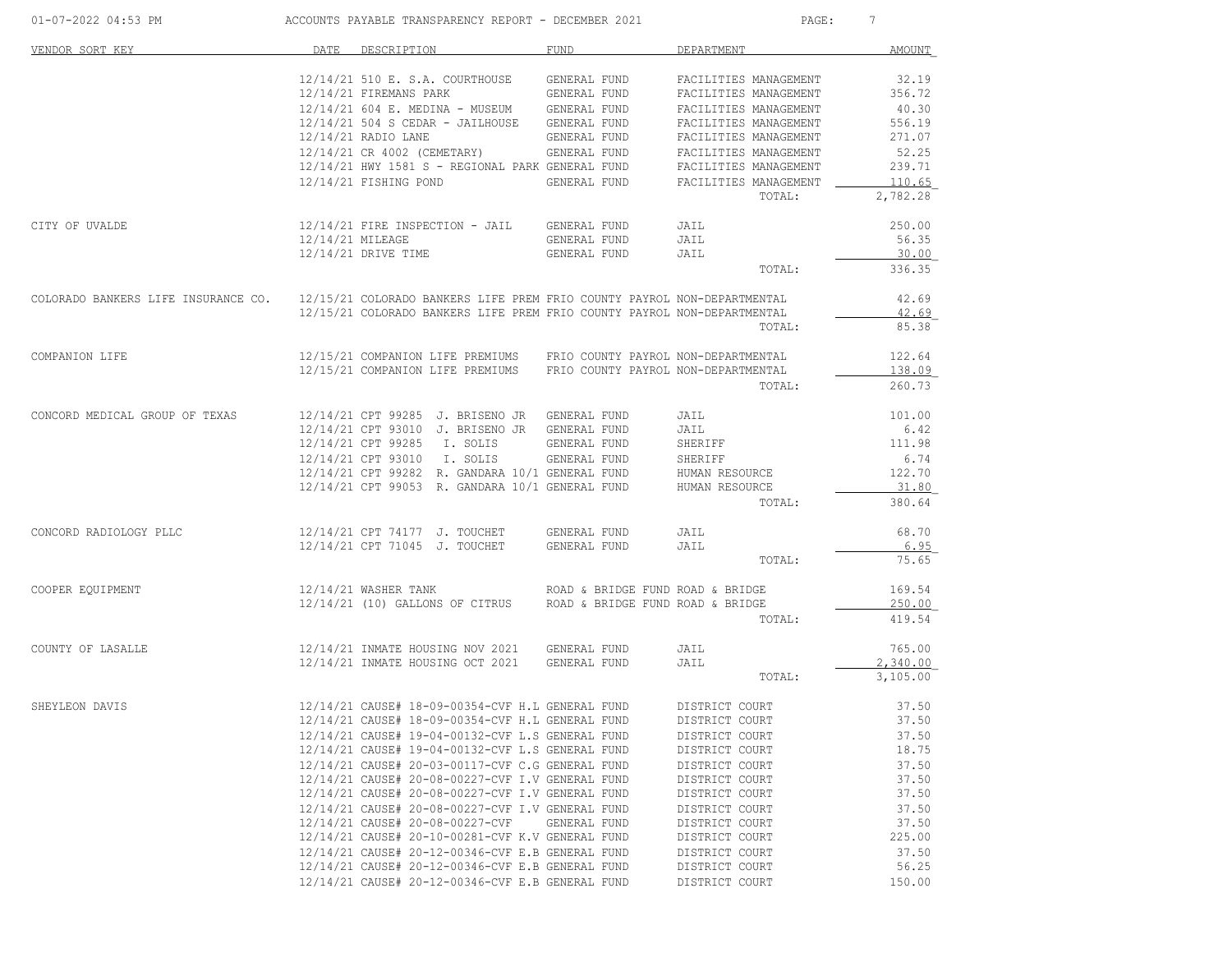| 01-07-2022 04:53 PM                                                    |                  | ACCOUNTS PAYABLE TRANSPARENCY REPORT - DECEMBER 2021                |                                    | $\mathtt{PAGE}$ :     | 8               |
|------------------------------------------------------------------------|------------------|---------------------------------------------------------------------|------------------------------------|-----------------------|-----------------|
| VENDOR SORT KEY                                                        | DATE             | DESCRIPTION                                                         | FUND                               | DEPARTMENT            | AMOUNT          |
|                                                                        |                  | 12/14/21 CAUSE# 20-12-00350-CVF V.F GENERAL FUND                    |                                    | DISTRICT COURT        | 75.00           |
|                                                                        |                  | 12/14/21 CAUSE# 20-12-00350-CVF V.F GENERAL FUND                    |                                    | DISTRICT COURT        | 37.50           |
|                                                                        |                  | 12/14/21 CAUSE# 20-12-00350-CVF V.F GENERAL FUND                    |                                    | DISTRICT COURT        | 37.50           |
|                                                                        |                  | 12/14/21 CAUSE# 21-03-00052-CVF A.M GENERAL FUND                    |                                    | DISTRICT COURT        | 37.50           |
|                                                                        |                  | 12/14/21 CAUSE# 21-03-00052-CVF A.M GENERAL FUND                    |                                    | DISTRICT COURT        | 37.50           |
|                                                                        |                  | 12/14/21 CAUSE# 21-03-00052-CVF A.M GENERAL FUND                    |                                    | DISTRICT COURT        | 75.00           |
|                                                                        |                  | 12/14/21 CAUSE# 21-03-00052-CVF A.M GENERAL FUND                    |                                    | DISTRICT COURT        | 18.75           |
|                                                                        |                  |                                                                     |                                    | TOTAL:                | 1,106.25        |
| DELL MARKETING L.P.                                                    |                  | 12/07/21 DELL OPTIPLEX 7490 AIO GENERAL FUND                        |                                    | ELECTIONS             | 1,566.24        |
|                                                                        |                  | 12/14/21 INSPIRON 15 LAPTOP GENERAL FUND                            |                                    | ELECTIONS             | 1,207.89        |
|                                                                        |                  | 12/15/21 DELL OPTIPLEX 74900 AIO GENERAL FUND                       |                                    | ELECTIONS             | <u>1,696.88</u> |
|                                                                        |                  |                                                                     |                                    | TOTAL:                | 4,471.01        |
| JOHN R. DOLEZAL                                                        |                  | 12/14/21 CAUSE# 20-12-00349-CVF GENERAL FUND                        |                                    | DISTRICT COURT        | 250.00          |
|                                                                        |                  |                                                                     |                                    | TOTAL:                | 250.00          |
| FABIAN DOMINGUEZ                                                       |                  | 12/20/21 TINT 2 FRONT WINDOWS #7775 GENERAL FUND                    |                                    | SHERIFF               | 60.00           |
|                                                                        |                  | 12/20/21 TINT 2 FRONT WINDOWS #7846 GENERAL FUND                    |                                    | SHERIFF               | 60.00           |
|                                                                        |                  | 12/20/21 TINT 2 FRONT WINDOWS #7808 GENERAL FUND                    |                                    | SHERIFF               | 60.00           |
|                                                                        |                  | 12/20/21 TINT 2 FRONT WINDOWS #7563 GENERAL FUND                    |                                    | SHERIFF               | 60.00           |
|                                                                        |                  | 12/20/21 TINT 2 FRONT WINDOWS #7781 GENERAL FUND                    |                                    | SHERIFF               | 60.00           |
|                                                                        |                  | 12/20/21 TINT 2 FRONT WINDOWS #4291 GENERAL FUND                    |                                    | SHERIFF               | 60.00           |
|                                                                        |                  | 12/20/21 TINT 2 FRONT WINDOWS #3140 GENERAL FUND                    |                                    | SHERIFF               | 60.00           |
|                                                                        |                  | 12/20/21 TINT 2 FRONT WINDOWS #3378 GENERAL FUND                    |                                    | SHERIFF               | 60.00           |
|                                                                        |                  | 12/20/21 TINT 2 FRONT WINDOWS #3648 GENERAL FUND                    |                                    | SHERIFF               | 60.00           |
|                                                                        |                  | 12/20/21 TINT 2 FRONT WINDOWS #3681 GENERAL FUND                    |                                    | SHERIFF               | 60.00           |
|                                                                        |                  | 12/20/21 TINT 2 FRONT WINDOWS #3112 GENERAL FUND                    |                                    | SHERIFF               | 60.00           |
|                                                                        |                  | 12/20/21 TINT 2 FRONT WINDOWS #3663 GENERAL FUND                    |                                    | SHERIFF               | 60.00           |
|                                                                        |                  | 12/20/21 TINT 2 FRONT WINDOWS #3626 GENERAL FUND                    |                                    | SHERIFF               | 60.00           |
|                                                                        |                  | 12/20/21 TINT 2 FRONT WINDOWS #3195 GENERAL FUND                    |                                    | SHERIFF               | 60.00           |
|                                                                        |                  | 12/20/21 TINT 2 FRONT WINDOWS #3086 GENERAL FUND                    |                                    | SHERIFF               | 60.00           |
|                                                                        |                  |                                                                     |                                    | TOTAL:                | 900.00          |
| TROPHIES BY EDCO INC                                                   |                  | 12/20/21 ACRYLIC AWARD                                              | GENERAL FUND                       | COUNTY AUDITOR        | 147.80          |
|                                                                        |                  | 12/20/21 STARS ACHIEVEMENT                                          | GENERAL FUND                       | COUNTY AUDITOR        | 18.95           |
|                                                                        |                  | 12/20/21 STARS TROPHY                                               | GENERAL FUND                       | COUNTY AUDITOR        | 22.14           |
|                                                                        |                  |                                                                     |                                    | TOTAL:                | 188.89          |
| ELLIOTT ELECTRIC SUPPLY, INC.                                          |                  | 12/14/21 (2) 9W-54W LED WALLPACK AD GENERAL FUND                    |                                    | FACILITIES MANAGEMENT | 280.90          |
|                                                                        |                  | 12/14/21 120-277V PHOTOCONTROL GENERAL FUND                         |                                    | FACILITIES MANAGEMENT | 32.57           |
|                                                                        |                  | 12/14/21 (6) 12/3 SEOOW 600V BLACK GENERAL FUND                     |                                    | FACILITIES MANAGEMENT | 9.92            |
|                                                                        |                  | 12/14/21 (4) 1/2" DIA MALE CORD GRI GENERAL FUND                    |                                    | FACILITIES MANAGEMENT | 46.08           |
|                                                                        |                  | 12/14/21 M18 & M12 VEHICLE CHARGER ROAD & BRIDGE FUND ROAD & BRIDGE |                                    |                       | 139.40          |
|                                                                        | 12/14/21 FREIGHT |                                                                     | ROAD & BRIDGE FUND ROAD & BRIDGE   |                       | 15.00           |
|                                                                        |                  |                                                                     |                                    | TOTAL:                | 523.87          |
| ERGON ASPHALT AND EMULSIONS, INC                                       |                  | 12/14/21 805 GALLONS CRS-2P                                         | FM & LATERAL ROAD NON-DEPARTMENTAL |                       | 2,012.50        |
|                                                                        |                  | 12/14/21 FEDERAL ENVMT FEE                                          | FM & LATERAL ROAD NON-DEPARTMENTAL |                       | 1.21            |
|                                                                        |                  | 12/14/21 DEMURRAGE 5 HOURS                                          | FM & LATERAL ROAD NON-DEPARTMENTAL |                       | 450.00          |
|                                                                        |                  |                                                                     |                                    | TOTAL:                | 2,463.71        |
| JOHN MATTHEW FABIAN, PSY.D., J.D., LLC 12/14/21 CAUSE# 18-10-00155-CRF |                  |                                                                     | GENERAL FUND                       | DISTRICT COURT        | 2,850.00        |
|                                                                        |                  |                                                                     |                                    | TOTAL:                | 2,850.00        |
| FLEET IQ                                                               |                  | 12/14/21 (45) MO DATA CHARGES CDMA ROAD & BRIDGE FUND ROAD & BRIDGE |                                    |                       | 989.55          |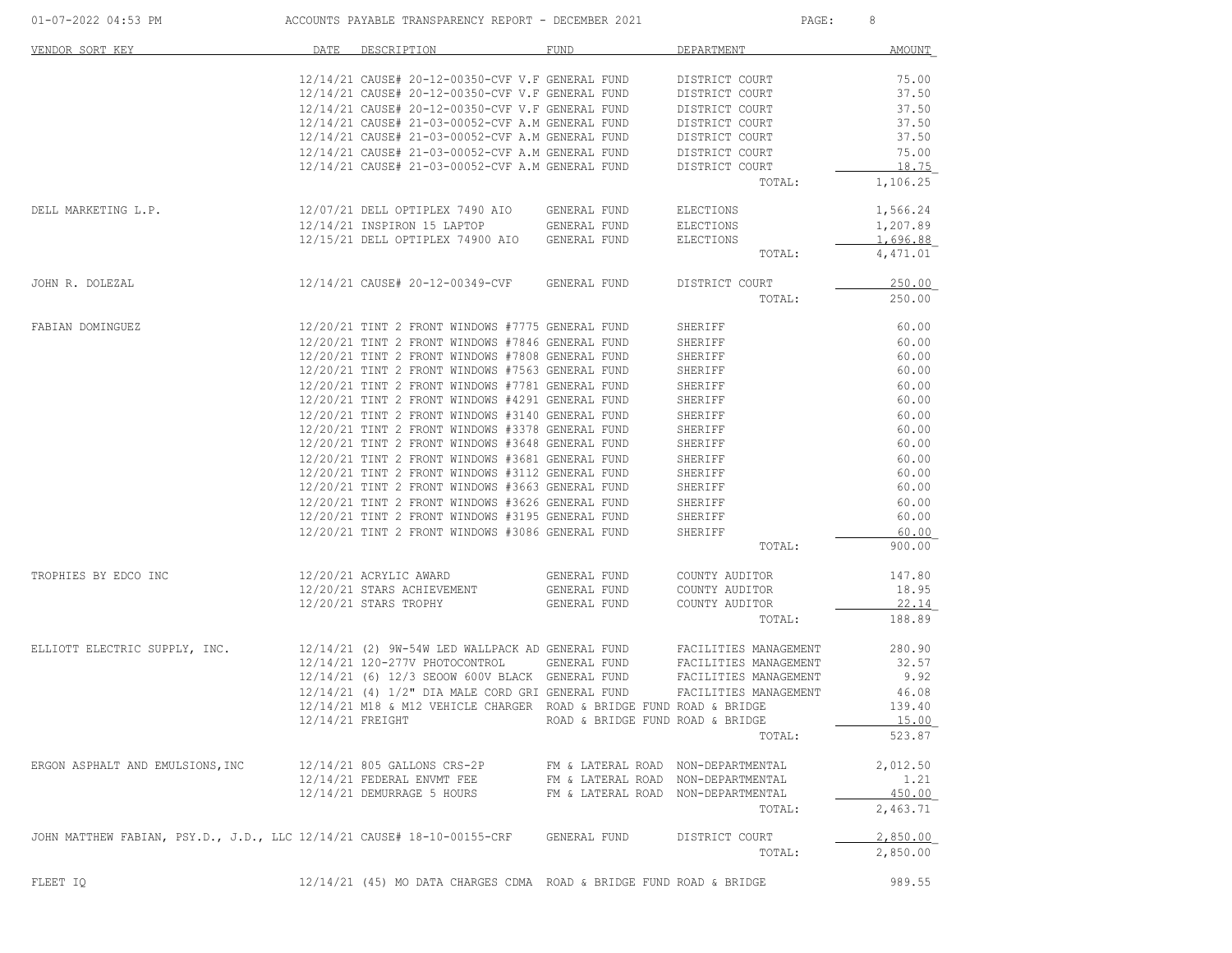| 01-07-2022 04:53 PM                |                 | ACCOUNTS PAYABLE TRANSPARENCY REPORT - DECEMBER 2021                                                                                                                        |                                                              |                                          | 9<br>PAGE:                               |
|------------------------------------|-----------------|-----------------------------------------------------------------------------------------------------------------------------------------------------------------------------|--------------------------------------------------------------|------------------------------------------|------------------------------------------|
| VENDOR SORT KEY                    | DATE            | DESCRIPTION                                                                                                                                                                 | FUND                                                         | DEPARTMENT                               | AMOUNT                                   |
|                                    |                 |                                                                                                                                                                             |                                                              | TOTAL:                                   | 989.55                                   |
| FLEETPRIDE                         |                 | 12/14/21 RETURNED (10) MINIATURE BU ROAD & BRIDGE FUND ROAD & BRIDGE<br>12/14/21 53" TXDOT STYLE LIGHT BAR ROAD & BRIDGE FUND ROAD & BRIDGE<br>12/14/21 (10) MINIATURE BULB | ROAD & BRIDGE FUND ROAD & BRIDGE                             |                                          | $16.20 -$<br>1,237.00<br>16.20           |
|                                    |                 |                                                                                                                                                                             |                                                              | TOTAL:                                   | 1,237.00                                 |
| FORT DEARBORN LIFE                 |                 | 12/15/21 DISABILITY PREMIUMS 5394-0 FRIO COUNTY PAYROL NON-DEPARTMENTAL<br>12/15/21 DISABILITY PREMIUMS 5394-0 FRIO COUNTY PAYROL NON-DEPARTMENTAL                          |                                                              | TOTAL:                                   | 179.95<br>179.95<br>359.90               |
| FRIO CHEVROLET LLC                 | 12/14/21 FILTER | 12/14/21 OIL CHANGE LABOR<br>12/14/21 (8) QRTS OIL<br>12/14/21 TIRE ROTATION                                                                                                | GENERAL FUND<br>GENERAL FUND<br>GENERAL FUND<br>GENERAL FUND | SHERIFF<br>SHERIFF<br>SHERIFF<br>SHERIFF | 12.95<br>48.00<br>6.25<br>10.00<br>77.20 |
|                                    |                 |                                                                                                                                                                             |                                                              | TOTAL:                                   |                                          |
| FRIO COUNTY APPRAISAL DISTRICT     |                 | 12/14/21 CAUSE# 18-09-00349-CVF DEC GENERAL FUND COMMISSIONERS COURT<br>12/14/21 MONTHLY ASSESSMENT JAN 202 GENERAL FUND                                                    |                                                              | TAX COLLECTOR<br>TOTAL:                  | 7,200.21<br>23,005.28<br>30,205.49       |
| FRIO COUNTY CREDIT UNION           |                 | 12/06/21 CREDIT UNION DEDUCTIONS FRIO COUNTY PAYROL NON-DEPARTMENTAL<br>12/20/21 CREDIT UNION DEDUCTIONS FRIO COUNTY PAYROL NON-DEPARTMENTAL                                |                                                              | TOTAL:                                   | 8,134.75<br>8,222.25<br>16,357.00        |
|                                    |                 |                                                                                                                                                                             |                                                              |                                          |                                          |
| FRIO COUNTY TAX ASSESSOR COLLECTOR |                 | 12/20/21 INSP/REGISTRATION UNIT 011 ROAD & BRIDGE FUND ROAD & BRIDGE<br>12/20/21 INSP/REGISTRATION UNIT 012 ROAD & BRIDGE FUND ROAD & BRIDGE                                |                                                              |                                          | 22.00<br>22.00                           |
|                                    |                 | 12/14/21 INSP/REGISTRATION UNIT 016 ROAD & BRIDGE FUND ROAD & BRIDGE                                                                                                        |                                                              |                                          | 7.50                                     |
|                                    |                 | 12/20/21 INSP/REGISTRATION UNIT 017 ROAD & BRIDGE FUND ROAD & BRIDGE                                                                                                        |                                                              |                                          | 7.50                                     |
|                                    |                 | 12/20/21 INSP/REGISTRATION UNIT 017 ROAD & BRIDGE FUND ROAD & BRIDGE                                                                                                        |                                                              |                                          | 7.50                                     |
|                                    |                 | 12/14/21 INSP/REGISTRATION UNIT 018 ROAD & BRIDGE FUND ROAD & BRIDGE<br>12/20/21 INSP/REGISTRATION UNIT 018 ROAD & BRIDGE FUND ROAD & BRIDGE                                |                                                              |                                          | 7.50<br>7.50                             |
|                                    |                 | 12/20/21 INSP/REGISTRATION UNIT 019 ROAD & BRIDGE FUND ROAD & BRIDGE                                                                                                        |                                                              |                                          | 7.50                                     |
|                                    |                 |                                                                                                                                                                             |                                                              | TOTAL:                                   | 89.00                                    |
| FRIO DRUG STORE                    |                 | 12/14/21 RX0672351-00 M. ZUNIGA JR GENERAL FUND                                                                                                                             |                                                              | JAIL                                     | 18.98                                    |
|                                    |                 | 12/14/21 RX0672314-00 J. GALINDO GENERAL FUND                                                                                                                               |                                                              | JAIL                                     | 6.93                                     |
|                                    |                 | 12/14/21 RX0672315-00 J. GALINDO GENERAL FUND                                                                                                                               |                                                              | JAIL                                     | 7.43                                     |
|                                    |                 | 12/14/21 RX0672372-00 J. BRISENO J GENERAL FUND                                                                                                                             |                                                              | JAIL                                     | 9.67                                     |
|                                    |                 | 12/14/21 RX0672373-00 J. BRISENO J GENERAL FUND<br>12/14/21 RX0672402-00 M. ROMAN                                                                                           |                                                              | JAIL                                     | 15.64<br>15.00                           |
|                                    |                 | 12/14/21 RX0672403-00 M. ROMAN                                                                                                                                              | GENERAL FUND<br>GENERAL FUND                                 | JAIL<br>JAIL                             | 9.11                                     |
|                                    |                 | 12/14/21 RX0672399-00 M. ROMAN GENERAL FUND                                                                                                                                 |                                                              | JAIL                                     | 20.35                                    |
|                                    |                 | 12/14/21 RX0672453-00 R. CHAVERA GENERAL FUND                                                                                                                               |                                                              | JAIL                                     | 17.22                                    |
|                                    |                 | 12/14/21 RX0672454-00 R. CHAVERA                                                                                                                                            | GENERAL FUND                                                 | JAIL                                     | 19.37                                    |
|                                    |                 | 12/14/21 RX0672451-00 R. CHAVERA                                                                                                                                            | GENERAL FUND                                                 | JAIL                                     | 18.40                                    |
|                                    |                 | 12/14/21 RX0672457-00<br>J. PARGAS                                                                                                                                          | GENERAL FUND                                                 | JAIL                                     | 16.51                                    |
|                                    |                 | 12/14/21 RX0672462-00<br>J. PARGAS                                                                                                                                          | GENERAL FUND                                                 | JAIL                                     | 21.14                                    |
|                                    |                 | 12/20/21 RX0672582-00 VELASQUEZ<br>12/20/21 RX0672583-00 VELASQUEZ                                                                                                          | GENERAL FUND<br>GENERAL FUND                                 | JAIL<br>JAIL                             | 2.60<br>27.28                            |
|                                    |                 | 12/20/21 RX0672561-00 L. CRUZ                                                                                                                                               | GENERAL FUND                                                 | JAIL                                     | 15.06                                    |
|                                    |                 | 12/14/21 RX0672572-00 T. RAMON                                                                                                                                              | GENERAL FUND                                                 | JAIL                                     | 24.21                                    |
|                                    |                 | 12/20/21 RX0672612-00 S. CANALES                                                                                                                                            | GENERAL FUND                                                 | JAIL                                     | 44.23                                    |
|                                    |                 | 12/20/21 RX0672611-00 S. CANALES                                                                                                                                            | GENERAL FUND                                                 | JAIL                                     | 11.93                                    |
|                                    |                 | 12/20/21 RX0672594-00 M. ZUNIGA JR                                                                                                                                          | GENERAL FUND                                                 | JAIL                                     | 8.00                                     |
|                                    |                 | 12/20/21 RX0672613-00 T. RAMON                                                                                                                                              | GENERAL FUND                                                 | JAIL                                     | 44.23                                    |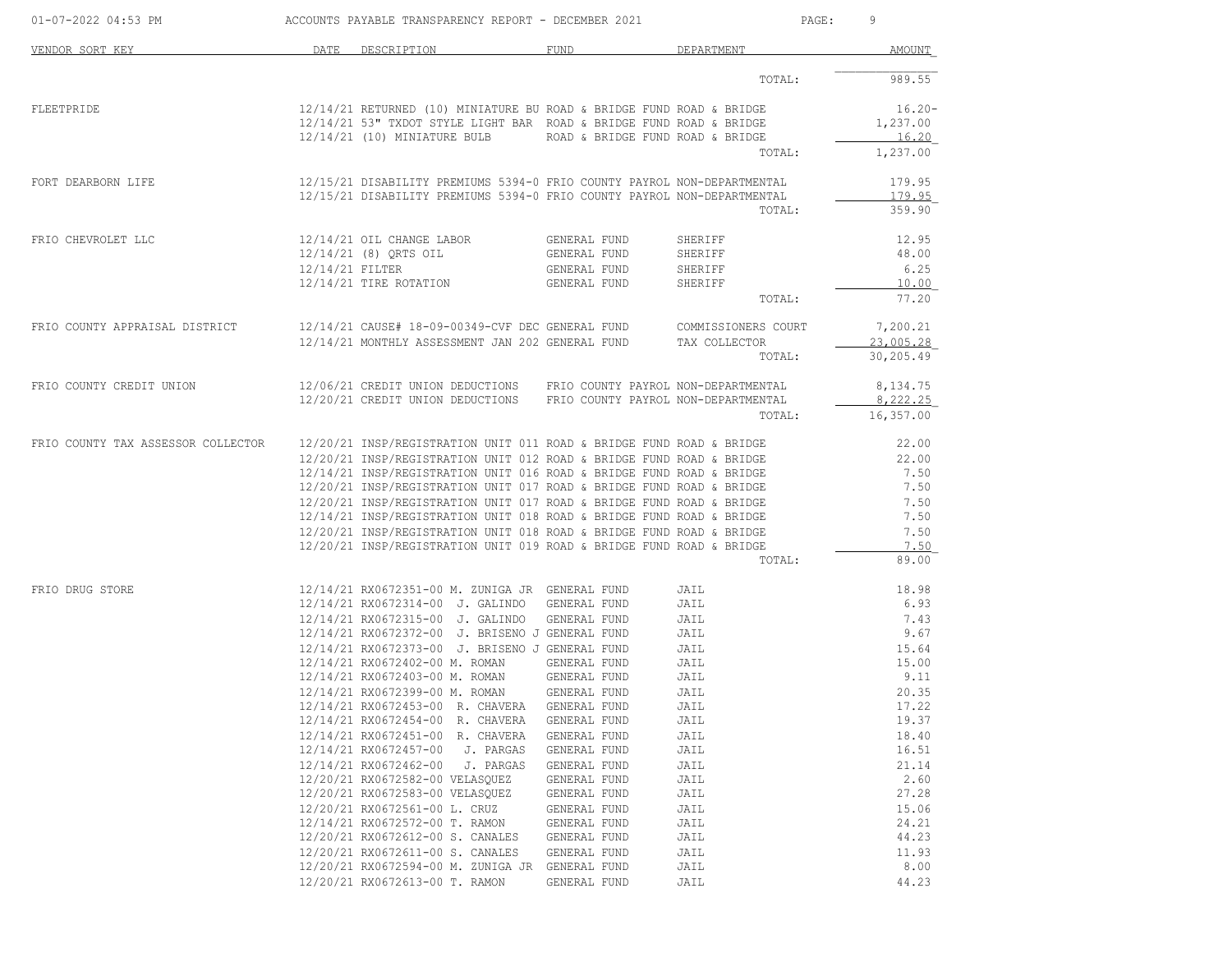| 01-07-2022 04:53 PM |  |  |
|---------------------|--|--|
|---------------------|--|--|

ACCOUNTS PAYABLE TRANSPARENCY REPORT - DECEMBER 2021 PAGE: 10

| VENDOR SORT KEY                      | DATE | DESCRIPTION                                                                                              | <b>FUND</b>                                      | DEPARTMENT                      | <b>AMOUNT</b>    |
|--------------------------------------|------|----------------------------------------------------------------------------------------------------------|--------------------------------------------------|---------------------------------|------------------|
|                                      |      | 12/14/21 RX0672591-00 J. CARRASCO                                                                        | GENERAL FUND                                     | JAIL                            | 15.00            |
|                                      |      | 12/14/21 RX0672592-00 J. CARRASCO                                                                        | GENERAL FUND                                     | JAIL                            | 8.00             |
|                                      |      | 12/20/21 RX06723598-00 L CRUZ                                                                            | GENERAL FUND                                     | JAIL                            | 6.00             |
|                                      |      | 12/20/21 RX0672336-01 L CRUZ                                                                             | GENERAL FUND                                     | JAIL                            | 21.21            |
|                                      |      | 12/20/21 RX0672610-00 L CRUZ                                                                             | GENERAL FUND                                     | JAIL                            | 12.00            |
|                                      |      | 12/20/21 RX0672585-00 L CRUZ                                                                             | GENERAL FUND                                     | JAIL                            | 66.37            |
|                                      |      | 12/20/21 RX0672586-00 J. BRISENO JR GENERAL FUND                                                         |                                                  | JAIL                            | 45.85            |
|                                      |      | 12/20/21 RX0672716-00 T. RAMON                                                                           | GENERAL FUND                                     | JAIL                            | 10.85            |
|                                      |      | 12/20/21 RX0672708-00 T. RAMON                                                                           | GENERAL FUND                                     | JAIL                            | 21.60            |
|                                      |      | 12/20/21 RX0672717-00 J. CARRASCO GENERAL FUND                                                           |                                                  | JAIL                            | 10.77            |
|                                      |      | 12/20/21 RX0672699-00 M. ZUNIGA JR GENERAL FUND                                                          |                                                  | JAIL                            | 19.51            |
|                                      |      | 12/20/21 RX0672697-00 M. ZUNIGA JR GENERAL FUND                                                          |                                                  | JAIL<br>TOTAL:                  | 18.98<br>629.43  |
|                                      |      |                                                                                                          |                                                  |                                 |                  |
| FRIO NUECES CURRENT                  |      | 12/20/21 ANNUAL SUBSCRIPTION 2022 GENERAL FUND                                                           |                                                  | COUNTY AUDITOR                  | 30.00            |
|                                      |      | 12/14/21 BID NOTICE BUILDING REMODE GENERAL FUND<br>$12/14/21$ JOB OPENING - TECH I $11/04$ GENERAL FUND |                                                  | FACILITIES MANAGEMENT           | 105.35<br>35.00  |
|                                      |      |                                                                                                          |                                                  | FACILITIES MANAGEMENT<br>TOTAL: | 170.35           |
|                                      |      |                                                                                                          |                                                  |                                 |                  |
| FRIO REGIONAL HOSPITAL               |      | 12/14/21 INMATE MEDICAL J. FEHR<br>12/14/21 INMATE MEDICAL J. RODRIGUE GENERAL FUND                      | GENERAL FUND                                     | SHERIFF<br>SHERIFF              | 814.77<br>253.44 |
|                                      |      |                                                                                                          |                                                  | TOTAL:                          | 1,068.21         |
| GADDIS COURT REPORTING               |      | 12/14/21 COURT REPORTING 10/29/2021 GENERAL FUND                                                         |                                                  | DISTRICT COURT                  | 277.50           |
|                                      |      | 12/14/21 COURT REPORTING 11/19/2021 GENERAL FUND                                                         |                                                  | DISTRICT COURT                  | 416.25           |
|                                      |      |                                                                                                          |                                                  | TOTAL:                          | 693.75           |
| THOMAS GAINES JR. PHD                |      | 12/14/21 PSYCHOLOGICAL EVAL PIC 160 GENERAL FUND                                                         |                                                  | JUVENILE CORRECTIONS            | 540.00           |
|                                      |      |                                                                                                          |                                                  | TOTAL:                          | 540.00           |
| KRISSY GARZA                         |      | 12/14/21 MILEAGE TO DILLEY 12/07/20 WIC PROGRAM FUND                                                     |                                                  | NON-DEPARTMENTAL                | 19.38            |
|                                      |      |                                                                                                          |                                                  | TOTAL:                          | 19.38            |
| GEMINI OFFICE PRODUCTS / FRIO DOLLAR |      | 12/14/21 NOTARY STAMP-A. VINTON                                                                          | GENERAL FUND                                     | COUNTY CLERK                    | 38.99            |
|                                      |      | 12/20/21 SCOTCH TAPE                                                                                     | GENERAL FUND                                     | DISTRICT CLERK                  | 64.07            |
|                                      |      | 12/14/21 AAA BATTERIES, 24CT                                                                             | GENERAL FUND                                     | $J.P.$ PCT. $# 4$               | 18.98            |
|                                      |      | 12/14/21 AA BATTERIES, 24CT                                                                              | GENERAL FUND                                     | $J.P.$ PCT. $#4$                | 11.93            |
|                                      |      | 12/14/21 COPY PAPER LETTER                                                                               | GENERAL FUND                                     | SHERIFF                         | 116.25           |
|                                      |      | 12/14/21 SELF-INKING STAMP                                                                               | GENERAL FUND                                     | SHERIFF                         | 28.99            |
|                                      |      | 12/20/21 NOTARY STAMP-MARIA PEREZ GENERAL FUND                                                           |                                                  | SHERIFF                         | 37.99            |
|                                      |      | 12/14/21 VERBATIM 8GB FLASH DRIVE<br>12/14/21 TRODAT 5440 STAMP                                          | GENERAL FUND<br>ROAD & BRIDGE FUND ROAD & BRIDGE | COUNTY EXTENSION                | 32.40<br>54.90   |
|                                      |      |                                                                                                          |                                                  | TOTAL:                          | 404.50           |
| GLOBE LIFE / FHD                     |      | 12/15/21 GLOBE LIFE                                                                                      | FRIO COUNTY PAYROL NON-DEPARTMENTAL              |                                 | 155.80           |
|                                      |      | 12/15/21 GLOBE LIFE                                                                                      | FRIO COUNTY PAYROL NON-DEPARTMENTAL              |                                 | 155.80           |
|                                      |      |                                                                                                          |                                                  | TOTAL:                          | 311.60           |
| W.W. GRAINGER, INC.                  |      | 12/14/21 OUTDOOR BULLENTIN BOARD                                                                         | GENERAL FUND                                     | FACILITIES MANAGEMENT           | 1,446.05         |
|                                      |      | 12/14/21 (3) PAPER TOWELS,                                                                               | GENERAL FUND                                     | FACILITIES MANAGEMENT           | 59.79            |
|                                      |      | 12/14/21 (2) SWIVEL PAD HOLDER                                                                           | GENERAL FUND                                     | FACILITIES MANAGEMENT           | 75.42            |
|                                      |      | 12/14/21 (2) PAD BLUE PK5                                                                                | GENERAL FUND                                     | FACILITIES MANAGEMENT           | 26.88            |
|                                      |      | 12/14/21 (2) PAD BROWN PK5                                                                               | GENERAL FUND                                     | FACILITIES MANAGEMENT           | 8.46             |
|                                      |      | 12/14/21 (2) PAD WHITE PK5                                                                               | GENERAL FUND                                     | FACILITIES MANAGEMENT           | 22.16            |
|                                      |      | 12/14/21 (2) DOOR PROTECTION PLATE GENERAL FUND                                                          |                                                  | FACILITIES MANAGEMENT           | 166.46           |
|                                      |      | 12/14/21 (2) VACUUM BREAKER                                                                              | GENERAL FUND                                     | FACILITIES MANAGEMENT           | 17.68            |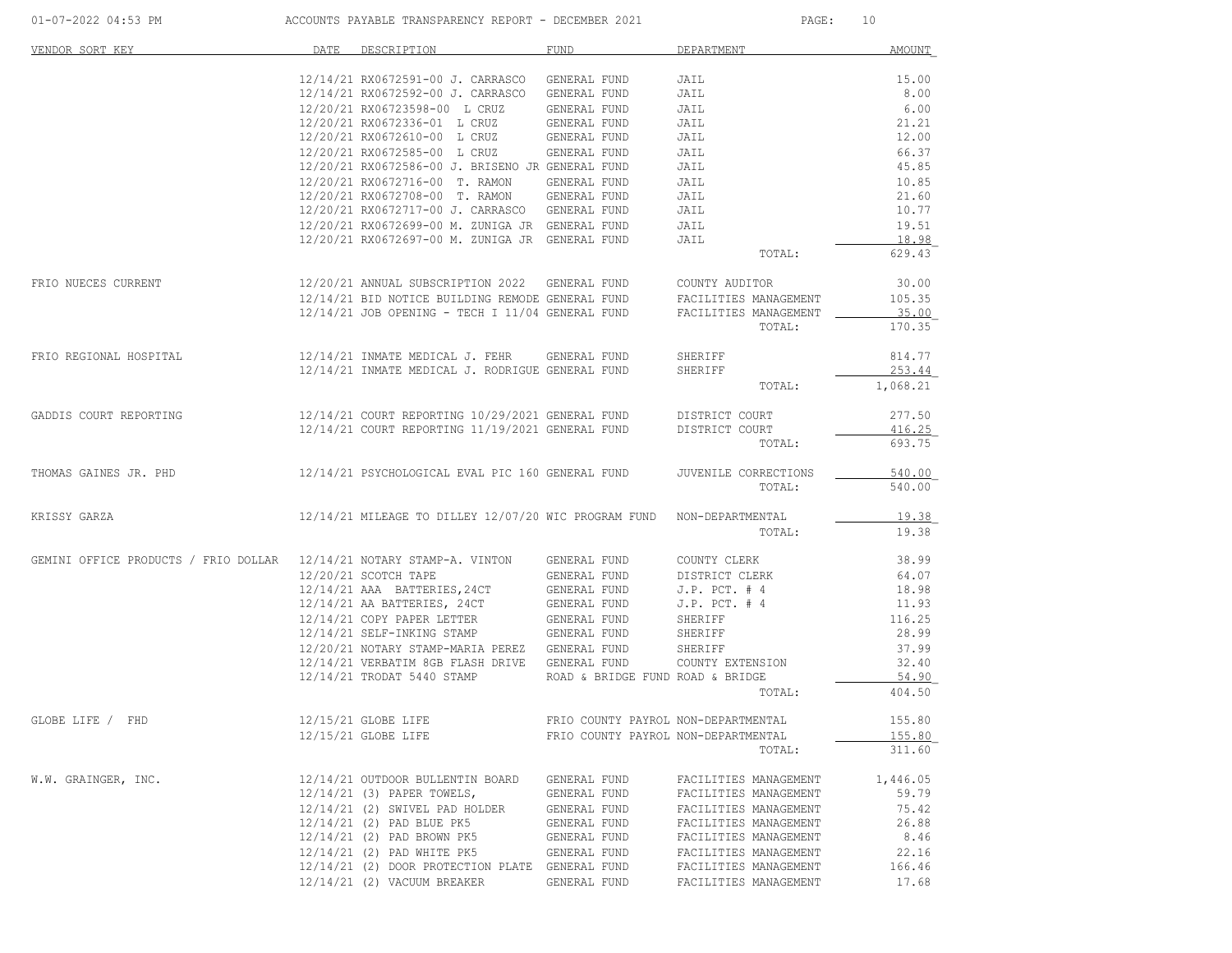| 01-07-2022 04:53 PM ACCOUNTS PAYABLE TRANSPARENCY REPORT - DECEMBER 2021                                      |                                                                                                                                                                                  |                                                                                                                                                                                                                                                                          |                                                                                                                                                                                                                              |                                                                                                                                                                                                                                                                                                                                                                                                                                                                                                                                                        | PAGE: 11                                                                                                              |
|---------------------------------------------------------------------------------------------------------------|----------------------------------------------------------------------------------------------------------------------------------------------------------------------------------|--------------------------------------------------------------------------------------------------------------------------------------------------------------------------------------------------------------------------------------------------------------------------|------------------------------------------------------------------------------------------------------------------------------------------------------------------------------------------------------------------------------|--------------------------------------------------------------------------------------------------------------------------------------------------------------------------------------------------------------------------------------------------------------------------------------------------------------------------------------------------------------------------------------------------------------------------------------------------------------------------------------------------------------------------------------------------------|-----------------------------------------------------------------------------------------------------------------------|
| VENDOR SORT KEY                                                                                               | DATE                                                                                                                                                                             | DESCRIPTION                                                                                                                                                                                                                                                              | FUND                                                                                                                                                                                                                         | DEPARTMENT                                                                                                                                                                                                                                                                                                                                                                                                                                                                                                                                             | AMOUNT                                                                                                                |
|                                                                                                               |                                                                                                                                                                                  |                                                                                                                                                                                                                                                                          |                                                                                                                                                                                                                              | 12/14/21 (2) VACUUM BREAKER GENERAL FUND FACILITIES MANAGEMENT<br>12/14/21 (2) BASKETBALL GORILLA RIM ROAD & BRIDGE FUND ROAD & BRIDGE<br>12/14/21 TOILET BOWL ELONGATED ROAD & BRIDGE FUND ROAD & BRIDGE 175.38<br>12/14/21 FREIGHT ROAD & BRIDGE FUND ROAD & BRIDGE 175.38<br>12/14/21 (2) ASPHALT LUTE, ALUMINUM ROAD & BRIDGE FUND ROAD & BRIDGE 119.00<br>12/14/21 FREIGHT R<br>TOTAL:                                                                                                                                                            | 11.44<br>342.38<br>2,610.84                                                                                           |
| H & V EQUIPMENT SERVICES, INC. 32/14/21 RETURNED (6) BLADE ROAD & BRIDGE FUND ROAD & BRIDGE                   |                                                                                                                                                                                  |                                                                                                                                                                                                                                                                          |                                                                                                                                                                                                                              |                                                                                                                                                                                                                                                                                                                                                                                                                                                                                                                                                        | $917.04 -$                                                                                                            |
|                                                                                                               |                                                                                                                                                                                  |                                                                                                                                                                                                                                                                          |                                                                                                                                                                                                                              |                                                                                                                                                                                                                                                                                                                                                                                                                                                                                                                                                        |                                                                                                                       |
| TONY HOLGUIN                                                                                                  |                                                                                                                                                                                  |                                                                                                                                                                                                                                                                          |                                                                                                                                                                                                                              | $12/14/21 \quad {\rm RETURNED} \quad (6) {\rm BLADE} \quad {\rm ROD} \quad \& {\rm BRIDGE} \quad {\rm FUND \ RODA} \quad \& {\rm BRIDGE} \quad {\rm 917.04} \\ 12/14/21 \quad {\rm RETURNED} \quad (6) {\rm KIT \ BLADE} \quad {\rm BOL \ RODA} \quad \& {\rm BRIDGE} \quad {\rm FUND \ RODA} \quad \& {\rm BRIDGE} \quad {\rm 907.38} \\ 12/14/21 \quad {\rm (6) BLADE} \quad (6) {\rm HEAVY, L/W, 1 \ RODA} \quad {\rm RORDE}$<br>TOTAL:                                                                                                             | $22.38-$<br>3,579.35                                                                                                  |
|                                                                                                               |                                                                                                                                                                                  | 12/20/21 SET UP NEW LAPTOPS 12/4/21 WIC PROGRAM FUND NON-DEPARTMENTAL                                                                                                                                                                                                    |                                                                                                                                                                                                                              | $12/20/21 \xEPAIR \nPETE'S EMAIL ACCT O GENERAL FUND \n12/20/21 \nREPAIR PETE'S EMAIL ACCT O GENERAL FUND \n2200/21 \nSEPAIR PETE'S EMAIL RACKS GENERAL FUND \n2200/21 \nSEPAIR PETE'S EMAIL RACKS GENERAL FUND \n2200/21 \nSCONTY TREASURER \n2200/21 \nSET UP NEW LAPTOPS 11/30/2 WIC PROGRAM FUND \n2200/21 \nSC TUP NEW LAPTOPS 12/3/21 WIC PROGRAM FUND \n2200/21 \n2200/21 \n2200/21 \$<br>TOTAL:                                                                                                                                                | 165.00<br>880.00                                                                                                      |
| HOLT CAT                                                                                                      |                                                                                                                                                                                  |                                                                                                                                                                                                                                                                          |                                                                                                                                                                                                                              | TOTAL:                                                                                                                                                                                                                                                                                                                                                                                                                                                                                                                                                 | 569.16                                                                                                                |
| HOPPER'S SOFT WATER SERVICE, LLC. 12/14/21 AUTO 45 SOFTENER SVC DEC 2 GENERAL FUND FACILITIES MANAGEMENT 1877 |                                                                                                                                                                                  |                                                                                                                                                                                                                                                                          |                                                                                                                                                                                                                              | TOTAL:                                                                                                                                                                                                                                                                                                                                                                                                                                                                                                                                                 | 45.00                                                                                                                 |
| INTERNAL REVENUE SERVICE                                                                                      | 12/20/21 FICA WITHHOLDINGS<br>12/07/21 FICA WITHHOLDINGS<br>12/20/21 FICA WITHHOLDINGS<br>12/07/21 FICA WITHHOLDINGS<br>12/20/21 FICA WITHHOLDINGS<br>12/07/21 FICA WITHHOLDINGS | 12/20/21 MEDICARE WITHHOLDINGS<br>12/07/21 FICA WITHHOLDINGS<br>12/07/21 MEDICARE WITHHOLDINGS<br>12/20/21 MEDICARE WITHHOLDINGS<br>12/07/21 MEDICARE WITHHOLDINGS<br>12/20/21 MEDICARE WITHHOLDINGS<br>12/07/21 MEDICARE WITHHOLDINGS<br>12/20/21 MEDICARE WITHHOLDINGS | GENERAL FUND<br>GENERAL FUND<br>GENERAL FUND<br>GENERAL FUND<br>GENERAL FUND<br>GENERAL FUND<br>GENERAL FUND<br>GENERAL FUND<br>GENERAL FUND<br>GENERAL FUND<br>GENERAL FUND<br>GENERAL FUND<br>GENERAL FUND<br>GENERAL FUND | 12/07/21 FICA WITHHOLDINGS GENERAL FUND COMMISSIONERS COURT 330.56<br>12/20/21 FICA WITHHOLDINGS GENERAL FUND COMMISSIONERS COURT 332.68<br>12/07/21 MEDICARE WITHHOLDINGS GENERAL FUND COMMISSIONERS COURT 77.32<br>12/20/21 MEDICARE<br>COMMISSIONERS COURT<br>COUNTY CLERK<br>COUNTY CLERK 395.62<br>COUNTY CLERK<br>COUNTY CLERK<br>COUNTY CLERK<br>EMERGENCY MGNT / 911 M<br>EMERGENCY MGNT / 911 M<br>EMERGENCY MGNT / 911 M<br>EMERGENCY MGNT / 911 M<br>DISTRICT COURT<br>DISTRICT COURT<br>DISTRICT COURT<br>DISTRICT COURT<br>DISTRICT CLERK | 77.82<br>395.62<br>92.53<br>92.53<br>127.64<br>127.64<br>29.85<br>29.85<br>62.75<br>93.75<br>14.68<br>21.93<br>423.13 |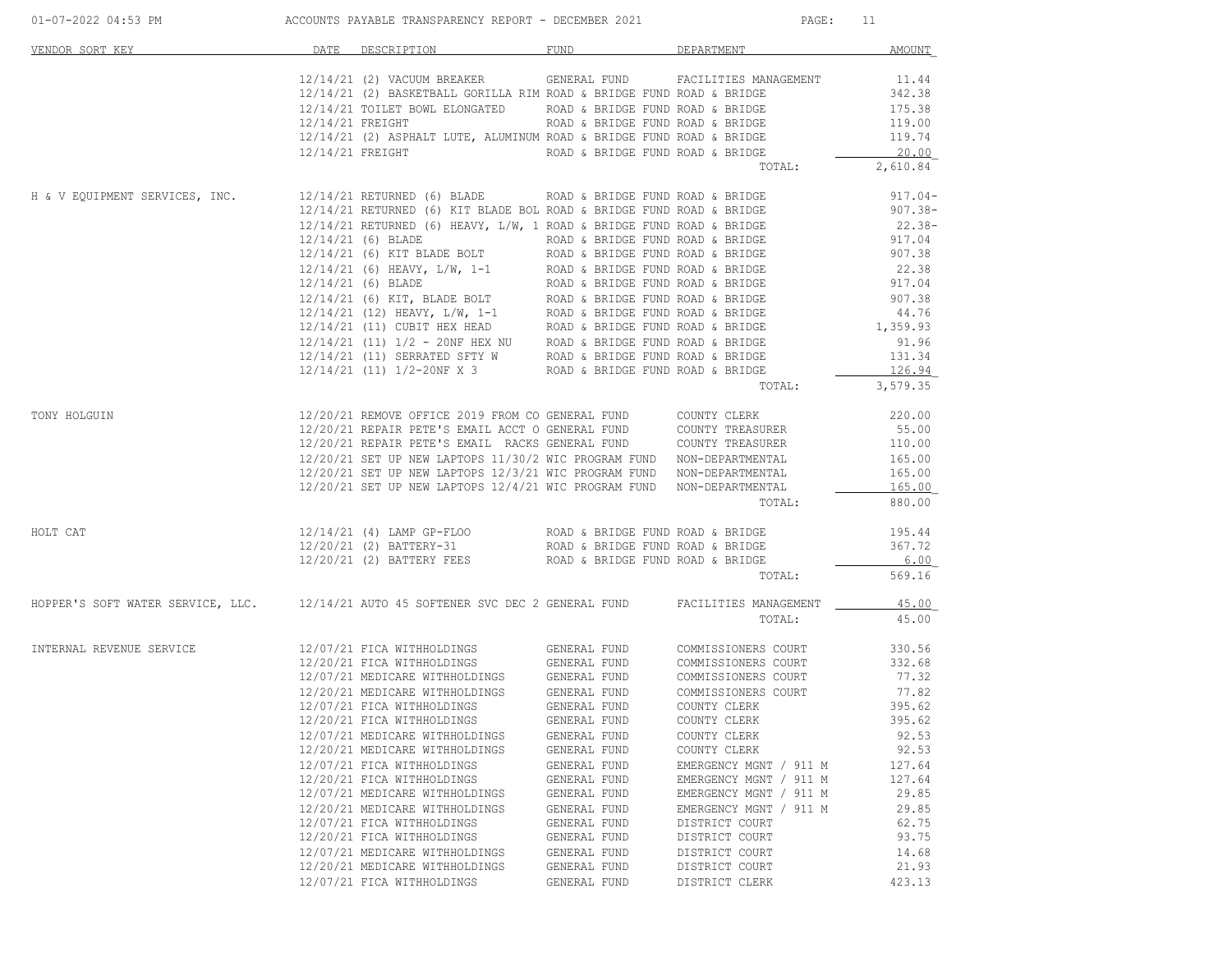| VENDOR SORT KEY | DATE | DESCRIPTION                                                  | <b>FUND</b>                  | DEPARTMENT                                     | <b>AMOUNT</b>    |
|-----------------|------|--------------------------------------------------------------|------------------------------|------------------------------------------------|------------------|
|                 |      | 12/20/21 FICA WITHHOLDINGS                                   | GENERAL FUND                 | DISTRICT CLERK                                 | 423.12           |
|                 |      | 12/07/21 MEDICARE WITHHOLDINGS                               | GENERAL FUND                 | DISTRICT CLERK                                 | 98.96            |
|                 |      | 12/20/21 MEDICARE WITHHOLDINGS                               | GENERAL FUND                 | DISTRICT CLERK                                 | 98.95            |
|                 |      | 12/07/21 FICA WITHHOLDINGS                                   | GENERAL FUND                 | $J.P.$ PCT. $# 1$                              | 272.49           |
|                 |      | 12/20/21 FICA WITHHOLDINGS                                   | GENERAL FUND                 | $J.P.$ PCT. $# 1$                              | 276.48           |
|                 |      | 12/07/21 MEDICARE WITHHOLDINGS                               | GENERAL FUND                 | $J.P.$ PCT. $# 1$                              | 63.73            |
|                 |      | 12/20/21 MEDICARE WITHHOLDINGS                               | GENERAL FUND                 | $J.P.$ PCT. $# 1$                              | 64.66            |
|                 |      | 12/07/21 FICA WITHHOLDINGS                                   | GENERAL FUND                 | $J.P.$ PCT. $# 2$                              | 205.95           |
|                 |      | 12/20/21 FICA WITHHOLDINGS                                   | GENERAL FUND                 | $J.P.$ PCT. $# 2$                              | 187.74           |
|                 |      | 12/07/21 MEDICARE WITHHOLDINGS                               | GENERAL FUND                 | $J.P.$ PCT. $# 2$                              | 48.16            |
|                 |      | 12/20/21 MEDICARE WITHHOLDINGS                               | GENERAL FUND                 | $J.P.$ PCT. $# 2$                              | 43.91            |
|                 |      | 12/07/21 FICA WITHHOLDINGS                                   | GENERAL FUND                 | $J.P.$ PCT. $# 3$                              | 200.68           |
|                 |      | 12/20/21 FICA WITHHOLDINGS                                   | GENERAL FUND                 | $J.P.$ PCT. $# 3$                              | 203.64           |
|                 |      | 12/07/21 MEDICARE WITHHOLDINGS                               | GENERAL FUND                 | $J.P.$ PCT. $# 3$                              | 46.92            |
|                 |      | 12/20/21 MEDICARE WITHHOLDINGS                               | GENERAL FUND                 | $J.P.$ PCT. $# 3$                              | 47.62            |
|                 |      | 12/07/21 FICA WITHHOLDINGS                                   | GENERAL FUND                 | $J.P.$ PCT. $#4$                               | 206.37           |
|                 |      | 12/20/21 FICA WITHHOLDINGS                                   | GENERAL FUND                 | $J.P.$ PCT. $#4$                               | 206.37           |
|                 |      | 12/07/21 MEDICARE WITHHOLDINGS                               | GENERAL FUND                 | $J.P.$ PCT. $#4$                               | 48.26            |
|                 |      | 12/20/21 MEDICARE WITHHOLDINGS                               | GENERAL FUND                 | $J.P.$ PCT. $#4$                               | 48.26            |
|                 |      | 12/07/21 FICA WITHHOLDINGS                                   | GENERAL FUND                 | COUNTY ATTORNEY                                | 532.43           |
|                 |      | 12/20/21 FICA WITHHOLDINGS                                   | GENERAL FUND                 | COUNTY ATTORNEY                                | 532.43           |
|                 |      | 12/07/21 MEDICARE WITHHOLDINGS                               | GENERAL FUND                 | COUNTY ATTORNEY                                | 124.53           |
|                 |      | 12/20/21 MEDICARE WITHHOLDINGS                               | GENERAL FUND                 | COUNTY ATTORNEY                                | 124.53           |
|                 |      | 12/07/21 FICA WITHHOLDINGS                                   | GENERAL FUND                 | ELECTIONS                                      | 269.20           |
|                 |      | 12/20/21 FICA WITHHOLDINGS                                   | GENERAL FUND                 | ELECTIONS                                      | 269.20           |
|                 |      | 12/07/21 MEDICARE WITHHOLDINGS                               | GENERAL FUND                 | ELECTIONS                                      | 62.95            |
|                 |      | 12/20/21 MEDICARE WITHHOLDINGS                               | GENERAL FUND                 | ELECTIONS                                      | 62.95            |
|                 |      | 12/07/21 FICA WITHHOLDINGS                                   | GENERAL FUND                 | COUNTY AUDITOR                                 | 349.99           |
|                 |      | 12/20/21 FICA WITHHOLDINGS                                   | GENERAL FUND                 | COUNTY AUDITOR                                 | 337.84           |
|                 |      | 12/07/21 MEDICARE WITHHOLDINGS                               | GENERAL FUND                 | COUNTY AUDITOR                                 | 81.84            |
|                 |      | 12/20/21 MEDICARE WITHHOLDINGS                               | GENERAL FUND                 | COUNTY AUDITOR                                 | 79.00            |
|                 |      | 12/07/21 FICA WITHHOLDINGS                                   | GENERAL FUND                 | COUNTY TREASURER                               | 352.45           |
|                 |      | 12/20/21 FICA WITHHOLDINGS                                   | GENERAL FUND                 | COUNTY TREASURER                               | 352.45           |
|                 |      | 12/07/21 MEDICARE WITHHOLDINGS                               | GENERAL FUND                 | COUNTY TREASURER                               | 82.43            |
|                 |      | 12/20/21 MEDICARE WITHHOLDINGS                               | GENERAL FUND                 | COUNTY TREASURER                               | 82.43            |
|                 |      | 12/07/21 FICA WITHHOLDINGS                                   | GENERAL FUND                 | TAX COLLECTOR                                  | 662.59           |
|                 |      | 12/20/21 FICA WITHHOLDINGS<br>12/07/21 MEDICARE WITHHOLDINGS | GENERAL FUND                 | TAX COLLECTOR                                  | 672.78           |
|                 |      | 12/20/21 MEDICARE WITHHOLDINGS                               | GENERAL FUND<br>GENERAL FUND | TAX COLLECTOR<br>TAX COLLECTOR                 | 154.96<br>157.34 |
|                 |      | 12/07/21 FICA WITHHOLDINGS                                   | GENERAL FUND                 |                                                | 282.02           |
|                 |      | 12/20/21 FICA WITHHOLDINGS                                   | GENERAL FUND                 | FACILITIES MANAGEMENT<br>FACILITIES MANAGEMENT | 419.80           |
|                 |      | 12/07/21 MEDICARE WITHHOLDINGS                               | GENERAL FUND                 | FACILITIES MANAGEMENT                          | 65.95            |
|                 |      | 12/20/21 MEDICARE WITHHOLDINGS                               | GENERAL FUND                 | FACILITIES MANAGEMENT                          | 98.17            |
|                 |      | 12/07/21 FICA WITHHOLDINGS                                   | GENERAL FUND                 | CONSTABLE PCT # 1                              | 121.25           |
|                 |      | 12/20/21 FICA WITHHOLDINGS                                   | GENERAL FUND                 | CONSTABLE PCT # 1                              | 121.25           |
|                 |      | 12/07/21 MEDICARE WITHHOLDINGS                               | GENERAL FUND                 | CONSTABLE PCT # 1                              | 28.36            |
|                 |      | 12/20/21 MEDICARE WITHHOLDINGS                               | GENERAL FUND                 | CONSTABLE PCT # 1                              | 28.36            |
|                 |      | 12/07/21 FICA WITHHOLDINGS                                   | GENERAL FUND                 | CONSTABLE PCT # 2                              | 108.45           |
|                 |      | 12/20/21 FICA WITHHOLDINGS                                   | GENERAL FUND                 | CONSTABLE PCT # 2                              | 108.45           |
|                 |      | 12/07/21 MEDICARE WITHHOLDINGS                               | GENERAL FUND                 | CONSTABLE PCT # 2                              | 25.36            |
|                 |      | 12/20/21 MEDICARE WITHHOLDINGS                               | GENERAL FUND                 | CONSTABLE PCT # 2                              | 25.36            |
|                 |      | 12/07/21 FICA WITHHOLDINGS                                   | GENERAL FUND                 | CONSTABLE PCT # 3                              | 121.06           |
|                 |      | 12/20/21 FICA WITHHOLDINGS                                   | GENERAL FUND                 | CONSTABLE PCT # 3                              | 121.06           |
|                 |      | 12/07/21 MEDICARE WITHHOLDINGS                               | GENERAL FUND                 | CONSTABLE PCT # 3                              | 28.31            |
|                 |      | 12/20/21 MEDICARE WITHHOLDINGS                               | GENERAL FUND                 | CONSTABLE PCT # 3                              | 28.31            |
|                 |      | 12/07/21 FICA WITHHOLDINGS                                   | GENERAL FUND                 | CONSTABLE PCT # 4                              | 119.42           |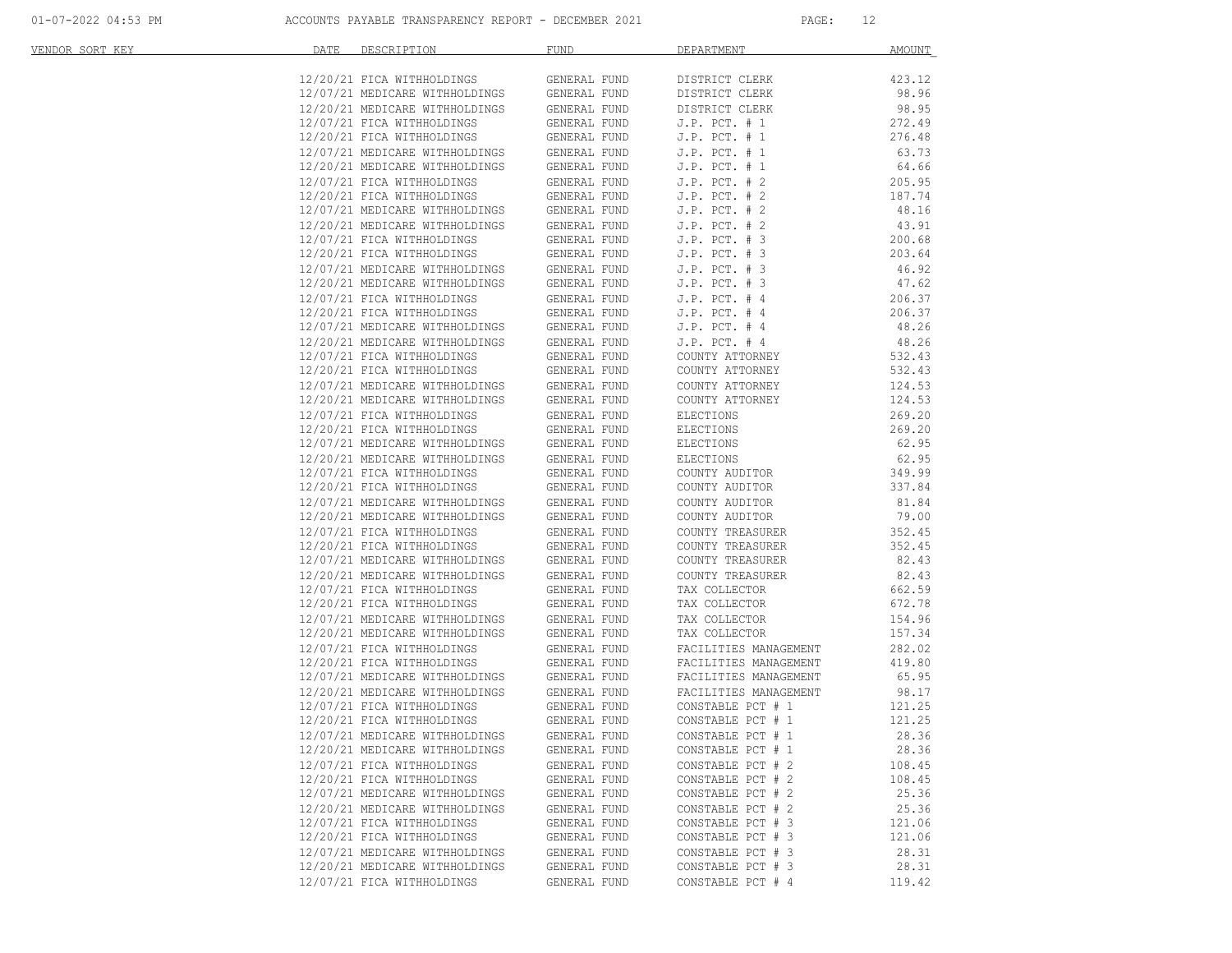| VENDOR SORT KEY | DATE | DESCRIPTION                                                      | <b>FUND</b>      | DEPARTMENT                              | <b>AMOUNT</b> |
|-----------------|------|------------------------------------------------------------------|------------------|-----------------------------------------|---------------|
|                 |      |                                                                  |                  |                                         |               |
|                 |      | 12/20/21 FICA WITHHOLDINGS<br>12/07/21 MEDICARE WITHHOLDINGS     | GENERAL FUND     | CONSTABLE PCT # 4                       | 119.42        |
|                 |      |                                                                  | GENERAL FUND     | CONSTABLE PCT # 4                       | 27.93         |
|                 |      | 12/20/21 MEDICARE WITHHOLDINGS<br>12/07/21 FICA WITHHOLDINGS     | GENERAL FUND     | CONSTABLE PCT # 4                       | 27.93         |
|                 |      | 12/07/21 FICA WITHHOLDINGS                                       | GENERAL FUND     | JAIL                                    | 1,666.18      |
|                 |      | 12/20/21 FICA WITHHOLDINGS                                       | GENERAL FUND     | JAIL                                    | 1,951.82      |
|                 |      | 12/07/21 MEDICARE WITHHOLDINGS                                   | GENERAL FUND     | JAIL                                    | 389.68        |
|                 |      | 12/20/21 MEDICARE WITHHOLDINGS                                   | GENERAL FUND     | JAIL                                    | 456.47        |
|                 |      | 12/07/21 FICA WITHHOLDINGS                                       | GENERAL FUND     | SHERIFF                                 | 3,637.84      |
|                 |      | 12/20/21 FICA WITHHOLDINGS                                       | GENERAL FUND     | SHERIFF                                 | 3,996.66      |
|                 |      | 12/07/21 MEDICARE WITHHOLDINGS<br>12/20/21 MEDICARE WITHHOLDINGS | GENERAL FUND     | SHERIFF                                 | 850.79        |
|                 |      |                                                                  | GENERAL FUND     | SHERIFF                                 | 934.72        |
|                 |      | 12/07/21 FICA WITHHOLDINGS                                       | GENERAL FUND     | JUVENILE CORRECTIONS                    | 309.20        |
|                 |      | 12/20/21 FICA WITHHOLDINGS                                       | GENERAL FUND     | JUVENILE CORRECTIONS                    | 309.20        |
|                 |      | 12/07/21 MEDICARE WITHHOLDINGS                                   | GENERAL FUND     | JUVENILE CORRECTIONS                    | 72.30         |
|                 |      |                                                                  | GENERAL FUND     | JUVENILE CORRECTIONS                    | 72.30         |
|                 |      | 12/20/21 MEDICARE WITHHOLDINGS<br>12/07/21 FICA WITHHOLDINGS     | GENERAL FUND     | HIGHWAY PATROL                          | 99.48         |
|                 |      | 12/20/21 FICA WITHHOLDINGS                                       | GENERAL FUND     | HIGHWAY PATROL                          | 99.48         |
|                 |      | 12/07/21 MEDICARE WITHHOLDINGS                                   | GENERAL FUND     | HIGHWAY PATROL                          | 23.27         |
|                 |      | 12/20/21 MEDICARE WITHHOLDINGS                                   | GENERAL FUND     | HIGHWAY PATROL                          | 23.27         |
|                 |      | 12/07/21 FICA WITHHOLDINGS                                       | GENERAL FUND     | HEALTH & WELFARE                        | 47.69         |
|                 |      | 12/20/21 FICA WITHHOLDINGS                                       | GENERAL FUND     | HEALTH & WELFARE                        | 47.69         |
|                 |      |                                                                  |                  |                                         | 11.15         |
|                 |      | 12/07/21 MEDICARE WITHHOLDINGS                                   | GENERAL FUND     | HEALTH & WELFARE<br>HEALTH & WELFARE    | 11.15         |
|                 |      | 12/20/21 MEDICARE WITHHOLDINGS                                   | GENERAL FUND     |                                         |               |
|                 |      | 12/07/21 FICA WITHHOLDINGS                                       | GENERAL FUND     | COUNTY EXTENSION                        | 228.66        |
|                 |      | 12/20/21 FICA WITHHOLDINGS                                       | GENERAL FUND     | COUNTY EXTENSION                        | 201.14        |
|                 |      | 12/07/21 MEDICARE WITHHOLDINGS<br>12/20/21 MEDICARE WITHHOLDINGS | GENERAL FUND     | COUNTY EXTENSION                        | 53.47         |
|                 |      |                                                                  | GENERAL FUND     | COUNTY EXTENSION                        | 47.04         |
|                 |      | 12/07/21 FICA WITHHOLDINGS                                       | GENERAL FUND     | HUMAN RESOURCE                          | 255.34        |
|                 |      | 12/20/21 FICA WITHHOLDINGS                                       | GENERAL FUND     | HUMAN RESOURCE                          | 255.33        |
|                 |      | 12/07/21 MEDICARE WITHHOLDINGS                                   | GENERAL FUND     | HUMAN RESOURCE                          | 59.71         |
|                 |      | 12/20/21 MEDICARE WITHHOLDINGS                                   | GENERAL FUND     | HUMAN RESOURCE                          | 59.71         |
|                 |      | 12/07/21 FICA WITHHOLDINGS                                       | GENERAL FUND     | VETERANS SERVICE                        | 86.32         |
|                 |      | 12/20/21 FICA WITHHOLDINGS                                       | GENERAL FUND     | VETERANS SERVICE<br>VETERANS SERVICE    | 70.07         |
|                 |      | 12/07/21 MEDICARE WITHHOLDINGS                                   | GENERAL FUND     |                                         | 20.19         |
|                 |      | $12/07/21$ FICA WITHHOLDINGS<br>12/07/21 FICA WITHHOLDINGS       | GENERAL FUND     | VETERANS SERVICE                        | 16.39         |
|                 |      |                                                                  |                  | ROAD & BRIDGE FUND ROAD & BRIDGE        | 3,470.07      |
|                 |      | 12/20/21 FICA WITHHOLDINGS                                       |                  | ROAD & BRIDGE FUND ROAD & BRIDGE        | 3,470.12      |
|                 |      | 12/07/21 MEDICARE WITHHOLDINGS                                   |                  | ROAD & BRIDGE FUND ROAD & BRIDGE        | 811.59        |
|                 |      | 12/20/21 MEDICARE WITHHOLDINGS                                   |                  | ROAD & BRIDGE FUND ROAD & BRIDGE        | 811.59        |
|                 |      | 12/07/21 FICA WITHHOLDINGS                                       | WIC PROGRAM FUND | NON-DEPARTMENTAL                        | 288.98        |
|                 |      | 12/20/21 FICA WITHHOLDINGS                                       | WIC PROGRAM FUND | NON-DEPARTMENTAL                        | 313.99        |
|                 |      |                                                                  | WIC PROGRAM FUND | NON-DEPARTMENTAL                        | 67.57         |
|                 |      | 12/07/21 MEDICARE WITHHOLDINGS<br>12/20/21 MEDICARE WITHHOLDINGS | WIC PROGRAM FUND | NON-DEPARTMENTAL                        | 73.43         |
|                 |      | 12/07/21 FICA WITHHOLDINGS                                       |                  | COUNTY CLERK RECOR NON-DEPARTMENTAL     | 31.31         |
|                 |      | 12/20/21 FICA WITHHOLDINGS                                       |                  | COUNTY CLERK RECOR NON-DEPARTMENTAL     | 46.75         |
|                 |      | 12/07/21 MEDICARE WITHHOLDINGS                                   |                  | COUNTY CLERK RECOR NON-DEPARTMENTAL     | 7.32          |
|                 |      | 12/20/21 MEDICARE WITHHOLDINGS                                   |                  | COUNTY CLERK RECOR NON-DEPARTMENTAL     | 10.93         |
|                 |      | 12/07/21 FICA WITHHOLDINGS                                       |                  | TX JUVENILE PROBAT BASIC SUPERVISION    | 154.41        |
|                 |      | 12/20/21 FICA WITHHOLDINGS                                       |                  | TX JUVENILE PROBAT BASIC SUPERVISION    | 154.41        |
|                 |      | 12/07/21 MEDICARE WITHHOLDINGS                                   |                  | TX JUVENILE PROBAT BASIC SUPERVISION    | 36.11         |
|                 |      | 12/20/21 MEDICARE WITHHOLDINGS                                   |                  | TX JUVENILE PROBAT BASIC SUPERVISION    | 36.11         |
|                 |      | 12/07/21 FICA WITHHOLDINGS                                       |                  | TX JUVENILE PROBAT COMMUNITY PROGRAM    | 149.12        |
|                 |      |                                                                  |                  | TX JUVENILE PROBAT COMMUNITY PROGRAM    |               |
|                 |      | 12/20/21 FICA WITHHOLDINGS                                       |                  |                                         | 149.12        |
|                 |      | 12/07/21 MEDICARE WITHHOLDINGS                                   |                  | TX JUVENILE PROBAT COMMUNITY PROGRAM    | 34.88         |
|                 |      | 12/20/21 MEDICARE WITHHOLDINGS                                   |                  | TX JUVENILE PROBAT COMMUNITY PROGRAM    | 34.88         |
|                 |      | 12/07/21 FICA WITHHOLDINGS                                       |                  | TX JUVENILE PROBAT COMMITMENT DIVERSION | 16.99         |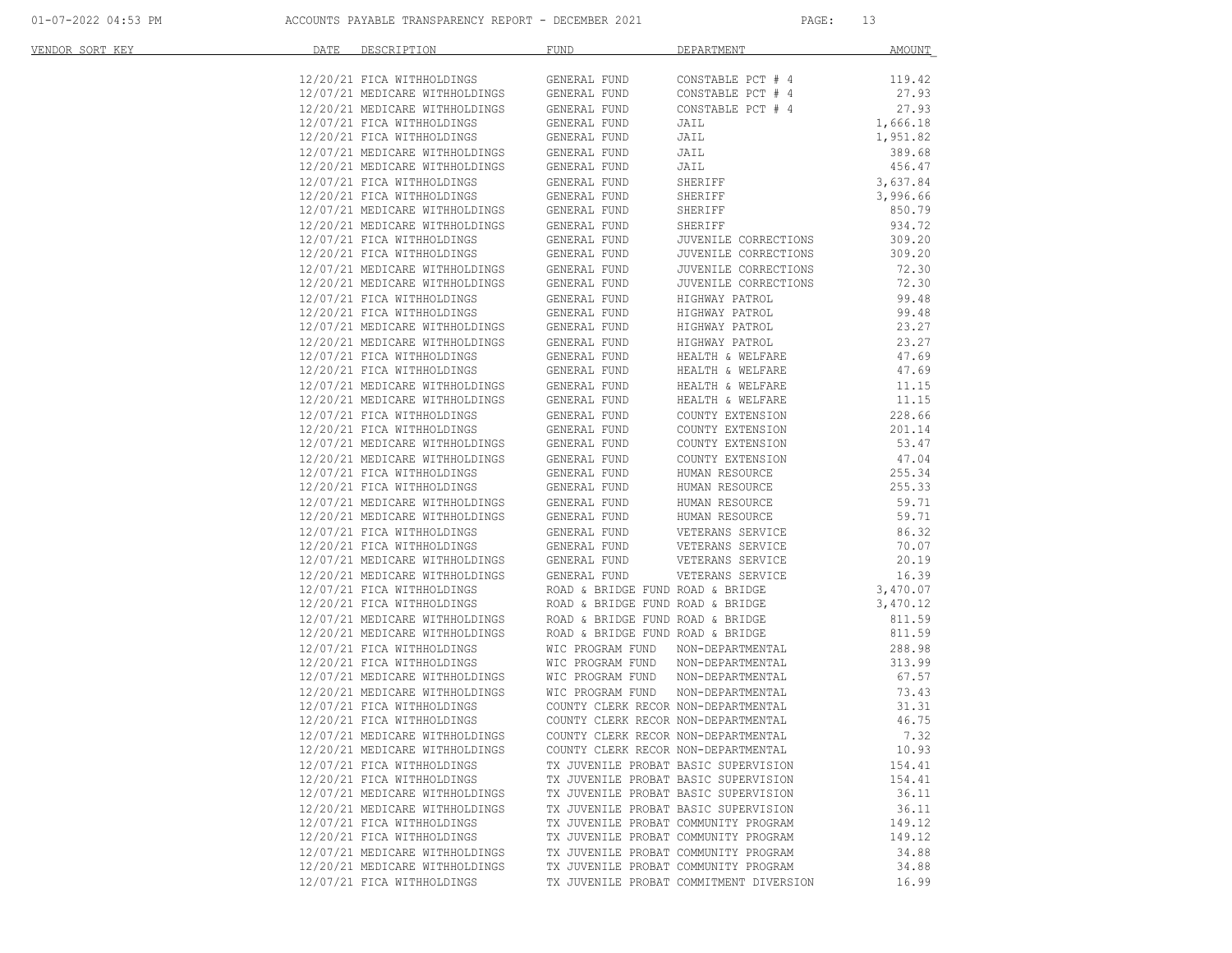|                                                                                                            | 01-07-2022 04:53 PM ACCOUNTS PAYABLE TRANSPARENCY REPORT - DECEMBER 2021 |                                                                                                                                                                                                                                                                                                                                                                                                                                                            |                              |                                                                            | PAGE:<br>14            |  |
|------------------------------------------------------------------------------------------------------------|--------------------------------------------------------------------------|------------------------------------------------------------------------------------------------------------------------------------------------------------------------------------------------------------------------------------------------------------------------------------------------------------------------------------------------------------------------------------------------------------------------------------------------------------|------------------------------|----------------------------------------------------------------------------|------------------------|--|
| VENDOR SORT KEY                                                                                            |                                                                          | DATE DESCRIPTION                                                                                                                                                                                                                                                                                                                                                                                                                                           | FUND                         | DEPARTMENT                                                                 | AMOUNT                 |  |
|                                                                                                            |                                                                          |                                                                                                                                                                                                                                                                                                                                                                                                                                                            |                              |                                                                            | 16.99                  |  |
|                                                                                                            |                                                                          | 12/20/21 FICA WITHHOLDINGS TX JUVENILE PROBAT COMMITMENT DIVERSION<br>12/07/21 MEDICARE WITHHOLDINGS TX JUVENILE PROBAT COMMITMENT DIVERSION                                                                                                                                                                                                                                                                                                               |                              |                                                                            | 3.97                   |  |
|                                                                                                            |                                                                          | $12/20/21$ MEDICARE WITHHOLDINGS TX JUVENILE PROBAT COMMITMENT DIVERSION $12/20/21$ FICA WITHHOLDINGS JP # 1 D.D.C. FUND NON-DEPARTMENTAL                                                                                                                                                                                                                                                                                                                  |                              |                                                                            | 3.97                   |  |
|                                                                                                            |                                                                          |                                                                                                                                                                                                                                                                                                                                                                                                                                                            |                              |                                                                            | 89.01                  |  |
|                                                                                                            |                                                                          | 12/20/21 MEDICARE WITHHOLDINGS JP # 1 D.D.C. FUND NON-DEPARTMENTAL<br>12/20/21 FICA WITHHOLDINGS JP # 2 D.D.C. FUND NON-DEPARTMENTAL                                                                                                                                                                                                                                                                                                                       |                              |                                                                            | 20.82                  |  |
|                                                                                                            |                                                                          | $12/20/21$ FICA WITHHOLDINGS JP # 2 D.D.C. FUND NON-DEPARTMENTAL<br>$12/20/21$ MEDICARE WITHHOLDINGS JP # 2 D.D.C. FUND NON-DEPARTMENTAL                                                                                                                                                                                                                                                                                                                   |                              |                                                                            | 54.49                  |  |
|                                                                                                            |                                                                          |                                                                                                                                                                                                                                                                                                                                                                                                                                                            |                              |                                                                            | 12.74                  |  |
|                                                                                                            |                                                                          | 12/07/21 FEDERAL WITHHOLDINGS FRIO COUNTY PAYROL NON-DEPARTMENTAL<br>12/20/21 FEDERAL WITHHOLDINGS FRIO COUNTY PAYROL NON-DEPARTMENTAL                                                                                                                                                                                                                                                                                                                     |                              |                                                                            | 18,875.90<br>20,462.68 |  |
|                                                                                                            |                                                                          |                                                                                                                                                                                                                                                                                                                                                                                                                                                            |                              |                                                                            | 15,585.64              |  |
|                                                                                                            |                                                                          | $12/07/21\begin{tabular}{lclclclcl} \multicolumn{2}{c}{\textbf{FICA}}&\multicolumn{2}{c}{\textbf{FICA}}&\multicolumn{2}{c}{\textbf{FRO}\begin{tabular}{lcl} \multicolumn{2}{c}{\textbf{CONTY}}&\multicolumn{2}{c}{\textbf{PAYROL}}&\multicolumn{2}{c}{\textbf{NON}-DEPARIMENITAL}\\ \multicolumn{2}{c}{\textbf{12/20/21}}&\multicolumn{2}{c}{\textbf{FICA}}&\multicolumn{2}{c}{\textbf{NITHHOLDINGS}}&\multicolumn{2}{c}{\textbf{FRO}\begin{tabular}{lcl}$ |                              |                                                                            | 16,527.99              |  |
|                                                                                                            |                                                                          |                                                                                                                                                                                                                                                                                                                                                                                                                                                            |                              |                                                                            | 3,645.03               |  |
|                                                                                                            |                                                                          |                                                                                                                                                                                                                                                                                                                                                                                                                                                            |                              |                                                                            | 3,865.43               |  |
|                                                                                                            |                                                                          |                                                                                                                                                                                                                                                                                                                                                                                                                                                            |                              |                                                                            | TOTAL: 118,586.76      |  |
| LEAL & CARTER, P.C. 12/14/21 FY2020 AUDIT EXPANDED SCOP GENERAL FUND COMMISSIONERS COURT                   |                                                                          |                                                                                                                                                                                                                                                                                                                                                                                                                                                            |                              |                                                                            | 550.00                 |  |
|                                                                                                            |                                                                          | 12/14/21 PRESENTATION OF AUDIT GENERAL FUND                                                                                                                                                                                                                                                                                                                                                                                                                |                              | COUNTY AUDITOR<br>TOTAL:                                                   | 2,000.00<br>2,550.00   |  |
|                                                                                                            |                                                                          |                                                                                                                                                                                                                                                                                                                                                                                                                                                            |                              |                                                                            |                        |  |
| LEGAL SHIELD                                                                                               |                                                                          | 12/15/21 LEGAL SHIELD GROUP#0105723 FRIO COUNTY PAYROL NON-DEPARTMENTAL<br>12/15/21 LEGAL SHIELD GROUP#0105723 FRIO COUNTY PAYROL NON-DEPARTMENTAL                                                                                                                                                                                                                                                                                                         |                              |                                                                            | 23.93<br>23.93         |  |
|                                                                                                            |                                                                          |                                                                                                                                                                                                                                                                                                                                                                                                                                                            |                              | TOTAL:                                                                     | 47.86                  |  |
| LEXIS - NEXIS                                                                                              |                                                                          |                                                                                                                                                                                                                                                                                                                                                                                                                                                            |                              |                                                                            | 84.00                  |  |
|                                                                                                            |                                                                          | $12/14/21$ MO SVC NOVEMBER 2021 GENERAL FUND DISTRICT COURT $12/14/21$ MO SVC NOV 2021 JP2 GENERAL FUND J.P. PCT. # 2                                                                                                                                                                                                                                                                                                                                      |                              |                                                                            | 68.07                  |  |
|                                                                                                            |                                                                          |                                                                                                                                                                                                                                                                                                                                                                                                                                                            |                              | TOTAL:                                                                     | 152.07                 |  |
| LIBERTY NATIONAL LIFE INS. CO. 12/15/21 LIFE INS                                                           |                                                                          |                                                                                                                                                                                                                                                                                                                                                                                                                                                            |                              | FRIO COUNTY PAYROL NON-DEPARTMENTAL<br>FRIO COUNTY PAYROL NON-DEPARTMENTAL | 157.25                 |  |
|                                                                                                            |                                                                          | 12/15/21 LIFE INS                                                                                                                                                                                                                                                                                                                                                                                                                                          |                              |                                                                            | 157.25                 |  |
|                                                                                                            |                                                                          |                                                                                                                                                                                                                                                                                                                                                                                                                                                            |                              | TOTAL:                                                                     | 314.50                 |  |
| LOCAL GOVERNMENT SOLUTIONS, LP                                                                             |                                                                          | 12/14/21 PROFESSIONAL SVC JAN 2022 GENERAL FUND COMMISSIONERS COURT                                                                                                                                                                                                                                                                                                                                                                                        |                              |                                                                            | 197.00                 |  |
|                                                                                                            |                                                                          | $12/14/21 \text{ JAN } 2022 \text{ SCFTWARE LICENSE} \text{ GENERAL FUND} \text{COUNTY CLERK} \\ 12/14/21 \text{ PROFESSIONAL SVC JAN } 2022 \text{ GENERAL FUND} \text{DISTRICT CLERK}$                                                                                                                                                                                                                                                                   |                              |                                                                            | 1,861.00               |  |
|                                                                                                            |                                                                          |                                                                                                                                                                                                                                                                                                                                                                                                                                                            |                              |                                                                            | 1,547.00               |  |
|                                                                                                            |                                                                          | 12/14/21 PROFESSIONAL SVC JAN 2022 GENERAL FUND                                                                                                                                                                                                                                                                                                                                                                                                            |                              | HIGHWAY PATROL                                                             | 197.00                 |  |
|                                                                                                            |                                                                          |                                                                                                                                                                                                                                                                                                                                                                                                                                                            |                              | TOTAL:                                                                     | 3,802.00               |  |
| MICHELLE MALDONADO                                                                                         |                                                                          | 12/14/21 MILEAGE TO DILLEY 12/07/20 WIC PROGRAM FUND NON-DEPARTMENTAL                                                                                                                                                                                                                                                                                                                                                                                      |                              |                                                                            | 19.38                  |  |
|                                                                                                            |                                                                          |                                                                                                                                                                                                                                                                                                                                                                                                                                                            |                              | TOTAL:                                                                     | 19.38                  |  |
| MARTIN MARIETTA MATERIALS SOUTHWEST, L 12/20/21 67.75 TONS 3/4 MATERIAL FM & LATERAL ROAD NON-DEPARTMENTAL |                                                                          |                                                                                                                                                                                                                                                                                                                                                                                                                                                            |                              |                                                                            | 406.50                 |  |
|                                                                                                            |                                                                          |                                                                                                                                                                                                                                                                                                                                                                                                                                                            |                              | TOTAL:                                                                     | 406.50                 |  |
| MAVERICK HEAT & COOL, INC.                                                                                 |                                                                          | 12/14/21 SERVCE CALL MHMR ROOFTOP                                                                                                                                                                                                                                                                                                                                                                                                                          | GENERAL FUND                 | FACILITIES MANAGEMENT                                                      | 418.00                 |  |
|                                                                                                            |                                                                          | 12/14/21 REPAIR ROOF TOP UNIT J-K-L GENERAL FUND                                                                                                                                                                                                                                                                                                                                                                                                           |                              | JAIL                                                                       | 2,864.82               |  |
|                                                                                                            |                                                                          | 12/14/21 REFRIGERANT FOR J-K-L-M-N GENERAL FUND                                                                                                                                                                                                                                                                                                                                                                                                            |                              | JAIL                                                                       | 665.00                 |  |
|                                                                                                            |                                                                          |                                                                                                                                                                                                                                                                                                                                                                                                                                                            |                              | TOTAL:                                                                     | 3,947.82               |  |
| MEDINA ELECTRIC COOP., INC.                                                                                |                                                                          | 12/14/21 METER # 82252 PCT # 4                                                                                                                                                                                                                                                                                                                                                                                                                             | GENERAL FUND                 | FACILITIES MANAGEMENT                                                      | $47.60 -$              |  |
|                                                                                                            |                                                                          | 12/14/21 METER # 78026 BIGFOOT                                                                                                                                                                                                                                                                                                                                                                                                                             | GENERAL FUND                 | FACILITIES MANAGEMENT                                                      | 81.68                  |  |
|                                                                                                            |                                                                          | 12/14/21 LIGHT @ VAUGHN/ARMADILLO                                                                                                                                                                                                                                                                                                                                                                                                                          | GENERAL FUND                 | FACILITIES MANAGEMENT                                                      | 10.30                  |  |
|                                                                                                            |                                                                          | 12/14/21 LIGHT @ HORIZON WEST                                                                                                                                                                                                                                                                                                                                                                                                                              | GENERAL FUND                 | FACILITIES MANAGEMENT                                                      | 12.65                  |  |
|                                                                                                            |                                                                          | 12/14/21 METER # 96112 RESTROOMS<br>12/14/21 LIGHT @ 1 ARMADILLO ROAD                                                                                                                                                                                                                                                                                                                                                                                      | GENERAL FUND<br>GENERAL FUND | FACILITIES MANAGEMENT                                                      | 260.59<br>10.30        |  |
|                                                                                                            |                                                                          | 12/14/21 SECURITY 2 ARMADILLO ROAD                                                                                                                                                                                                                                                                                                                                                                                                                         | GENERAL FUND                 | FACILITIES MANAGEMENT<br>FACILITIES MANAGEMENT                             | 10.30                  |  |
|                                                                                                            |                                                                          | $12/14/21$ LIGHT # 3 ARMADILLO ROAD                                                                                                                                                                                                                                                                                                                                                                                                                        | GENERAL FUND                 | FACILITIES MANAGEMENT                                                      | 10.30                  |  |
|                                                                                                            |                                                                          |                                                                                                                                                                                                                                                                                                                                                                                                                                                            |                              |                                                                            |                        |  |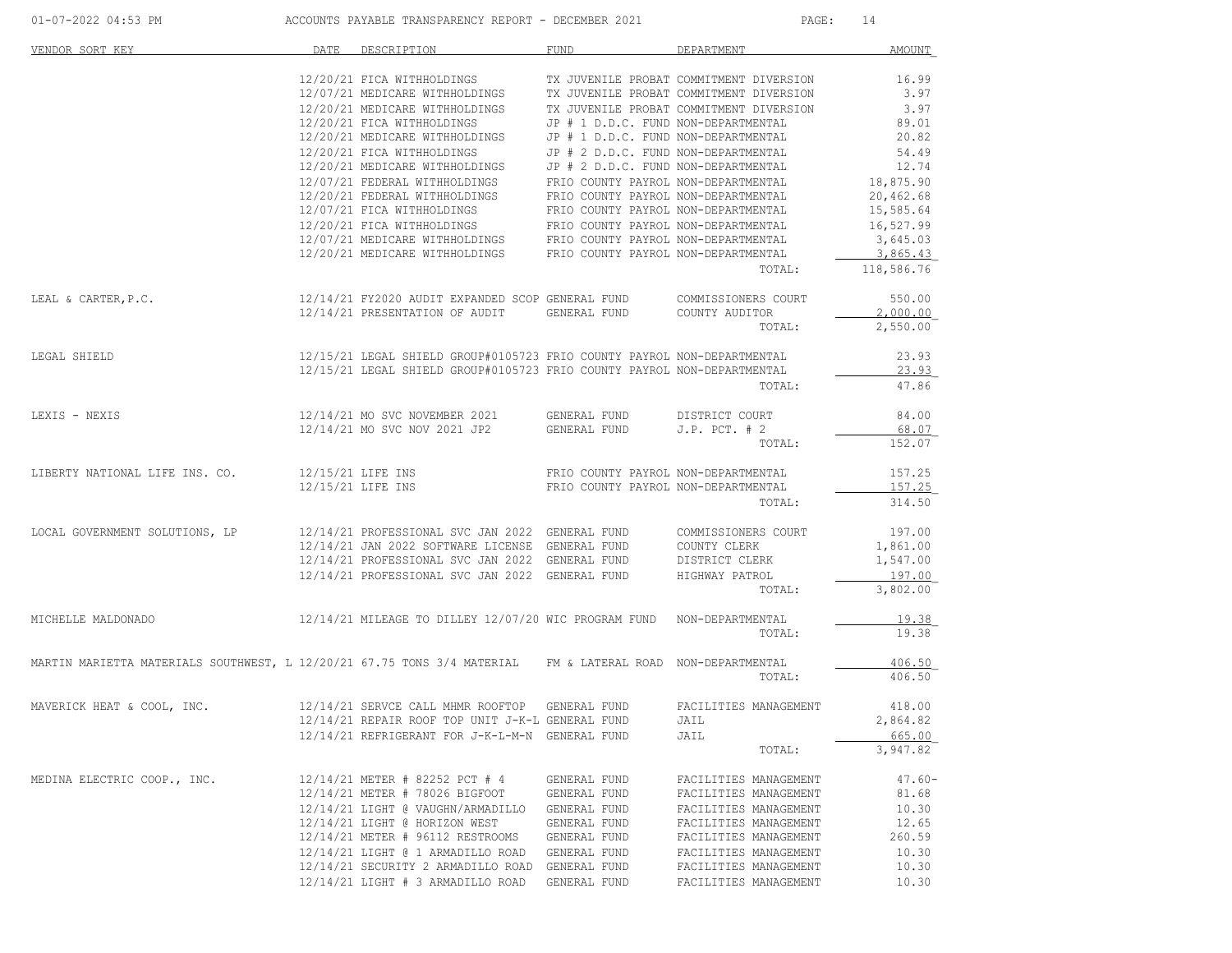| VENDOR SORT KEY                                                                       | DATE | DESCRIPTION                                                                                                                                                                                                                                                                                                                                                                                  | FUND                                | DEPARTMENT                                                                 | <b>AMOUNT</b> |
|---------------------------------------------------------------------------------------|------|----------------------------------------------------------------------------------------------------------------------------------------------------------------------------------------------------------------------------------------------------------------------------------------------------------------------------------------------------------------------------------------------|-------------------------------------|----------------------------------------------------------------------------|---------------|
|                                                                                       |      | 12/14/21 HILLTOP CR 4600 P GENERAL FUND FACILITIES MANAGEMENT                                                                                                                                                                                                                                                                                                                                |                                     |                                                                            | 10.30         |
|                                                                                       |      | 12/14/21 CR 4600 HILLTOP SUB DIVISI GENERAL FUND                                                                                                                                                                                                                                                                                                                                             |                                     | FACILITIES MANAGEMENT                                                      | 10.30         |
|                                                                                       |      | 12/14/21 CR 4600 NR                                                                                                                                                                                                                                                                                                                                                                          | GENERAL FUND                        | FACILITIES MANAGEMENT                                                      | 10.30         |
|                                                                                       |      | 12/14/21 CR 4600 M                                                                                                                                                                                                                                                                                                                                                                           | GENERAL FUND<br>TT CENERAL FUND     | FACILITIES MANAGEMENT                                                      | 10.30         |
|                                                                                       |      | 12/14/21 CR 4605 HILLTOP SUB DIVISI GENERAL FUND                                                                                                                                                                                                                                                                                                                                             |                                     | FACILITIES MANAGEMENT                                                      | 10.30         |
|                                                                                       |      | 12/14/21 CR 4600 HILLTOP SUBDIVISIO GENERAL FUND<br>12/14/21 CR 4600 HILLTOP SUBDIVISIO GENERAL FUND                                                                                                                                                                                                                                                                                         |                                     | FACILITIES MANAGEMENT                                                      | 10.30         |
|                                                                                       |      | 12/14/21 CR 4604 HILLTOP SUBDIVISIO GENERAL FUND                                                                                                                                                                                                                                                                                                                                             |                                     | FACILITIES MANAGEMENT                                                      | 10.30         |
|                                                                                       |      | 12/14/21 CR 4604 HILLTOP                                                                                                                                                                                                                                                                                                                                                                     | GENERAL FUND                        | FACILITIES MANAGEMENT                                                      | 10.30         |
|                                                                                       |      | 12/14/21 SECURITY LIGHT ACCT #5023 GENERAL FUND                                                                                                                                                                                                                                                                                                                                              |                                     | FACILITIES MANAGEMENT                                                      | 10.30         |
|                                                                                       |      | 12/14/21 SECURITY LIGHT ACCT # 5024 GENERAL FUND                                                                                                                                                                                                                                                                                                                                             |                                     | FACILITIES MANAGEMENT                                                      | 10.30         |
|                                                                                       |      | 12/14/21 HELICOPTER LANDING PAD GENERAL FUND                                                                                                                                                                                                                                                                                                                                                 |                                     | FACILITIES MANAGEMENT                                                      | 35.00         |
|                                                                                       |      | 12/14/21 BIGFOOT COMMUNITY CENTER GENERAL FUND                                                                                                                                                                                                                                                                                                                                               |                                     | FACILITIES MANAGEMENT                                                      | 43.94         |
|                                                                                       |      | 12/14/21 EMS HELO PAD BIGFOOT GENERAL FUND                                                                                                                                                                                                                                                                                                                                                   |                                     | FACILITIES MANAGEMENT                                                      | 35.00         |
|                                                                                       |      | 12/14/21 PAVILION                                                                                                                                                                                                                                                                                                                                                                            | GENERAL FUND                        | FACILITIES MANAGEMENT                                                      | 49.03         |
|                                                                                       |      |                                                                                                                                                                                                                                                                                                                                                                                              |                                     |                                                                            | 10.61         |
|                                                                                       |      | 12/14/21 SECURITY LIGHT 35 & CR 460 GENERAL FUND FACILITIES MANAGEMENT<br>12/14/21 SECURITY LIGHT 35 & CR 460 GENERAL FUND FACILITIES MANAGEMENT<br>12/14/21 SECURITY LIGHT 35 & CR 460 GENERAL FUND FACILITIES MANAGEMENT<br>12/14/21                                                                                                                                                       |                                     |                                                                            | 10.61         |
|                                                                                       |      |                                                                                                                                                                                                                                                                                                                                                                                              |                                     |                                                                            | 10.61         |
|                                                                                       |      |                                                                                                                                                                                                                                                                                                                                                                                              |                                     |                                                                            | 10.61         |
|                                                                                       |      |                                                                                                                                                                                                                                                                                                                                                                                              |                                     | TOTAL:                                                                     | 656.93        |
|                                                                                       |      |                                                                                                                                                                                                                                                                                                                                                                                              |                                     | JAIL                                                                       | 27,553.90     |
|                                                                                       |      |                                                                                                                                                                                                                                                                                                                                                                                              |                                     | TOTAL:                                                                     | 27,553.90     |
| MOORE WATER SUPPLY CORPORATION $12/14/21$ MO SVC $10/26 - 11/22/2021$ GENERAL FUND    |      |                                                                                                                                                                                                                                                                                                                                                                                              |                                     | FACILITIES MANAGEMENT                                                      | <u>41.48</u>  |
|                                                                                       |      |                                                                                                                                                                                                                                                                                                                                                                                              |                                     | TOTAL:                                                                     | 41.48         |
| MORALES USED AUTO PARTS                                                               |      | 12/14/21 ABV TOW 2000 DODGE DURANGO ABANDONED VEHICLE ABANDONED VEHICLE                                                                                                                                                                                                                                                                                                                      |                                     |                                                                            | 250.00        |
|                                                                                       |      | 12/14/21 MILEAGE                                                                                                                                                                                                                                                                                                                                                                             |                                     | ABANDONED VEHICLE ABANDONED VEHICLE                                        | 60.00         |
|                                                                                       |      | 12/14/21 SERVICE                                                                                                                                                                                                                                                                                                                                                                             |                                     |                                                                            | 20.00         |
|                                                                                       |      | 12/14/21 ABV TOW 2001 NISSAN                                                                                                                                                                                                                                                                                                                                                                 |                                     | ABANDONED VEHICLE ABANDONED VEHICLE<br>ABANDONED VEHICLE ABANDONED VEHICLE | 250.00        |
|                                                                                       |      |                                                                                                                                                                                                                                                                                                                                                                                              |                                     |                                                                            | 25.00         |
|                                                                                       |      | $12/14/21 \hspace{0.1cm} \texttt{MLEAGE} \hspace{1.5cm} \texttt{ABANDONED} \hspace{0.1cm} \texttt{VEHICLE} \hspace{0.1cm} \texttt{ABANDONED} \hspace{0.1cm} \texttt{VEHICLE} \\ 12/14/21 \hspace{0.1cm} \texttt{FUEL} \hspace{0.1cm} \texttt{SURCHARGE} \hspace{1.5cm} \texttt{ABANDONED} \hspace{0.1cm} \texttt{VEHICLE} \hspace{0.1cm} \texttt{ABANDONED} \hspace{0.1cm} \texttt{VEHICLE}$ |                                     |                                                                            | 20.00         |
|                                                                                       |      |                                                                                                                                                                                                                                                                                                                                                                                              |                                     | TOTAL:                                                                     | 625.00        |
| MUMME OIL, INC.                                                                       |      | 12/14/21 1445 GALLONS DYED DIESEL FM & LATERAL ROAD NON-DEPARTMENTAL                                                                                                                                                                                                                                                                                                                         |                                     |                                                                            | 4,261.31      |
|                                                                                       |      | 12/14/21 1445 GALLONS DYED DIESEL FM & LATERAL ROAD NON-DEPARTMENTAL                                                                                                                                                                                                                                                                                                                         |                                     |                                                                            | 4, 116.81     |
|                                                                                       |      |                                                                                                                                                                                                                                                                                                                                                                                              |                                     | TOTAL:                                                                     | 8,378.12      |
| PATRICIA MURPHY                                                                       |      | 12/01/21 REPLACE LOST CK #76654 GENERAL FUND                                                                                                                                                                                                                                                                                                                                                 |                                     | ELECTIONS                                                                  | 171.77        |
|                                                                                       |      |                                                                                                                                                                                                                                                                                                                                                                                              |                                     | TOTAL:                                                                     | 171.77        |
| NATIONWIDE RETIREMENT SOLUTIONS 12/06/21 457 PLAN TRIO COUNTY PAYROL NON-DEPARTMENTAL |      |                                                                                                                                                                                                                                                                                                                                                                                              |                                     |                                                                            | 490.00        |
|                                                                                       |      | 12/20/21 457 PLAN                                                                                                                                                                                                                                                                                                                                                                            |                                     | FRIO COUNTY PAYROL NON-DEPARTMENTAL                                        | 490.00        |
|                                                                                       |      |                                                                                                                                                                                                                                                                                                                                                                                              |                                     | TOTAL:                                                                     | 980.00        |
| NET DATA CORPORATION                                                                  |      | 12/14/21 ANNUAL HOSTED SERVICE JP1 GENERAL FUND J.P. PCT. # 1                                                                                                                                                                                                                                                                                                                                |                                     |                                                                            | 7,175.00      |
|                                                                                       |      | 12/14/21 ANNUAL HOSTED SERVICE JP2 GENERAL FUND                                                                                                                                                                                                                                                                                                                                              |                                     | $J.P.$ PCT. $# 2$                                                          | 7,175.00      |
|                                                                                       |      | 12/14/21 ANNUAL HOSTED SERVICE JP3 GENERAL FUND                                                                                                                                                                                                                                                                                                                                              |                                     | $J.P.$ PCT. $# 3$                                                          | 7,175.00      |
|                                                                                       |      | 12/14/21 ANNUAL HOSTED SERVICE JP4 GENERAL FUND                                                                                                                                                                                                                                                                                                                                              |                                     | $J.P.$ PCT. $#4$                                                           | 7,175.00      |
|                                                                                       |      | 12/14/21 ANNUAL FEE ITICKET                                                                                                                                                                                                                                                                                                                                                                  | JUSTICE COURT TECH NON-DEPARTMENTAL |                                                                            | 2,690.00      |
|                                                                                       |      | 12/14/21 ANNUAL FEE ITICKET                                                                                                                                                                                                                                                                                                                                                                  | JUSTICE COURT TECH NON-DEPARTMENTAL |                                                                            | 2,690.00      |
|                                                                                       |      | 12/14/21 ANNUAL FEE ITICKET                                                                                                                                                                                                                                                                                                                                                                  | JUSTICE COURT TECH NON-DEPARTMENTAL |                                                                            | 2,690.00      |
|                                                                                       |      | 12/14/21 ANNUAL FEE ITICKET                                                                                                                                                                                                                                                                                                                                                                  | JUSTICE COURT TECH NON-DEPARTMENTAL |                                                                            | 2,690.00      |
|                                                                                       |      |                                                                                                                                                                                                                                                                                                                                                                                              |                                     | TOTAL:                                                                     | 39,460.00     |
| NETPROTEC LLC                                                                         |      | 12/14/21 VIDEO MAGISTRATE12/14-1/13 AMERICAN RESCUE PL NON-DEPARTMENTAL                                                                                                                                                                                                                                                                                                                      |                                     |                                                                            | 150.00        |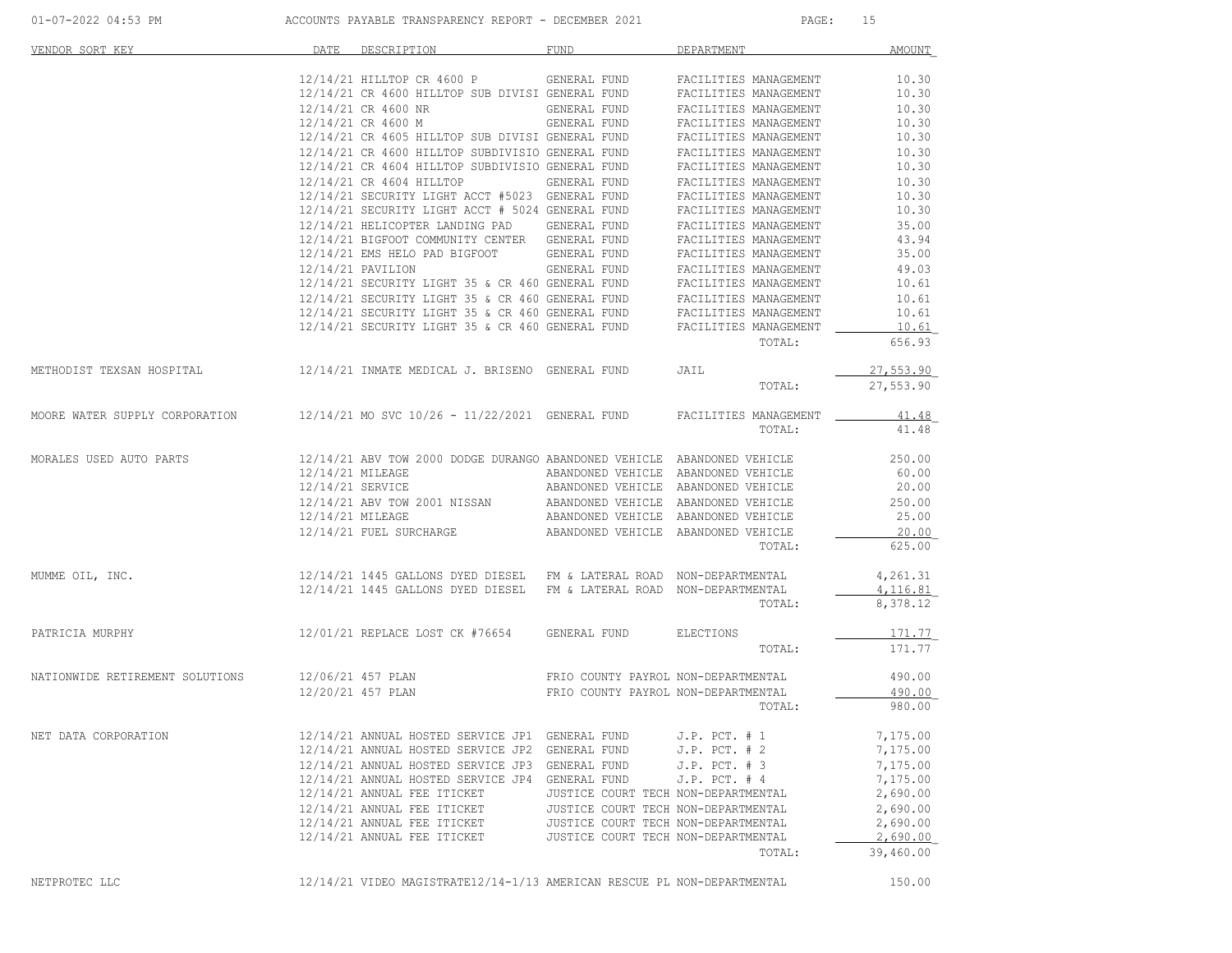| 01-07-2022 04:53 PM           | ACCOUNTS PAYABLE TRANSPARENCY REPORT - DECEMBER 2021 |                                                                         |                                  | PAGE:<br>16           |                 |  |
|-------------------------------|------------------------------------------------------|-------------------------------------------------------------------------|----------------------------------|-----------------------|-----------------|--|
| VENDOR SORT KEY               |                                                      | DATE DESCRIPTION                                                        | FUND                             | DEPARTMENT            | AMOUNT          |  |
|                               |                                                      | 12/14/21 VIDEO MAGISTRATE12/14-1/13 AMERICAN RESCUE PL NON-DEPARTMENTAL |                                  |                       | 150.00          |  |
|                               |                                                      | 12/14/21 VIDEO MAGISTRATE12/14-1/13 AMERICAN RESCUE PL NON-DEPARTMENTAL |                                  |                       | 150.00          |  |
|                               |                                                      | 12/14/21 VIDEO MAGISTRATE12/14-1/13 AMERICAN RESCUE PL NON-DEPARTMENTAL |                                  |                       | 150.00          |  |
|                               |                                                      |                                                                         |                                  | TOTAL:                | 600.00          |  |
| O'REILLY AUTO PARTS           |                                                      | 12/14/21 BATTERY UNIT 2063                                              | GENERAL FUND                     | SHERIFF               | 189.10          |  |
|                               | 12/14/21 CORE                                        |                                                                         | GENERAL FUND                     | SHERIFF               | 22.00           |  |
|                               |                                                      | 12/14/21 BATTERY FEE                                                    | GENERAL FUND                     | SHERIFF               | 3.00            |  |
|                               |                                                      | 12/14/21 RETURNED BATTERY                                               | GENERAL FUND                     | SHERIFF               | $189.10 -$      |  |
|                               |                                                      | 12/14/21 RETURNED CORE                                                  | GENERAL FUND                     | SHERIFF               | $22.00-$        |  |
|                               |                                                      | 12/14/21 BATTERY FEE<br>12/14/21 RADIATOR UNIT 192<br>12/14/21 STARTER  | GENERAL FUND                     | SHERIFF               | $3.00-$         |  |
|                               |                                                      |                                                                         | ROAD & BRIDGE FUND ROAD & BRIDGE |                       | 287.44          |  |
|                               |                                                      |                                                                         | ROAD & BRIDGE FUND ROAD & BRIDGE |                       | 173.54          |  |
|                               |                                                      | 12/14/21 (2) REAR SHOCKS                                                | ROAD & BRIDGE FUND ROAD & BRIDGE |                       | 175.12          |  |
|                               |                                                      |                                                                         |                                  | TOTAL:                | 636.10          |  |
| OFFICE DEPOT                  |                                                      | 12/14/21 DESK CALENDAR                                                  | GENERAL FUND                     | HIGHWAY PATROL        | 19.99           |  |
|                               |                                                      | 12/14/21 SCISSORS                                                       | GENERAL FUND                     | HIGHWAY PATROL        | 4.79            |  |
|                               |                                                      | 12/14/21 2-STEP LADDER                                                  | GENERAL FUND                     | HIGHWAY PATROL        | 32.39           |  |
|                               |                                                      |                                                                         |                                  | TOTAL:                | 57.17           |  |
| OGBURN'S TRUCK PARTS          |                                                      | 12/14/21 (4) 5" FLAT BAND CLAMP                                         | ROAD & BRIDGE FUND ROAD & BRIDGE |                       | 31.12           |  |
|                               |                                                      | 12/14/21 (2) NAT'L SEAL UNIT 184 ROAD & BRIDGE FUND ROAD & BRIDGE       |                                  |                       | 52.48           |  |
|                               |                                                      | $12/14/21$ (2) KIT EATON EXT SVC - BR ROAD & BRIDGE FUND ROAD & BRIDGE  |                                  |                       | 82.24           |  |
|                               |                                                      | $12/20/21$ (2) 3.0 M SEN EXTN - ABS W ROAD & BRIDGE FUND ROAD & BRIDGE  |                                  |                       | 26.18           |  |
|                               |                                                      | 12/20/21 SENSOR ABS KIT UNIT 0196 ROAD & BRIDGE FUND ROAD & BRIDGE      |                                  |                       | 55.43           |  |
|                               |                                                      |                                                                         |                                  | TOTAL:                | 247.45          |  |
| ORIENTAL TRADING COMPANY      |                                                      | 12/20/21 HOLIDAY TREAT BAGS,                                            | GENERAL FUND                     | SHERIFF               | 19.98           |  |
|                               |                                                      | 12/20/21 BIG HEAD REINDEER                                              | GENERAL FUND                     | SHERIFF               | 6.68            |  |
|                               |                                                      | 12/20/21 HOLIDAY ACT. SETS                                              | GENERAL FUND                     | SHERIFF               | 14.58           |  |
|                               |                                                      | 12/20/21 MESH STOCKING STUFR                                            | GENERAL FUND                     | SHERIFF               | 271.98          |  |
|                               |                                                      | 12/20/21 SIMPLE SANTA ORNAMENT KIT GENERAL FUND                         |                                  | SHERIFF               | 47.92           |  |
|                               |                                                      | 12/20/21 CRAFT STICK TREE ORNAMENT GENERAL FUND                         |                                  | SHERIFF               | 5.48            |  |
|                               |                                                      |                                                                         |                                  | TOTAL:                | 366.62          |  |
| OTTO KAISER MEMORIAL HOSPITAL |                                                      | 12/14/21 INMATE MEDICAL J. NAVARRO GENERAL FUND                         |                                  | JAIL                  | <u>1,035.48</u> |  |
|                               |                                                      |                                                                         |                                  | TOTAL:                | 1,035.48        |  |
| PB ELECTRONICS                |                                                      | 12/14/21 STALKER DUAL RADAR                                             | GENERAL FUND                     | CONSTABLE PCT # 4     | 1,495.00        |  |
|                               |                                                      | 12/14/21 SHIPPING & INSURANCE                                           | GENERAL FUND                     | CONSTABLE PCT # 4     | 25.00           |  |
|                               |                                                      |                                                                         |                                  | TOTAL:                | 1,520.00        |  |
| PEARSALL LAW FIRM, PLLC       |                                                      | 12/14/21 CAUSE# 12-01-00009-CVF                                         | GENERAL FUND                     | DISTRICT COURT        | 187.50          |  |
|                               |                                                      | 12/20/21 CAUSE# 14-12-00462-CVF                                         | GENERAL FUND                     | DISTRICT COURT        | 362.50          |  |
|                               |                                                      | 12/14/21 CAUSE# 21-02-00032-CVF T.T GENERAL FUND                        |                                  | DISTRICT COURT        | 625.00          |  |
|                               |                                                      |                                                                         |                                  | TOTAL:                | 1,175.00        |  |
| JOE PEREZ                     |                                                      | 12/20/21 RELOCATE WALL PACKS @RESTR GENERAL FUND                        |                                  | FACILITIES MANAGEMENT | 285.00          |  |
|                               |                                                      | 12/20/21 MATERIALS                                                      | GENERAL FUND                     | FACILITIES MANAGEMENT | 30.00           |  |
|                               |                                                      |                                                                         |                                  | TOTAL:                | 315.00          |  |
| PETTY OIL COMPANY, INC.       |                                                      | 12/20/21 1 NEW TIRE 265/65R18 MICHE GENERAL FUND                        |                                  | SHERIFF               | 225.00          |  |
|                               |                                                      | 12/20/21 DISPOSAL FEE                                                   | GENERAL FUND                     | SHERIFF               | 5.00            |  |
|                               |                                                      |                                                                         |                                  | TOTAL:                | 230.00          |  |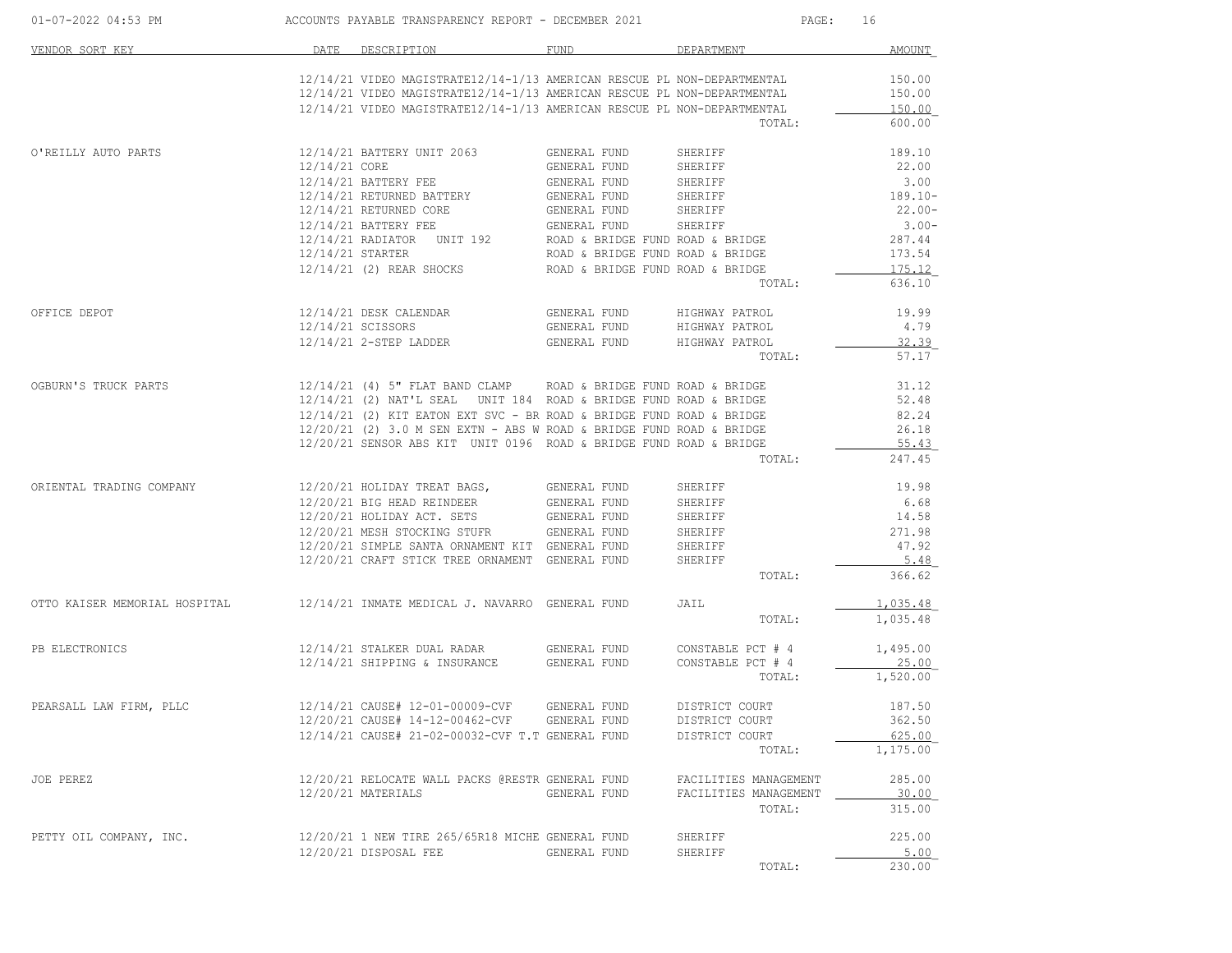|                                                                                                                                                                                                                                                                                                                                                                                                                                                                                                                                                                                                                                                                                                                                                                                                                                                                                                                                                                                                         |                                                                                                                                                                                                                                                                                                                                                                                                                                              | PAGE:<br>17                                                                                                                                                                                                                                                                                                                                                                                                                                 |                                                                                                                                                                                                                                                                                                                                                                                                                                                                                                                                                                                                                                                                                                                                                       |  |
|---------------------------------------------------------------------------------------------------------------------------------------------------------------------------------------------------------------------------------------------------------------------------------------------------------------------------------------------------------------------------------------------------------------------------------------------------------------------------------------------------------------------------------------------------------------------------------------------------------------------------------------------------------------------------------------------------------------------------------------------------------------------------------------------------------------------------------------------------------------------------------------------------------------------------------------------------------------------------------------------------------|----------------------------------------------------------------------------------------------------------------------------------------------------------------------------------------------------------------------------------------------------------------------------------------------------------------------------------------------------------------------------------------------------------------------------------------------|---------------------------------------------------------------------------------------------------------------------------------------------------------------------------------------------------------------------------------------------------------------------------------------------------------------------------------------------------------------------------------------------------------------------------------------------|-------------------------------------------------------------------------------------------------------------------------------------------------------------------------------------------------------------------------------------------------------------------------------------------------------------------------------------------------------------------------------------------------------------------------------------------------------------------------------------------------------------------------------------------------------------------------------------------------------------------------------------------------------------------------------------------------------------------------------------------------------|--|
| DATE DESCRIPTION                                                                                                                                                                                                                                                                                                                                                                                                                                                                                                                                                                                                                                                                                                                                                                                                                                                                                                                                                                                        | FUND                                                                                                                                                                                                                                                                                                                                                                                                                                         |                                                                                                                                                                                                                                                                                                                                                                                                                                             | AMOUNT                                                                                                                                                                                                                                                                                                                                                                                                                                                                                                                                                                                                                                                                                                                                                |  |
|                                                                                                                                                                                                                                                                                                                                                                                                                                                                                                                                                                                                                                                                                                                                                                                                                                                                                                                                                                                                         |                                                                                                                                                                                                                                                                                                                                                                                                                                              | TOTAL:                                                                                                                                                                                                                                                                                                                                                                                                                                      | <u>76.85</u><br>76.85                                                                                                                                                                                                                                                                                                                                                                                                                                                                                                                                                                                                                                                                                                                                 |  |
| 12/14/21 REFUND PERMIT FEE                                                                                                                                                                                                                                                                                                                                                                                                                                                                                                                                                                                                                                                                                                                                                                                                                                                                                                                                                                              |                                                                                                                                                                                                                                                                                                                                                                                                                                              | TOTAL:                                                                                                                                                                                                                                                                                                                                                                                                                                      | 350.00<br>350.00                                                                                                                                                                                                                                                                                                                                                                                                                                                                                                                                                                                                                                                                                                                                      |  |
| 12/14/21 DIAPER BAG DISPENSER<br>12/14/21 BF HAND SANTZR ASST<br>12/14/21 SET UP FEE<br>12/14/21 SHIPPING & HANDLING<br>12/14/21 DRAW PULL BAGS                                                                                                                                                                                                                                                                                                                                                                                                                                                                                                                                                                                                                                                                                                                                                                                                                                                         | WIC PROGRAM FUND<br>WIC PROGRAM FUND<br>WIC PROGRAM FUND<br>WIC PROGRAM FUND<br>WIC PROGRAM FUND<br>WIC PROGRAM FUND<br>WIC PROGRAM FUND                                                                                                                                                                                                                                                                                                     | TOTAL:                                                                                                                                                                                                                                                                                                                                                                                                                                      | 95.57<br>623.25<br>207.75<br>1,544.40<br>155.00<br>600.00<br>335.00<br>370.00<br>1,895.00<br>1,544.40<br>7,370.37                                                                                                                                                                                                                                                                                                                                                                                                                                                                                                                                                                                                                                     |  |
| 12/14/21 DESK CALENDAR<br>12/20/21 HP 26A TONER CRTDG<br>12/20/21 HP05A TONER CRTDG<br>12/20/21 QUILL BRAND SCISSORS<br>12/14/21 QUILL COPY PAPER<br>12/14/21 HP 05A TONER-2PK<br>12/14/21 QUILL #10 BUS ENV<br>12/14/21 CALCULATOR RIBBON<br>12/14/21 PILOT GS GEL PENS, BE<br>12/14/21 PENTEL TWIST PENCILS<br>12/14/21 PUFFS FACIAL TISSUE<br>12/14/21 BOSTITCH STND STAPLE<br>12/14/21 CANON 137 BLK TONER<br>12/14/21 QUILL JR LEGAL PAD<br>12/14/21 QUILL LEGAL PAD<br>12/14/21 QUILL REVEALNSEALENV<br>12/14/21 HAMMERMILL COPY PPR<br>12/20/21 ROYAL PENCIL SHRPNR<br>12/20/21 QUILL INVISIBLE TAPE<br>12/20/21 QUILL TOILET PAPER<br>12/20/21 QUICKIE LOBBY BROOM<br>12/20/21 QUILL STICKY NOTE3X3<br>12/20/21 QUILL PAPER CLIPS<br>12/20/21 LEXMARK 58 BLACK TNR<br>12/20/21 PUREX DETERGENT<br>12/20/21 DIXON GOLF PENCILS<br>12/14/21 LYSOL DISINFCTG WIPE<br>12/14/21 LYSOL DISNFCT SPRAY<br>12/14/21 HP 410A CMY TNB 3PK<br>12/14/21 CORRECTION TAPE 2PK<br>12/14/21 POST-IT 3X3 CNRY 4PK | GENERAL FUND<br>GENERAL FUND<br>GENERAL FUND<br>GENERAL FUND<br>GENERAL FUND<br>GENERAL FUND<br>GENERAL FUND<br>GENERAL FUND<br>GENERAL FUND<br>GENERAL FUND<br>GENERAL FUND<br>GENERAL FUND<br>GENERAL FUND<br>GENERAL FUND<br>GENERAL FUND<br>GENERAL FUND<br>GENERAL FUND<br>GENERAL FUND<br>GENERAL FUND<br>GENERAL FUND<br>GENERAL FUND<br>GENERAL FUND<br>GENERAL FUND<br>GENERAL FUND<br>GENERAL FUND<br>GENERAL FUND<br>GENERAL FUND | $J.P.$ PCT. $# 2$<br>COUNTY AUDITOR<br>COUNTY AUDITOR<br>COUNTY AUDITOR<br>COUNTY TREASURER<br>COUNTY TREASURER<br>COUNTY TREASURER<br>COUNTY TREASURER<br>COUNTY TREASURER<br>COUNTY TREASURER<br>COUNTY TREASURER<br>COUNTY TREASURER<br>COUNTY TREASURER<br>COUNTY TREASURER<br>COUNTY TREASURER<br>COUNTY TREASURER<br>COUNTY TREASURER<br>JAIL<br>JAIL<br>JAIL<br>JAIL<br>JAIL<br>JAIL<br>JAIL<br>JAIL<br>JAIL<br>JAIL<br>JAIL<br>JAIL | 13.26<br>114.29<br>100.79<br>7.68<br>34.49<br>172.19<br>11.03<br>10.47<br>9.85<br>17.42<br>29.18<br>8.12<br>160.18<br>3.20<br>7.52<br>236.50<br>65.98<br>$11.69-$<br>19.91<br>4.85<br>54.89<br>27.88<br>23.38<br>4.88<br>5.66<br>362.69<br>71.99<br>4.56<br>11.69<br>13.78<br>16.18<br>295.19<br>82.79<br>2.18<br>1.00<br>1.00                                                                                                                                                                                                                                                                                                                                                                                                                        |  |
|                                                                                                                                                                                                                                                                                                                                                                                                                                                                                                                                                                                                                                                                                                                                                                                                                                                                                                                                                                                                         | 12/14/21 SHARPIE 5PK ASST<br>12/14/21 SCTCH TAPE DISP<br>12/14/21 SWIFFER WET JET REFILL                                                                                                                                                                                                                                                                                                                                                     | 12/14/21 MILEAGE TO DILLEY 4 TRIPS GENERAL FUND<br>12/14/21 SHIPPING & HANDLING<br>12/14/21 DIAPER BAG DISPENSER<br>12/14/21 DIAPER BAG DISPENSER<br>12/14/21 SAFETY OUTLET PLUG<br>12/14/21 HAND SANTZR W/POUCH<br>12/14/21 BF HAND SANTZR ASST<br>12/20/21 FLIP LOCK DUST PAN & BROO GENERAL FUND<br>12/20/21 QUICKIE PUSH BROOM<br>12/20/21 QUICKIE PUSH BROOM<br>12/20/21 FLIP LOCK DUST PAN & BROO GENERAL FUND<br>WIC PROGRAM FUND    | ACCOUNTS PAYABLE TRANSPARENCY REPORT - DECEMBER 2021<br>DEPARTMENT<br>HEALTH & WELFARE<br>ROAD & BRIDGE FUND NON-DEPARTMENTAL<br>WIC PROGRAM FUND NON-DEPARTMENTAL<br>NON-DEPARTMENTAL<br>NON-DEPARTMENTAL<br>NON-DEPARTMENTAL<br>NON-DEPARTMENTAL<br>NON-DEPARTMENTAL<br>NON-DEPARTMENTAL<br>WIC PROGRAM FUND NON-DEPARTMENTAL<br>NON-DEPARTMENTAL<br>WIC PROGRAM FUND NON-DEPARTMENTAL<br>AMERICAN RESCUE PL NON-DEPARTMENTAL<br>AMERICAN RESCUE PL NON-DEPARTMENTAL<br>ROAD & BRIDGE FUND ROAD & BRIDGE<br>12/14/21 HP 410A LSERJET TONER BLK ROAD & BRIDGE FUND ROAD & BRIDGE<br>ROAD & BRIDGE FUND ROAD & BRIDGE<br>ROAD & BRIDGE FUND ROAD & BRIDGE<br>ROAD & BRIDGE FUND ROAD & BRIDGE<br>ROAD & BRIDGE FUND ROAD & BRIDGE<br>NON-DEPARTMENTAL |  |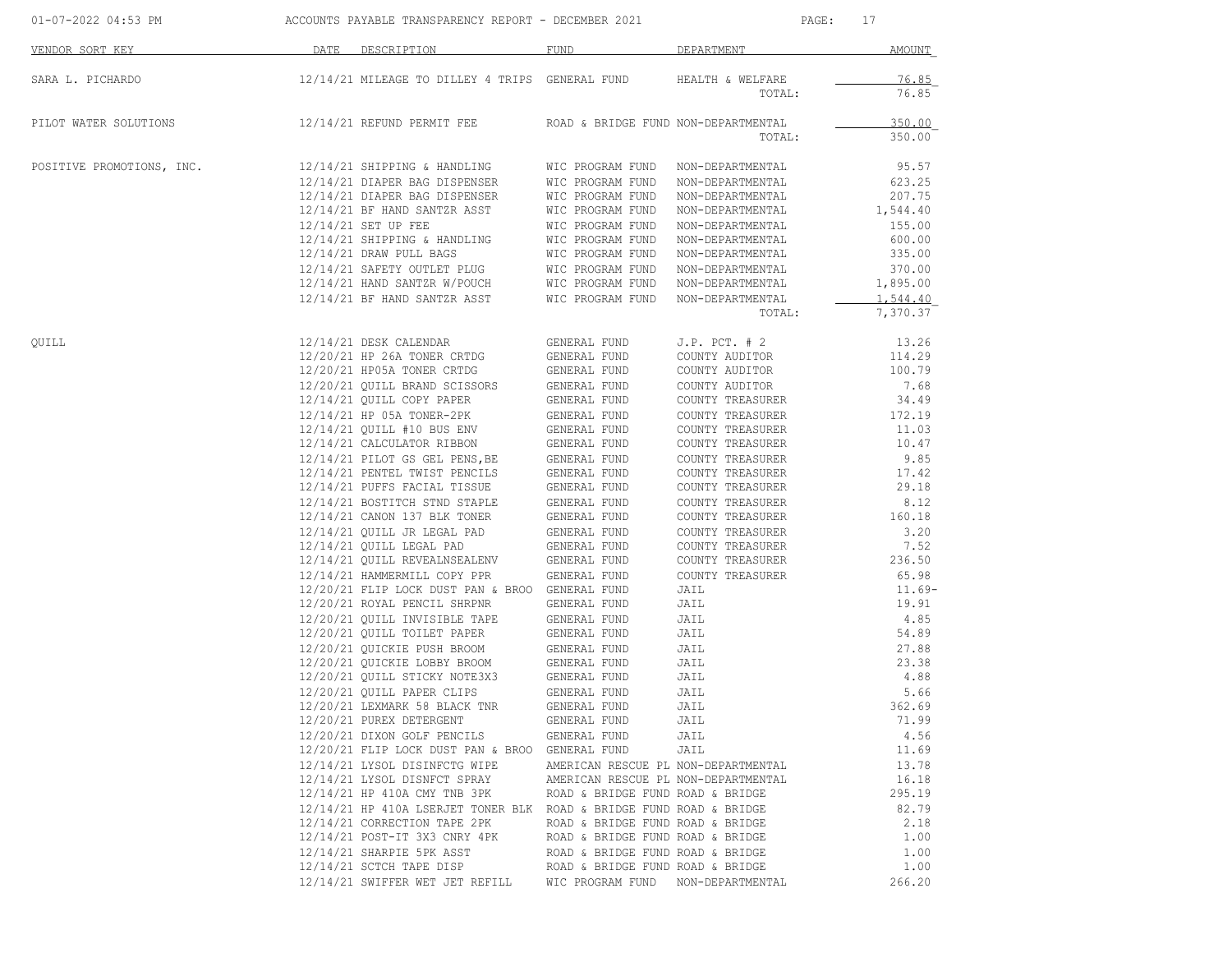| 01-07-2022 04:53 PM            | ACCOUNTS PAYABLE TRANSPARENCY REPORT - DECEMBER 2021                                                                                                                                                                                      |                                            |                                                                                 | 18<br>PAGE:      |  |  |
|--------------------------------|-------------------------------------------------------------------------------------------------------------------------------------------------------------------------------------------------------------------------------------------|--------------------------------------------|---------------------------------------------------------------------------------|------------------|--|--|
| VENDOR SORT KEY                | DATE DESCRIPTION                                                                                                                                                                                                                          | FUND                                       | DEPARTMENT                                                                      | AMOUNT           |  |  |
|                                | 12/14/21 SWIFFER WET JET SOL, WIC PROGRAM FUND NON-DEPARTMENTAL                                                                                                                                                                           |                                            |                                                                                 | 167.80           |  |  |
|                                |                                                                                                                                                                                                                                           |                                            | TOTAL:                                                                          | 2,429.96         |  |  |
| R & R IMPLEMENTS, INC.         | $12/14/21$ BANDSAW BLD 35-3/8" 14TPI ROAD & BRIDGE FUND ROAD & BRIDGE                                                                                                                                                                     |                                            |                                                                                 | 9.69             |  |  |
|                                | 12/14/21 3" X 21' STD BLACK PIPE                                                                                                                                                                                                          |                                            | FM & LATERAL ROAD NON-DEPARTMENTAL                                              | 245.00           |  |  |
|                                |                                                                                                                                                                                                                                           |                                            | TOTAL:                                                                          | 254.69           |  |  |
| RAY'S PLUMBING & PUMP SERVICE  | 12/14/21 RENTAL 300 GAL HOLDING TAN GENERAL FUND FACILITIES MANAGEMENT                                                                                                                                                                    |                                            |                                                                                 | 195.00           |  |  |
|                                | 12/14/21 TO SERVICE MONTHLY                                                                                                                                                                                                               | GENERAL FUND                               | FACILITIES MANAGEMENT<br>TOTAL:                                                 | 295.00<br>490.00 |  |  |
| RDO EQUIPMENT / POWERPLAN BF   |                                                                                                                                                                                                                                           |                                            |                                                                                 | 1,707.12         |  |  |
|                                | $12/14/21 (6) \n  \n  12/14/21 (12) \n  \n  12/14/21 (12) \n  \n  12/14/21 (13) \n  \n  12/14/21 (14) \n  \n  12/14/21 (15) \n  \n  12/14/21 (16) \n  \n  12/14/21 (17) \n  \n  12/14/21 (18) \n  \n  12/14/21 (19) \n  \n  12/14/21 (19$ |                                            |                                                                                 | 1,663.80         |  |  |
|                                | 12/14/21 (2) LAMP                                                                                                                                                                                                                         | ROAD & BRIDGE FUND ROAD & BRIDGE           |                                                                                 | 279.16           |  |  |
|                                |                                                                                                                                                                                                                                           |                                            | TOTAL:                                                                          | 3,650.08         |  |  |
| REPUBLIC SERVICES, INC.        | 12/14/21 SVC 200 CR 4415 NOVEMBER 2 GENERAL FUND                                                                                                                                                                                          |                                            | FACILITIES MANAGEMENT                                                           | 505.87           |  |  |
|                                | 12/14/21 OVERAGE 11/05                                                                                                                                                                                                                    | <b>GENERAL FUND</b><br>---<br>GENERAL FUND | FACILITIES MANAGEMENT                                                           | 60.00            |  |  |
|                                | 12/14/21 OVERAGE 11/19<br>12/14/21 OVERAGE 11/27                                                                                                                                                                                          | GENERAL FUND                               | FACILITIES MANAGEMENT<br>FACILITIES MANAGEMENT                                  | 60.00<br>120.00  |  |  |
|                                | 12/14/21 ADMINISTRATIVE FEE GENERAL FUND                                                                                                                                                                                                  |                                            | FACILITIES MANAGEMENT                                                           | 5.95             |  |  |
|                                | 12/14/21 FUEL/ENVIRONMENTAL RECOVER GENERAL FUND                                                                                                                                                                                          |                                            | FACILITIES MANAGEMENT                                                           | 285.82           |  |  |
|                                | 12/14/21 MINIMUM LIFT FEE                                                                                                                                                                                                                 |                                            | ---<br>GENERAL FUND FACILITIES MANAGEMENT<br>GENERAL FUND FACILITIES MANAGEMENT | 150.00           |  |  |
|                                | 12/14/21 ADMINISTRATIVE FEE                                                                                                                                                                                                               |                                            |                                                                                 | 5.95             |  |  |
|                                | 12/14/21 FUEL/ENVIRONMENTAL RECOVER GENERAL FUND                                                                                                                                                                                          |                                            | FACILITIES MANAGEMENT                                                           | 59.29            |  |  |
|                                |                                                                                                                                                                                                                                           |                                            | TOTAL:                                                                          | 1,252.88         |  |  |
| ROBLEDO'S PEST CONTROL         | 12/14/21 QRTLY PEST CONTROL 11/05/2 GENERAL FUND                                                                                                                                                                                          |                                            | FACILITIES MANAGEMENT                                                           | 2.175.00         |  |  |
|                                |                                                                                                                                                                                                                                           |                                            | TOTAL:                                                                          | 2,175.00         |  |  |
| RUSH TRUCK CENTER, SAN ANTONIO | 12/14/21 SHROUD-INTAKE THE ROAD & BRIDGE FUND ROAD & BRIDGE                                                                                                                                                                               |                                            |                                                                                 | 400.00           |  |  |
|                                | 12/14/21 SCREEN-AIR INLET ROAD & BRIDGE FUND ROAD & BRIDGE                                                                                                                                                                                |                                            |                                                                                 | 255.00           |  |  |
|                                |                                                                                                                                                                                                                                           |                                            | TOTAL:                                                                          | 655.00           |  |  |
| TAMMY SANCHEZ                  | 12/14/21 MILEAGE TO DILLEY 12/07/20 WIC PROGRAM FUND NON-DEPARTMENTAL                                                                                                                                                                     |                                            |                                                                                 | 19.38            |  |  |
|                                |                                                                                                                                                                                                                                           |                                            | TOTAL:                                                                          | 19.38            |  |  |
| SCHINDLER ELEVATOR CORPORATION | $12/14/21$ MO SVC ELEVATOR DEC 2021 GENERAL FUND                                                                                                                                                                                          |                                            | FACILITIES MANAGEMENT                                                           | 215.35           |  |  |
|                                |                                                                                                                                                                                                                                           |                                            | TOTAL:                                                                          | 215.35           |  |  |
| STERICYCLE/SHRED IT            | 12/14/21 SVC 10/22 & 11/19 COURTHOU GENERAL FUND                                                                                                                                                                                          |                                            | FACILITIES MANAGEMENT                                                           | 311.34           |  |  |
|                                | 12/14/21 SVC 10/22 & 11/19 SHERIFF' GENERAL FUND                                                                                                                                                                                          |                                            | FACILITIES MANAGEMENT                                                           | 220.15           |  |  |
|                                | 12/14/21 SVC 10/22 & 11/19 JUV PROB GENERAL FUND                                                                                                                                                                                          |                                            | FACILITIES MANAGEMENT                                                           | 229.90           |  |  |
|                                | 12/14/21 SERVICE 10/26/21<br>12/14/21 SERVICE 11/09/2021                                                                                                                                                                                  | GENERAL FUND<br>GENERAL FUND               | FACILITIES MANAGEMENT<br>FACILITIES MANAGEMENT                                  | 93.76<br>93.76   |  |  |
|                                | 12/14/21 SERVICE 11/23/2021                                                                                                                                                                                                               | GENERAL FUND                               | FACILITIES MANAGEMENT                                                           | 93.76            |  |  |
|                                | 12/14/21 RECYCLING SURCHARGE                                                                                                                                                                                                              | GENERAL FUND                               | FACILITIES MANAGEMENT                                                           | 4.57             |  |  |
|                                | 12/14/21 FUEL SURCHARGE                                                                                                                                                                                                                   | GENERAL FUND                               | FACILITIES MANAGEMENT                                                           | 31.40            |  |  |
|                                | 12/14/21 ENVIRONMENTAL SURCHARGE                                                                                                                                                                                                          | GENERAL FUND                               | FACILITIES MANAGEMENT                                                           | <u>11.25</u>     |  |  |
|                                |                                                                                                                                                                                                                                           |                                            | TOTAL:                                                                          | 1,089.89         |  |  |
| SONJA D. SIMS                  | 12/14/21 CAUSE# 20-12-00349-CVF J.R GENERAL FUND                                                                                                                                                                                          |                                            | DISTRICT COURT                                                                  | 312.50           |  |  |
|                                |                                                                                                                                                                                                                                           |                                            | TOTAL:                                                                          | 312.50           |  |  |
| SOUTH TEXAS RADIOLOGY, P.A.    | 12/14/21 CPT 71045<br>J. BRISENO                                                                                                                                                                                                          | GENERAL FUND                               | JAIL                                                                            | 6.95             |  |  |
|                                |                                                                                                                                                                                                                                           |                                            | TOTAL:                                                                          | 6.95             |  |  |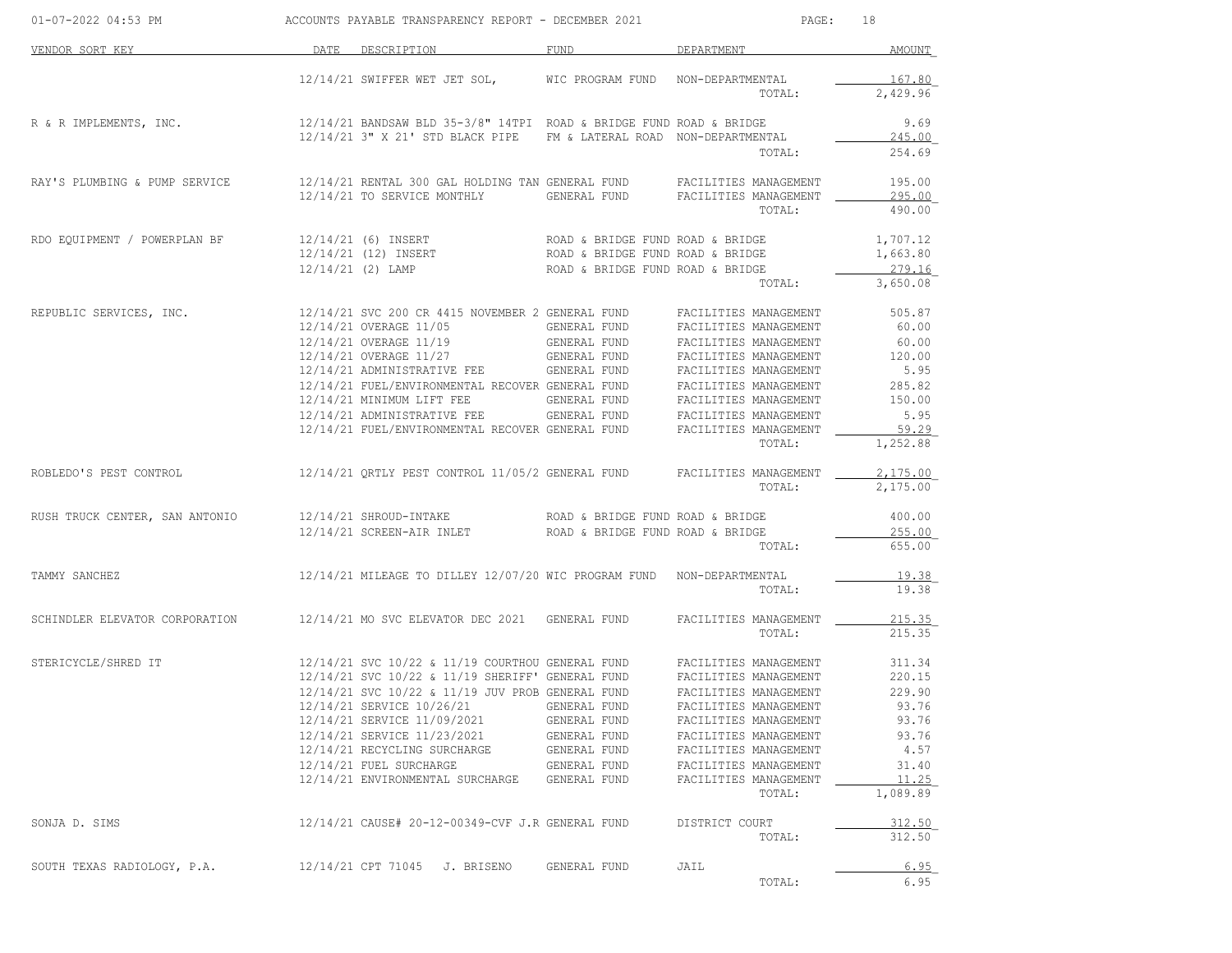| 01-07-2022 04:53 PM ACCOUNTS PAYABLE TRANSPARENCY REPORT - DECEMBER 2021                                                                                                                                                                                                                                                                                                                             |                  |                                                                                                                                                                                                                                                                                                                                                                                                                                                                            | PAGE: 19     |                           |               |
|------------------------------------------------------------------------------------------------------------------------------------------------------------------------------------------------------------------------------------------------------------------------------------------------------------------------------------------------------------------------------------------------------|------------------|----------------------------------------------------------------------------------------------------------------------------------------------------------------------------------------------------------------------------------------------------------------------------------------------------------------------------------------------------------------------------------------------------------------------------------------------------------------------------|--------------|---------------------------|---------------|
| VENDOR SORT KEY                                                                                                                                                                                                                                                                                                                                                                                      | DATE DESCRIPTION |                                                                                                                                                                                                                                                                                                                                                                                                                                                                            |              | FUND DEPARTMENT           | AMOUNT        |
| SPARKLETTS & SIERRA SPRINGS $12/14/21$ MO SVC $10/26/2021$ GENERAL FUND COUNTY CLERK $12/14/21$ MO SVC $11/23/2021$ DISTRICT GENERAL FUND DISTRICT CLERK $15.45$<br>$12/14/21$ MO SVC $12/11/21$ COMM CENTE GENERAL FUND FACILIT                                                                                                                                                                     |                  |                                                                                                                                                                                                                                                                                                                                                                                                                                                                            |              |                           |               |
|                                                                                                                                                                                                                                                                                                                                                                                                      |                  |                                                                                                                                                                                                                                                                                                                                                                                                                                                                            |              |                           |               |
|                                                                                                                                                                                                                                                                                                                                                                                                      |                  |                                                                                                                                                                                                                                                                                                                                                                                                                                                                            |              |                           |               |
|                                                                                                                                                                                                                                                                                                                                                                                                      |                  |                                                                                                                                                                                                                                                                                                                                                                                                                                                                            |              |                           | 27.43         |
|                                                                                                                                                                                                                                                                                                                                                                                                      |                  |                                                                                                                                                                                                                                                                                                                                                                                                                                                                            |              | TOTAL:                    | 97.61         |
| SPEEDTECH LIGHTS 12/20/21 LED SPOTLIGHT GENERAL FUND                                                                                                                                                                                                                                                                                                                                                 |                  |                                                                                                                                                                                                                                                                                                                                                                                                                                                                            |              | CONSTABLE PCT $# 2$ 42.49 |               |
|                                                                                                                                                                                                                                                                                                                                                                                                      |                  |                                                                                                                                                                                                                                                                                                                                                                                                                                                                            |              |                           | 42.49         |
|                                                                                                                                                                                                                                                                                                                                                                                                      |                  |                                                                                                                                                                                                                                                                                                                                                                                                                                                                            |              |                           | 25.49         |
|                                                                                                                                                                                                                                                                                                                                                                                                      |                  |                                                                                                                                                                                                                                                                                                                                                                                                                                                                            |              |                           | 8.49          |
|                                                                                                                                                                                                                                                                                                                                                                                                      |                  |                                                                                                                                                                                                                                                                                                                                                                                                                                                                            |              |                           | 84.98         |
|                                                                                                                                                                                                                                                                                                                                                                                                      |                  | $12/20/21 \text{ LED SPOTLIGHT} \begin{tabular}{lcccc} \multicolumn{1}{c}{\textbf{GENERAL FUND}} & \multicolumn{1}{c}{\textbf{CONSTABLE PCT}} & \multicolumn{1}{c}{\textbf{2}} \\ 12/20/21 \text{ LED SPOTLIGHT} & \multicolumn{1}{c}{\textbf{GENERAL FUND}} & \multicolumn{1}{c}{\textbf{CONSTABLE PCT}} & \multicolumn{1}{c}{\textbf{2}} \\ 12/20/21 & \multicolumn{1}{c}{\textbf{WIRELES S REMOTE}} & \multicolumn{1}{c}{\textbf{GENERAL FUND}} & \multicolumn{1}{c}{\$ |              |                           | 5.25          |
|                                                                                                                                                                                                                                                                                                                                                                                                      |                  |                                                                                                                                                                                                                                                                                                                                                                                                                                                                            |              | TOTAL:                    | 209.19        |
| STERICYCLE, INC. 12/14/21 BIO WASTE DISPOSAL - WIC WIC PROGRAM FUND NON-DEPARTMENTAL                                                                                                                                                                                                                                                                                                                 |                  |                                                                                                                                                                                                                                                                                                                                                                                                                                                                            |              |                           | 1,028.13      |
|                                                                                                                                                                                                                                                                                                                                                                                                      |                  |                                                                                                                                                                                                                                                                                                                                                                                                                                                                            |              | TOTAL:                    | 1,028.13      |
| SWANK MOTION PICTURES, INC. $12/14/21$ WIDESCREEN DVD - THE GRINC GENERAL FUND SHERIFF TOTAL:                                                                                                                                                                                                                                                                                                        |                  |                                                                                                                                                                                                                                                                                                                                                                                                                                                                            |              |                           | 435.00        |
|                                                                                                                                                                                                                                                                                                                                                                                                      |                  |                                                                                                                                                                                                                                                                                                                                                                                                                                                                            |              |                           | 435.00        |
| $12/14/21\;\; (2)\;\;\text{HYD HOSE FITTINGS}\qquad\;\text{ROAD $\&$ BRIDGE$ FUND ROAD $\&$ BRIDGE$}\qquad\;\;\\ 30.58\;\;\\ 12/14/21\;\; 2.90\;\; \text{AIR BRAKE HOSE}\;\; 1/2\;\; I\;\;\text{ROAD $\&$ BRIDGE$ FUND ROAD $\&$ BRIDGE$}\qquad\;\;\\ 7.51\;\;\\ 12/14/21\;\; (2)\;\;\text{LAMPS}\qquad\;\;\\ \text{ROAD $\&$ BRIDGE$ FUND ROAD $\&$ BRIDGE$}\qquad\;\;\\ \text{RORD $\&$ BRIDGE$ F$ |                  |                                                                                                                                                                                                                                                                                                                                                                                                                                                                            |              |                           |               |
|                                                                                                                                                                                                                                                                                                                                                                                                      |                  |                                                                                                                                                                                                                                                                                                                                                                                                                                                                            |              |                           |               |
|                                                                                                                                                                                                                                                                                                                                                                                                      |                  |                                                                                                                                                                                                                                                                                                                                                                                                                                                                            |              |                           |               |
|                                                                                                                                                                                                                                                                                                                                                                                                      |                  | $12/14/21$ (4) ADAPTERS ROAD & BRIDGE FUND ROAD & BRIDGE                                                                                                                                                                                                                                                                                                                                                                                                                   |              |                           | 9.16          |
|                                                                                                                                                                                                                                                                                                                                                                                                      |                  |                                                                                                                                                                                                                                                                                                                                                                                                                                                                            |              | TOTAL:                    | 74.23         |
| TAC - DENTAL/LIFE                                                                                                                                                                                                                                                                                                                                                                                    |                  | 12/15/21 DENTAL CONTRIB GENERAL FUND COMMISSIONERS COURT 36.69                                                                                                                                                                                                                                                                                                                                                                                                             |              |                           |               |
|                                                                                                                                                                                                                                                                                                                                                                                                      |                  |                                                                                                                                                                                                                                                                                                                                                                                                                                                                            |              |                           | 5.10          |
|                                                                                                                                                                                                                                                                                                                                                                                                      |                  | 12/15/21 DENIAL CONTRIBUTI GENERAL FUND COMMISSIONERS COURT<br>12/15/21 LIFE INS CO. CONTRIBUTI GENERAL FUND COMMISSIONERS COURT<br>12/15/21 DENTAL CONTRIB GENER GENERAL FUND COUNTY CLERK                                                                                                                                                                                                                                                                                |              |                           | 3.20<br>74.52 |
|                                                                                                                                                                                                                                                                                                                                                                                                      |                  |                                                                                                                                                                                                                                                                                                                                                                                                                                                                            |              |                           |               |
|                                                                                                                                                                                                                                                                                                                                                                                                      |                  | 12/15/21 LIFE INS COUNTY CONTRIBUTI GENERAL FUND COUNTY CLERK<br>12/15/21 DENTAL CONTRIB GENERAL FUND EMERGENCY MGNT / 911 M                                                                                                                                                                                                                                                                                                                                               |              |                           | 20.40         |
|                                                                                                                                                                                                                                                                                                                                                                                                      |                  |                                                                                                                                                                                                                                                                                                                                                                                                                                                                            |              |                           | 18.63<br>5.10 |
|                                                                                                                                                                                                                                                                                                                                                                                                      |                  | -12/15/21 LIFE INS COUNTY CONTRIBUTI GENERAL FUND<br>12/15/21 LIFE INS COUNTY CONTRIBUTI GENERAL FUND<br>12/15/21 DENTAL CONTRIB GENERAL FUND DISTRICT CLERK                                                                                                                                                                                                                                                                                                               |              |                           | 93.15         |
|                                                                                                                                                                                                                                                                                                                                                                                                      |                  |                                                                                                                                                                                                                                                                                                                                                                                                                                                                            |              |                           | 25.50         |
|                                                                                                                                                                                                                                                                                                                                                                                                      |                  | 12/15/21 LIFE INS COUNTY CONTRIBUTI GENERAL FUND DISTRICT CLERK<br>12/15/21 DENTAL CONTRIB GENERAL FUND J.P. PCT. # 1<br>12/15/21 LIFE INS COUNTY CONTRIBUTI GENERAL FUND J.P. PCT. # 1                                                                                                                                                                                                                                                                                    |              |                           | 55.89         |
|                                                                                                                                                                                                                                                                                                                                                                                                      |                  |                                                                                                                                                                                                                                                                                                                                                                                                                                                                            |              |                           | 15.30         |
|                                                                                                                                                                                                                                                                                                                                                                                                      |                  |                                                                                                                                                                                                                                                                                                                                                                                                                                                                            |              |                           |               |
|                                                                                                                                                                                                                                                                                                                                                                                                      |                  | $12/15/21 \text{ DENTAL CONTRIB} \begin{array}{lll} \text{GENERAL FUND} & \text{J.P. PCT.} & \# \ 2 & & \text{37.26} \\ 12/15/21 \text{ LIFE INS COUNTY CONTRIBUTI GENERAL FUND} & \text{J.P. PCT.} & \# \ 2 & & \text{5.10} \\ \end{array}$                                                                                                                                                                                                                               |              |                           |               |
|                                                                                                                                                                                                                                                                                                                                                                                                      |                  | 12/15/21 LIFE INS COUNTY CONTRIBUTI GENERAL FUND $J.P.$ PCT. # 2<br>12/15/21 LIFE INS CO. CONTRIB GENER GENERAL FUND $J.P.$ PCT. # 3<br>12/15/21 DENTAL CONTRIB GENERAL FUND $J.P.$ PCT. # 3<br>12/15/21 LIFE INS COUNTY CONTRIBUTI GENER                                                                                                                                                                                                                                  |              |                           | 3.31          |
|                                                                                                                                                                                                                                                                                                                                                                                                      |                  |                                                                                                                                                                                                                                                                                                                                                                                                                                                                            |              |                           | 37.26         |
|                                                                                                                                                                                                                                                                                                                                                                                                      |                  |                                                                                                                                                                                                                                                                                                                                                                                                                                                                            |              |                           | 10.20         |
|                                                                                                                                                                                                                                                                                                                                                                                                      |                  |                                                                                                                                                                                                                                                                                                                                                                                                                                                                            |              |                           | 37.26         |
|                                                                                                                                                                                                                                                                                                                                                                                                      |                  | 12/15/21 LIFE INS COUNTY CONTRIBUTI GENERAL FUND J.P. PCT. #4 10.20                                                                                                                                                                                                                                                                                                                                                                                                        |              |                           |               |
|                                                                                                                                                                                                                                                                                                                                                                                                      |                  | 12/15/21 DENTAL CONTRIB                                                                                                                                                                                                                                                                                                                                                                                                                                                    | GENERAL FUND | COUNTY ATTORNEY           | 71.28         |
|                                                                                                                                                                                                                                                                                                                                                                                                      |                  | 12/15/21 LIFE INS COUNTY CONTRIBUTI GENERAL FUND                                                                                                                                                                                                                                                                                                                                                                                                                           |              | COUNTY ATTORNEY           | 19.51         |
|                                                                                                                                                                                                                                                                                                                                                                                                      |                  | 12/15/21 DENTAL CONTRIB GENERAL FUND                                                                                                                                                                                                                                                                                                                                                                                                                                       |              | ELECTIONS                 | 37.26         |
|                                                                                                                                                                                                                                                                                                                                                                                                      |                  | 12/15/21 LIFE INS COUNTY CONTRIBUTI GENERAL FUND                                                                                                                                                                                                                                                                                                                                                                                                                           |              | ELECTIONS                 | 5.10          |
|                                                                                                                                                                                                                                                                                                                                                                                                      |                  | 12/15/21 LIFE INS CO. CONTRIB GENER GENERAL FUND                                                                                                                                                                                                                                                                                                                                                                                                                           |              | ELECTIONS                 | 3.31          |
|                                                                                                                                                                                                                                                                                                                                                                                                      |                  | 12/15/21 DENTAL CONTRIB GENERAL FUND                                                                                                                                                                                                                                                                                                                                                                                                                                       |              | COUNTY AUDITOR            | 55.89         |
|                                                                                                                                                                                                                                                                                                                                                                                                      |                  | 12/15/21 LIFE INS COUNTY CONTRIBUTI GENERAL FUND                                                                                                                                                                                                                                                                                                                                                                                                                           |              | COUNTY AUDITOR            | 15.30         |
|                                                                                                                                                                                                                                                                                                                                                                                                      |                  | 12/15/21 DENTAL CONTRIB GENERAL FUND                                                                                                                                                                                                                                                                                                                                                                                                                                       |              | COUNTY TREASURER          | 55.89         |
|                                                                                                                                                                                                                                                                                                                                                                                                      |                  | 12/15/21 LIFE INS COUNTY CONTRIBUTI GENERAL FUND                                                                                                                                                                                                                                                                                                                                                                                                                           |              | COUNTY TREASURER          | 10.20         |
|                                                                                                                                                                                                                                                                                                                                                                                                      |                  | 12/15/21 LIFE INS CO. CONTRIB GENER GENERAL FUND<br>12/15/21 DENTAL CONTRIB GENERAL FUND                                                                                                                                                                                                                                                                                                                                                                                   |              | COUNTY TREASURER          | 3.31<br>93.15 |
|                                                                                                                                                                                                                                                                                                                                                                                                      |                  |                                                                                                                                                                                                                                                                                                                                                                                                                                                                            |              | TAX COLLECTOR             |               |
|                                                                                                                                                                                                                                                                                                                                                                                                      |                  | 12/15/21 LIFE INS COUNTY CONTRIBUTI GENERAL FUND                                                                                                                                                                                                                                                                                                                                                                                                                           |              | TAX COLLECTOR             | 25.50         |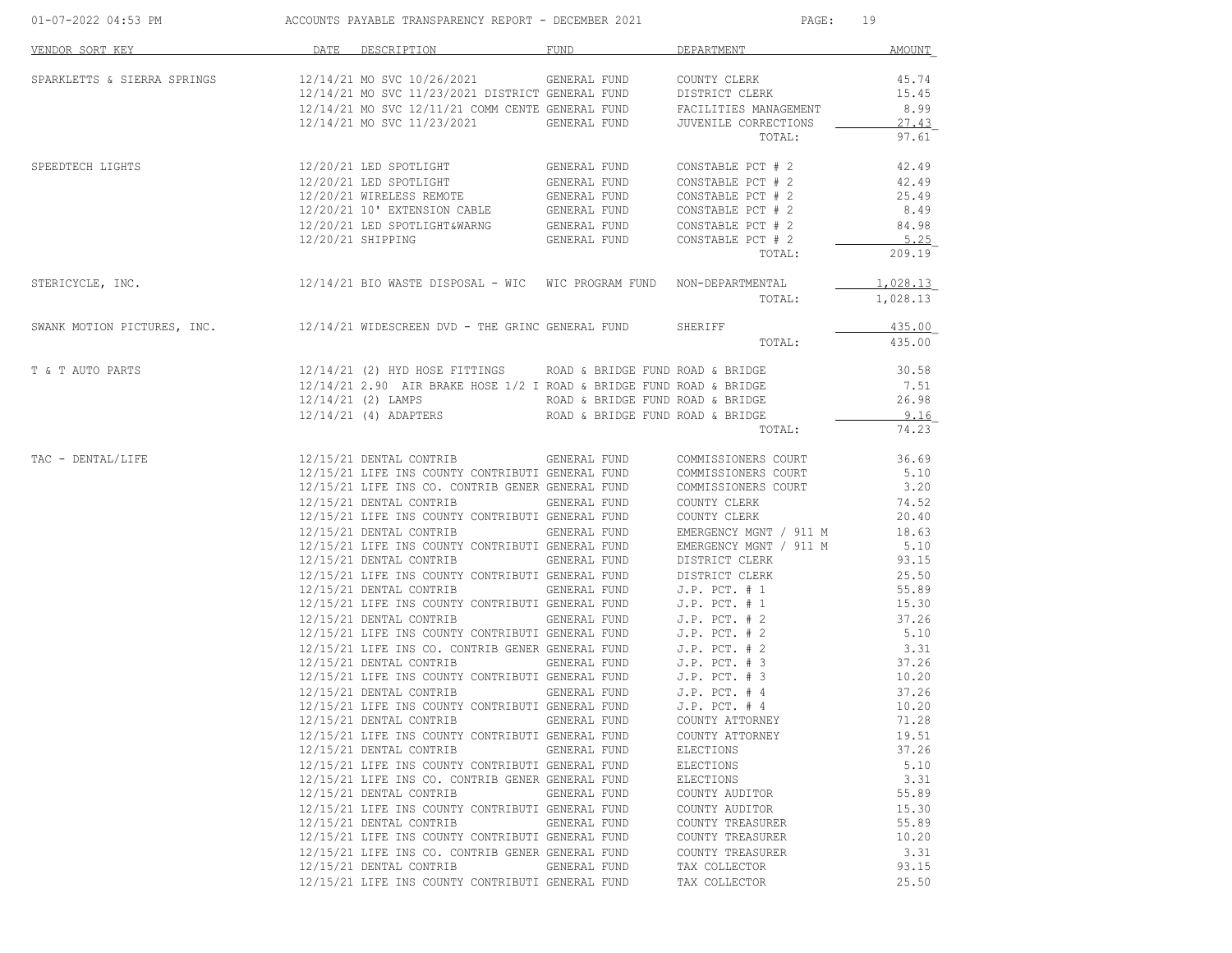| VENDOR SORT KEY         | DATE | DESCRIPTION                                                                                                                                 | <b>FUND</b>         | DEPARTMENT             | <b>AMOUNT</b> |
|-------------------------|------|---------------------------------------------------------------------------------------------------------------------------------------------|---------------------|------------------------|---------------|
|                         |      |                                                                                                                                             |                     |                        |               |
|                         |      | 12/15/21 DENTAL CONTRIB GENERAL FUND                                                                                                        |                     | FACILITIES MANAGEMENT  | 55.89         |
|                         |      | 12/15/21 LIFE INS COUNTY CONTRIBUTI GENERAL FUND                                                                                            |                     | FACILITIES MANAGEMENT  | 15.30         |
|                         |      | 12/15/21 DENTAL CONTRIB                                                                                                                     | <b>GENERAL FUND</b> | CONSTABLE PCT # 1      | 18.63         |
|                         |      | 12/15/21 LIFE INS COUNTY CONTRIBUTI GENERAL FUND                                                                                            |                     | CONSTABLE PCT # 1      | 5.10          |
|                         |      | 12/15/21 DENTAL CONTRIB GENERAL FUND                                                                                                        |                     | CONSTABLE PCT # 2      | 18.63         |
|                         |      | 12/15/21 LIFE INS COUNTY CONTRIBUTI GENERAL FUND                                                                                            |                     | CONSTABLE PCT # 2      | 5.10          |
|                         |      | 12/15/21 DENTAL CONTRIB                                                                                                                     | GENERAL FUND        | CONSTABLE PCT # 3      | 18.63         |
|                         |      | 12/15/21 LIFE INS COUNTY CONTRIBUTI GENERAL FUND                                                                                            |                     | CONSTABLE PCT # 3      | 5.10          |
|                         |      | 12/15/21 DENTAL CONTRIB GENERAL FUND                                                                                                        |                     | CONSTABLE PCT # 4      | 18.63         |
|                         |      | 12/15/21 LIFE INS COUNTY CONTRIBUTI GENERAL FUND                                                                                            |                     | CONSTABLE PCT # 4      | 5.10          |
|                         |      | 12/15/21 DENTAL CONTRIB                                                                                                                     | GENERAL FUND        | JAIL                   | 242.19        |
|                         |      | 12/15/21 LIFE INS COUNTY CONTRIBUTI GENERAL FUND                                                                                            |                     | JAIL                   | 71.40         |
|                         |      | 12/15/21 DENTAL CONTRIB GENERAL FUND                                                                                                        |                     | SHERIFF                | 521.64        |
|                         |      | 12/15/21 LIFE INS COUNTY CONTRIBUTI GENERAL FUND                                                                                            |                     | SHERIFF                | 142.80        |
|                         |      | 12/15/21 DENTAL CONTRIB GENERAL FUND                                                                                                        |                     | JUVENILE CORRECTIONS   | 0.57          |
|                         |      | 12/15/21 DENTAL EMPLR CONTRIBUTION GENERAL FUND                                                                                             |                     | JUVENILE CORRECTIONS   | 18.63         |
|                         |      | 12/15/21 LIFE EMPLR CONTRIB GAYTAN GENERAL FUND                                                                                             |                     | JUVENILE CORRECTIONS   | 5.10          |
|                         |      | 12/15/21 DENTAL EMPLR CONTRIB MEDEL GENERAL FUND                                                                                            |                     | JUVENILE CORRECTIONS   | 18.63         |
|                         |      | 12/15/21 LIFE EMPLR CONTRIB MEDELEZ GENERAL FUND<br>12/15/21 LIFE INS CO. CONTRIB GENER GENERAL FUND                                        |                     | JUVENILE CORRECTIONS   | 5.10          |
|                         |      |                                                                                                                                             |                     | JUVENILE CORRECTIONS   | 0.11          |
|                         |      | 12/15/21 DENTAL EMPLR CONTRIB TELLE GENERAL FUND                                                                                            |                     | JUVENILE CORRECTIONS   | 18.63         |
|                         |      | 12/15/21 LIFE EMPLR CONTRIB TELLES GENERAL FUND                                                                                             |                     | JUVENILE CORRECTIONS   | 5.10          |
|                         |      | 12/15/21 DENTAL EMPLR CONTRIB SHAFE GENERAL FUND                                                                                            |                     | JUVENILE CORRECTIONS   | 18.63         |
|                         |      | 12/15/21 LIFE EMPLR CONTRIB SHAFER GENERAL FUND                                                                                             |                     | JUVENILE CORRECTIONS   | 5.10          |
|                         |      | 12/15/21 DENTAL EMPLR CONTRIB CAMAC GENERAL FUND                                                                                            |                     | JUVENILE CORRECTIONS   | 18.63         |
|                         |      | 12/15/21 LIFE EMPLR CONTRIB CAMACHO GENERAL FUND                                                                                            |                     | JUVENILE CORRECTIONS   | 5.10          |
|                         |      | 12/15/21 DENTAL CONTRIB GENERAL FUND                                                                                                        |                     | HIGHWAY PATROL         | 18.63         |
|                         |      | 12/15/21 LIFE INS COUNTY CONTRIBUTI GENERAL FUND                                                                                            |                     | HIGHWAY PATROL         | 5.10          |
|                         |      | 12/15/21 DENTAL CONTRIB GENERAL FUND                                                                                                        |                     | COUNTY EXTENSION       | 18.63         |
|                         |      | 12/15/21 LIFE INS COUNTY CONTRIBUTI GENERAL FUND                                                                                            |                     | COUNTY EXTENSION       | 5.10          |
|                         |      | 12/15/21 DENTAL CONTRIB GENERAL FUND                                                                                                        |                     | HUMAN RESOURCE         | 37.26         |
|                         |      | 12/15/21 LIFE INS COUNTY CONTRIBUTI GENERAL FUND                                                                                            |                     | HUMAN RESOURCE         | 10.20         |
|                         |      | 12/15/21 DENTAL CONTRIB ROAD & BRIDGE FUND ROAD & BRIDGE                                                                                    |                     |                        | 673.92        |
|                         |      | 12/15/21 LIFE INS COUNTY CONTRIBUTI ROAD & BRIDGE FUND ROAD & BRIDGE                                                                        |                     |                        | 179.39        |
|                         |      | $12/15/21$ LIFE INS CO. CONTRIB GENER ROAD & BRIDGE FUND ROAD & BRIDGE                                                                      |                     |                        | 3.31          |
|                         |      | 12/15/21 DENTAL CONTRIB WIC PROGRAM FUND NON-DEPARTMENTAL                                                                                   |                     |                        | 37.26         |
|                         |      | 12/15/21 LIFE INS COUNTY CONTRIBUTI WIC PROGRAM FUND NON-DEPARTMENTAL                                                                       |                     |                        | 10.20         |
|                         |      | 12/15/21 DENTAL EMPLOYEE DED FRIO COUNTY PAYROL NON-DEPARTMENTAL                                                                            |                     |                        | 386.78        |
|                         |      | 12/15/21 DENTAL EMPLOYEE DED FRIO COUNTY PAYROL NON-DEPARTMENTAL                                                                            |                     |                        | 378.37        |
|                         |      |                                                                                                                                             |                     |                        | 8.41          |
|                         |      | 12/15/21 DENTAL EMPLOYEE DED FRIO COUNTY PAYROL NON-DEPARTMENTAL<br>12/15/21 LIFE INS EMPLOYEE CONTRIBU FRIO COUNTY PAYROL NON-DEPARTMENTAL |                     |                        | 258.00        |
|                         |      | 12/15/21 TAC VISION EMPLOYEE PAID FRIO COUNTY PAYROL NON-DEPARTMENTAL                                                                       |                     |                        | 449.50        |
|                         |      | 12/15/21 TAC VISION EMPLOYEE PAID FRIO COUNTY PAYROL NON-DEPARTMENTAL                                                                       |                     |                        | 449.48        |
|                         |      | 12/15/21 TAC VISION EMPLOYEE PAID FRIO COUNTY PAYROL NON-DEPARTMENTAL                                                                       |                     |                        | 6.22          |
|                         |      |                                                                                                                                             |                     | TOTAL:                 | 5,089.00      |
|                         |      |                                                                                                                                             |                     |                        |               |
| TAC - MEDICAL INSURANCE |      | 12/15/21 TAC MEDICAL ER CONTRIBUTIO GENERAL FUND                                                                                            |                     | COMMISSIONERS COURT    | 1,459.53      |
|                         |      | 12/15/21 TAC MEDICAL ER CONTRIBUTIO GENERAL FUND                                                                                            |                     | COUNTY CLERK           | 2,964.96      |
|                         |      | 12/15/21 TAC MEDICAL ER CONTRIBUTIO GENERAL FUND                                                                                            |                     | EMERGENCY MGNT / 911 M | 741.24        |
|                         |      | 12/15/21 TAC MEDICAL ER CONTRIBUTIO GENERAL FUND                                                                                            |                     | DISTRICT CLERK         | 3,706.20      |
|                         |      | 12/15/21 TAC MEDICAL ER CONTRIBUTIO GENERAL FUND                                                                                            |                     | $J.P.$ PCT. $# 1$      | 2,223.72      |
|                         |      | 12/15/21 TAC MEDICAL ER CONTRIBUTIO GENERAL FUND                                                                                            |                     | $J.P.$ PCT. $# 2$      | 1,482.48      |
|                         |      | 12/15/21 TAC MEDICAL ER CONTRIBUTIO GENERAL FUND                                                                                            |                     | $J.P.$ PCT. # 3        | 1,482.48      |
|                         |      | 12/15/21 TAC MEDICAL ER CONTRIBUTIO GENERAL FUND                                                                                            |                     | $J.P.$ PCT. $# 4$      | 1,482.48      |
|                         |      | 12/15/21 TAC MEDICAL ER CONTRIBUTIO GENERAL FUND                                                                                            |                     | COUNTY ATTORNEY        | 2,835.81      |
|                         |      | 12/15/21 TAC MEDICAL ER CONTRIBUTIO GENERAL FUND                                                                                            |                     |                        |               |
|                         |      |                                                                                                                                             |                     | ELECTIONS              | 1,482.48      |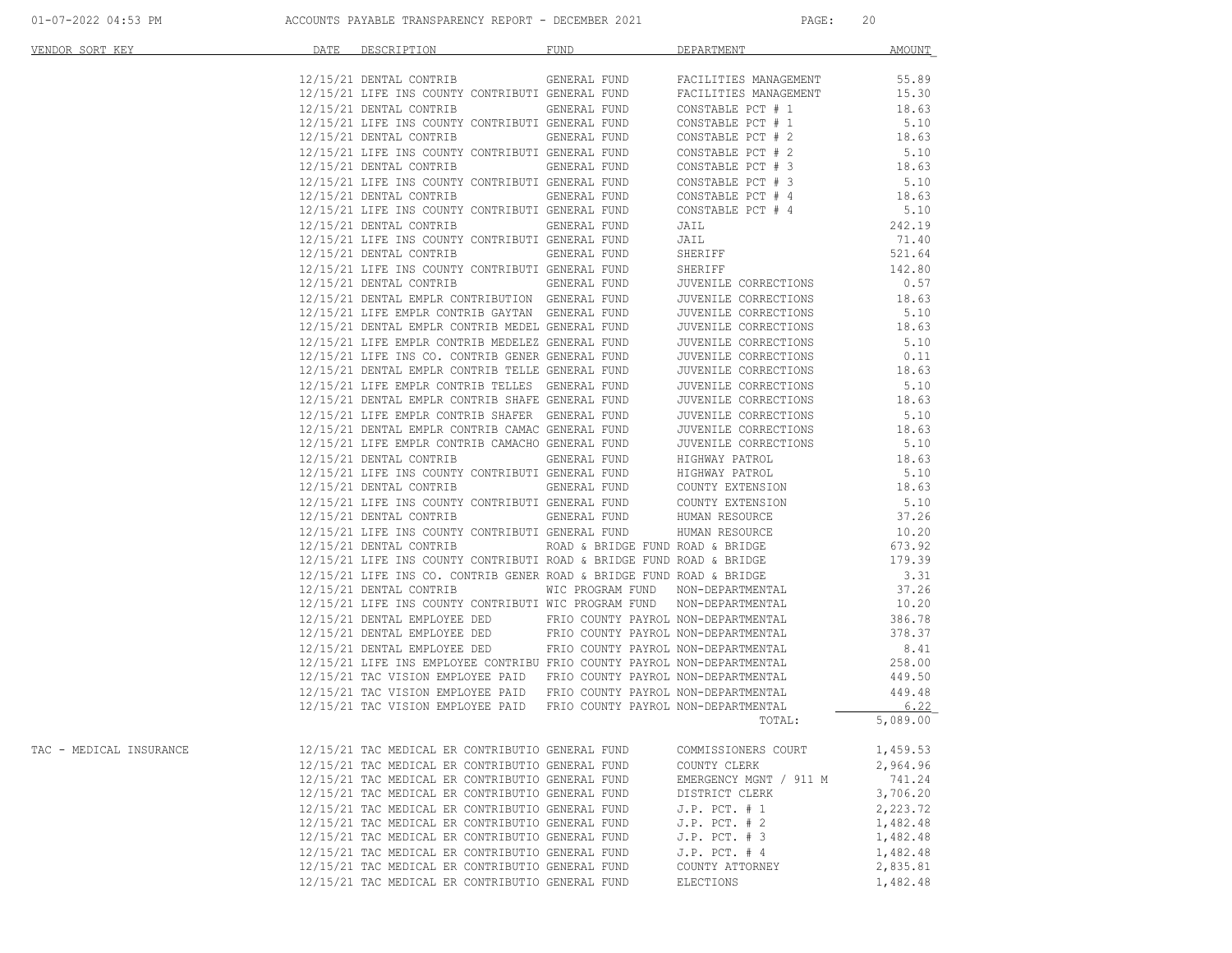| VENDOR SORT KEY                                                                                        | DATE DESCRIPTION FUND                                                                                |                                                                                        | DEPARTMENT <b>DEPARTMENT</b>                                                                                                                                                                                                                                                                                                                                                                                          | AMOUNT         |
|--------------------------------------------------------------------------------------------------------|------------------------------------------------------------------------------------------------------|----------------------------------------------------------------------------------------|-----------------------------------------------------------------------------------------------------------------------------------------------------------------------------------------------------------------------------------------------------------------------------------------------------------------------------------------------------------------------------------------------------------------------|----------------|
|                                                                                                        |                                                                                                      |                                                                                        |                                                                                                                                                                                                                                                                                                                                                                                                                       |                |
|                                                                                                        |                                                                                                      |                                                                                        | 12/15/21 TAC MEDICAL ER CONTRIBUTIO GENERAL FUND COUNTY AUDITOR $2,223.72$<br>12/15/21 TAC MEDICAL ER CONTRIBUTIO GENERAL FUND COUNTY TREASURER $2,223.72$                                                                                                                                                                                                                                                            |                |
|                                                                                                        |                                                                                                      |                                                                                        |                                                                                                                                                                                                                                                                                                                                                                                                                       |                |
|                                                                                                        |                                                                                                      |                                                                                        | 12/15/21 TAC MEDICAL ER CONTRIBUTIO GENERAL FUND TAX COLLECTOR<br>12/15/21 TAC MEDICAL ER CONTRIBUTIO GENERAL FUND FACILITIES MANAGEMENT                                                                                                                                                                                                                                                                              | 3,706.20       |
|                                                                                                        |                                                                                                      |                                                                                        |                                                                                                                                                                                                                                                                                                                                                                                                                       | 2,223.72       |
|                                                                                                        | 12/15/21 TAC MEDICAL ER CONTRIBUTIO GENERAL FUND                                                     |                                                                                        | CONSTABLE PCT $\#$ 1 741.24                                                                                                                                                                                                                                                                                                                                                                                           |                |
|                                                                                                        | 12/15/21 TAC MEDICAL ER CONTRIBUTIO GENERAL FUND                                                     |                                                                                        | $\begin{tabular}{lllllll} \multicolumn{2}{c}{\textbf{CONSTABLE PCT}} & $\!\! \# \!\! \! \! 2$ & $\!\! \! \! 741.24$ \\ \multicolumn{2}{c}{\textbf{CONSTABLE PCT}} & $\!\! \! \# \!\! \! \! 3$ & $\!\! \! \! 741.24$ \\ \multicolumn{2}{c}{\textbf{741.24}} & $\!\! \! \! \! \! \! \! \! \! \! \! \! 24$ & $\!\! \! \! \! \! \! \! \! \! \! \! \! \! 3$ & $\!\! \! \! \! \! \! \! \! \! \!$                            | 741.24         |
|                                                                                                        | 12/15/21 TAC MEDICAL ER CONTRIBUTIO GENERAL FUND                                                     |                                                                                        |                                                                                                                                                                                                                                                                                                                                                                                                                       |                |
|                                                                                                        | 12/15/21 TAC MEDICAL ER CONTRIBUTIO GENERAL FUND<br>12/15/21 TAC MEDICAL ER CONTRIBUTIO GENERAL FUND |                                                                                        | CONSTABLE PCT # 4 $741.24$<br>JAIL $10,377.36$                                                                                                                                                                                                                                                                                                                                                                        |                |
|                                                                                                        | 12/15/21 TAC MEDICAL ER CONTRIBUTIO GENERAL FUND                                                     |                                                                                        |                                                                                                                                                                                                                                                                                                                                                                                                                       | 20, 754.72     |
|                                                                                                        |                                                                                                      | 12/15/21 ADJUST DEC. PAYMENT TAC ME GENERAL FUND                                       | SHERIFF<br>SHERIFF                                                                                                                                                                                                                                                                                                                                                                                                    | 3,039.85       |
|                                                                                                        |                                                                                                      |                                                                                        | SHEKIFF<br>JUVENILE CORRECTIONS 22.95<br>TINENTLE CORRECTIONS 741.24                                                                                                                                                                                                                                                                                                                                                  |                |
|                                                                                                        |                                                                                                      | 12/15/21 TAC MEDICAL ER CONTRIBUTIO GENERAL FUND<br>12/15/21 TAC - SHAFER GENERAL FUND |                                                                                                                                                                                                                                                                                                                                                                                                                       |                |
|                                                                                                        |                                                                                                      |                                                                                        |                                                                                                                                                                                                                                                                                                                                                                                                                       |                |
|                                                                                                        |                                                                                                      |                                                                                        |                                                                                                                                                                                                                                                                                                                                                                                                                       |                |
|                                                                                                        |                                                                                                      |                                                                                        |                                                                                                                                                                                                                                                                                                                                                                                                                       |                |
|                                                                                                        |                                                                                                      |                                                                                        |                                                                                                                                                                                                                                                                                                                                                                                                                       |                |
|                                                                                                        |                                                                                                      |                                                                                        | 12/15/21 TAC MEDICAL EK CONTRIBUTIO GENERAL FUND<br>12/15/21 TAC GAYTAN GENERAL FUND JUVENILE CORRECTIONS 741.24<br>12/15/21 TAC TELLES GENERAL FUND JUVENILE CORRECTIONS 741.24<br>12/15/21 TAC - MEDELEZ GENERAL FUND JUVENILE CORREC                                                                                                                                                                               |                |
|                                                                                                        |                                                                                                      |                                                                                        |                                                                                                                                                                                                                                                                                                                                                                                                                       |                |
|                                                                                                        |                                                                                                      |                                                                                        |                                                                                                                                                                                                                                                                                                                                                                                                                       |                |
|                                                                                                        |                                                                                                      |                                                                                        | 12/15/21 TAC MEDICAL ER CONTRIBUTIO ROAD & BRIDGE FUND ROAD & BRIDGE $26,813.79$                                                                                                                                                                                                                                                                                                                                      |                |
|                                                                                                        |                                                                                                      |                                                                                        | 12/15/21 TAC MEDICAL ER CONTRIBUTIO WIC PROGRAM FUND NON-DEPARTMENTAL 1,482.48<br>12/15/21 HMO EMPLOYEE DED 215015-00 FRIO COUNTY PAYROL NON-DEPARTMENTAL 3,156.14                                                                                                                                                                                                                                                    |                |
|                                                                                                        |                                                                                                      |                                                                                        |                                                                                                                                                                                                                                                                                                                                                                                                                       |                |
|                                                                                                        |                                                                                                      |                                                                                        |                                                                                                                                                                                                                                                                                                                                                                                                                       |                |
|                                                                                                        |                                                                                                      |                                                                                        | $12/15/21 \text{ HMO EMPLOYE PED } 215015-00 \text{ PRO COUNTY PAYROL NON-DEPARTMENTAL} \hspace{12/15/21 HMO EMPLOYE PED } 215015-00 \text{ PRO COUNTY PAYROL NON-DEPARTMENTAL} \hspace{12/15/21 HMO EMPLOYE PED } 215015-00 \text{ PRO COUNTY PAYROL NON-DEPARTMENTAL TOTAL:} \hspace{12/15/21 HMO EMPLOYE PED } 215015-00 \text{ PRO COUNTY PAYROL NON-DEPARTMENTAL TOTAL:} \hspace{12/15/21 HMO EMPLOYE PED } 215$ |                |
|                                                                                                        |                                                                                                      |                                                                                        |                                                                                                                                                                                                                                                                                                                                                                                                                       |                |
| TELLUS EQUIPMENT SOLUTIONS, LLC                                                                        |                                                                                                      |                                                                                        |                                                                                                                                                                                                                                                                                                                                                                                                                       |                |
|                                                                                                        |                                                                                                      |                                                                                        |                                                                                                                                                                                                                                                                                                                                                                                                                       |                |
|                                                                                                        |                                                                                                      |                                                                                        |                                                                                                                                                                                                                                                                                                                                                                                                                       |                |
|                                                                                                        |                                                                                                      |                                                                                        |                                                                                                                                                                                                                                                                                                                                                                                                                       |                |
|                                                                                                        |                                                                                                      |                                                                                        |                                                                                                                                                                                                                                                                                                                                                                                                                       |                |
|                                                                                                        |                                                                                                      |                                                                                        |                                                                                                                                                                                                                                                                                                                                                                                                                       |                |
|                                                                                                        |                                                                                                      |                                                                                        |                                                                                                                                                                                                                                                                                                                                                                                                                       |                |
|                                                                                                        |                                                                                                      |                                                                                        |                                                                                                                                                                                                                                                                                                                                                                                                                       |                |
|                                                                                                        |                                                                                                      |                                                                                        |                                                                                                                                                                                                                                                                                                                                                                                                                       |                |
|                                                                                                        |                                                                                                      |                                                                                        |                                                                                                                                                                                                                                                                                                                                                                                                                       |                |
|                                                                                                        |                                                                                                      |                                                                                        |                                                                                                                                                                                                                                                                                                                                                                                                                       |                |
|                                                                                                        |                                                                                                      |                                                                                        |                                                                                                                                                                                                                                                                                                                                                                                                                       |                |
|                                                                                                        |                                                                                                      |                                                                                        |                                                                                                                                                                                                                                                                                                                                                                                                                       |                |
|                                                                                                        |                                                                                                      |                                                                                        |                                                                                                                                                                                                                                                                                                                                                                                                                       |                |
|                                                                                                        |                                                                                                      |                                                                                        | TOTAL:                                                                                                                                                                                                                                                                                                                                                                                                                | 526.94         |
|                                                                                                        |                                                                                                      |                                                                                        |                                                                                                                                                                                                                                                                                                                                                                                                                       |                |
| TEXAS A&M AGRILIFE EXTENSION SERVICE 12/10/21 REG FEE 12/3/21 J. VELA ROAD & BRIDGE FUND ROAD & BRIDGE |                                                                                                      |                                                                                        |                                                                                                                                                                                                                                                                                                                                                                                                                       | 75.00          |
|                                                                                                        |                                                                                                      |                                                                                        | TOTAL:                                                                                                                                                                                                                                                                                                                                                                                                                | 75.00          |
|                                                                                                        |                                                                                                      |                                                                                        |                                                                                                                                                                                                                                                                                                                                                                                                                       |                |
| TEXAS ALCOHOL AND DRUG TESTING SERVICE 12/14/21 BREATH TEST 10/29/21 M. MA GENERAL FUND                |                                                                                                      |                                                                                        | HUMAN RESOURCE                                                                                                                                                                                                                                                                                                                                                                                                        | 30.00          |
|                                                                                                        | 12/14/21 DRUG TEST 11/02/21 G. ARAM GENERAL FUND<br>12/14/21 DRUG TEST 11/01/21 R. CUBR GENERAL FUND |                                                                                        | HUMAN RESOURCE                                                                                                                                                                                                                                                                                                                                                                                                        | 35.50<br>35.50 |
|                                                                                                        | 12/14/21 DRUG TEST 11/22/21 F. ELLI GENERAL FUND                                                     |                                                                                        | HUMAN RESOURCE                                                                                                                                                                                                                                                                                                                                                                                                        |                |
|                                                                                                        | 12/14/21 DRUG TEST 11/22/21 C. FRAU GENERAL FUND                                                     |                                                                                        | HUMAN RESOURCE<br>HUMAN RESOURCE                                                                                                                                                                                                                                                                                                                                                                                      | 35.50<br>35.50 |
|                                                                                                        | 12/14/21 DRUG TEST 11/02/21 C. GARC GENERAL FUND                                                     |                                                                                        | HUMAN RESOURCE                                                                                                                                                                                                                                                                                                                                                                                                        | 35.50          |
|                                                                                                        | 12/14/21 DRUG TEST 11/23/21 M. GARZ GENERAL FUND                                                     |                                                                                        | HUMAN RESOURCE                                                                                                                                                                                                                                                                                                                                                                                                        | 35.50          |
|                                                                                                        | 12/14/21 DRUG TEST 11/29/21 C. IBAR GENERAL FUND                                                     |                                                                                        | HUMAN RESOURCE                                                                                                                                                                                                                                                                                                                                                                                                        | 35.50          |
|                                                                                                        | 12/14/21 DRUG TEST 11/29/21 H. LEAL GENERAL FUND                                                     |                                                                                        | HUMAN RESOURCE                                                                                                                                                                                                                                                                                                                                                                                                        | 35.50          |
|                                                                                                        |                                                                                                      |                                                                                        |                                                                                                                                                                                                                                                                                                                                                                                                                       |                |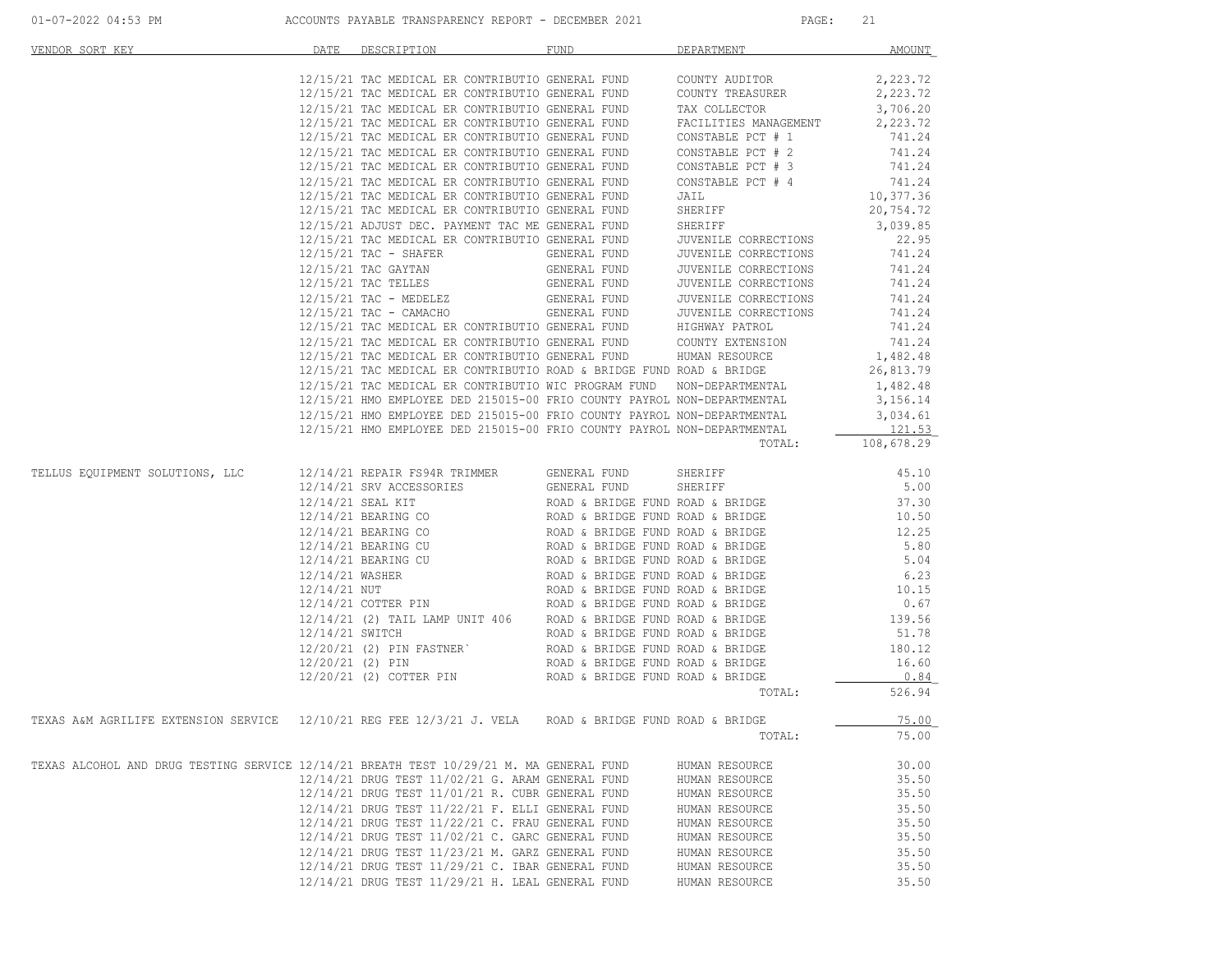| 01-07-2022 04:53 PM                                                                                            |      | ACCOUNTS PAYABLE TRANSPARENCY REPORT - DECEMBER 2021                               |              | PAGE:                            | 22              |
|----------------------------------------------------------------------------------------------------------------|------|------------------------------------------------------------------------------------|--------------|----------------------------------|-----------------|
| VENDOR SORT KEY                                                                                                | DATE | DESCRIPTION                                                                        | FUND         | DEPARTMENT                       | AMOUNT          |
|                                                                                                                |      | 12/14/21 DRUG TEST 10/29/21 M. MATA GENERAL FUND                                   |              | HUMAN RESOURCE                   | 35.50           |
|                                                                                                                |      | 12/14/21 DRUG TEST 11/29/21 D. PERE GENERAL FUND                                   |              | HUMAN RESOURCE                   | 35.50           |
|                                                                                                                |      | 12/14/21 DRUG TEST 11/24/21 E. RODR GENERAL FUND                                   |              | HUMAN RESOURCE                   | 35.50           |
|                                                                                                                |      | 12/14/21 DRUG TEST 10/27/21 R. WEST GENERAL FUND                                   |              | HUMAN RESOURCE                   | 35.50           |
|                                                                                                                |      |                                                                                    |              | TOTAL:                           | 456.00          |
| TEXAS ASSOCIATION OF COUNTIES                                                                                  |      | 12/14/21 CDCAT MEMBERSHIP 2022 IBAR GENERAL FUND                                   |              | COUNTY CLERK                     | 125.00          |
|                                                                                                                |      |                                                                                    |              | TOTAL:                           | 125.00          |
| TEXAS COMMISSION ON ENVIRONMENTAL QUAL 12/20/21 ONSITE COUNCIL FEES SEPT 2 ROAD & BRIDGE FUND NON-DEPARTMENTAL |      |                                                                                    |              |                                  | 50.00           |
|                                                                                                                |      | 12/20/21 ONSITE COUNCIL FEES OCT 20 ROAD & BRIDGE FUND NON-DEPARTMENTAL            |              |                                  | 20.00           |
|                                                                                                                |      | 12/20/21 ONSITE COUNCIL FEE NOV 202 ROAD & BRIDGE FUND NON-DEPARTMENTAL            |              |                                  | 120.00          |
|                                                                                                                |      |                                                                                    |              | TOTAL:                           | 190.00          |
| TEXAS CORRECTIONAL INDUSTRIES                                                                                  |      | 12/17/21 JUDGES CHAIR                                                              | GENERAL FUND | $J.P.$ PCT. $# 3$                | 650.00          |
|                                                                                                                |      | 12/17/21 CUSTOM SEAL-FRIO CO                                                       | GENERAL FUND | $J.P.$ PCT. $# 3$                | 35.00           |
|                                                                                                                |      | 12/17/21 INSTALLATION                                                              | GENERAL FUND | $J.P.$ PCT. $# 3$<br>TOTAL:      | 20.00<br>705.00 |
|                                                                                                                |      |                                                                                    |              |                                  |                 |
| TEXAS DISTRICT & COUNTY ATTORNEYS ASSC 12/14/21 REG FEE 1/31- 2/3/22 R TRE GENERAL FUND                        |      |                                                                                    |              | COUNTY ATTORNEY                  | 350.00          |
|                                                                                                                |      |                                                                                    |              | TOTAL:                           | 350.00          |
| TEXAS JUSTICE COURT TRAINING CENTER                                                                            |      | 12/14/21 REG FEE 01/30/2022                                                        | GENERAL FUND | $J.P.$ PCT. $# 2$                | 75.00           |
|                                                                                                                |      | 12/14/21 LODGING 01/30/2022                                                        | GENERAL FUND | $J.P.$ PCT. $# 2$                | 110.00          |
|                                                                                                                |      |                                                                                    |              | TOTAL:                           | 185.00          |
| TEXAS SOCIAL SECURITY PROGRAM                                                                                  |      | 12/14/21 ANNUAL ADMN PREVIOUS FEE GENERAL FUND                                     |              | COMMISSIONERS COURT              | 42.00           |
|                                                                                                                |      | 12/14/21 ANNUAL ADMN FEE CURRENT                                                   | GENERAL FUND | COMMISSIONERS COURT              | 35.00           |
|                                                                                                                |      |                                                                                    |              | TOTAL:                           | 77.00           |
| THE POLICE & SHERIFFS PRESS                                                                                    |      | 12/20/21 ID CARDS RODRIGUEZ                                                        | GENERAL FUND | SHERIFF                          | 15.00           |
|                                                                                                                |      | 12/20/21 ID CARDS ORTIZ                                                            | GENERAL FUND | SHERIFF                          | 15.00           |
|                                                                                                                |      | 12/20/21 SHIPPING                                                                  | GENERAL FUND | SHERIFF                          | 2.58            |
|                                                                                                                |      |                                                                                    |              | TOTAL:                           | 32.58           |
| THOMSON REUTERS - WEST PAYMENT CTR                                                                             |      | 12/14/21 TX LOCAL GOVT CODE 2022                                                   | GENERAL FUND | DISTRICT COURT                   | 89.00           |
|                                                                                                                |      | 12/14/21 TX FAMILY CODE 2022                                                       | GENERAL FUND | DISTRICT COURT                   | 77.00           |
|                                                                                                                |      | 12/14/21 TX CIVIL PRACTICE/REMEDIES GENERAL FUND<br>12/14/21 TX PROPERTY CODE 2022 | GENERAL FUND | DISTRICT COURT<br>DISTRICT COURT | 74.00<br>77.00  |
|                                                                                                                |      | 12/14/21 TX FAMILY CODE 2022                                                       | GENERAL FUND | DISTRICT COURT                   | 77.00           |
|                                                                                                                |      | 12/14/21 TX PENAL CODE 2022                                                        | GENERAL FUND | DISTRICT COURT                   | 72.00           |
|                                                                                                                |      | 12/14/21 TX CRIMINAL PROCEDURE GENERAL FUND                                        |              | DISTRICT COURT                   | 86.00           |
|                                                                                                                |      | 12/14/21 (3) TX FAMILY CODE 2022                                                   | GENERAL FUND | JUVENILE CORRECTIONS             | 231.00          |
|                                                                                                                |      | 12/14/21 TX FAMILY CODE 2022                                                       | GENERAL FUND | JUVENILE CORRECTIONS             | 77.00           |
|                                                                                                                |      | 12/14/21 (2) TX PENAL CODE                                                         | GENERAL FUND | JUVENILE CORRECTIONS             | 144.00          |
|                                                                                                                |      |                                                                                    |              | TOTAL:                           | 1,004.00        |
| TIME WARNER CABLE                                                                                              |      | 12/20/21 MO SVC 12/13 - 1/12/2022 T GENERAL FUND                                   |              | COMMISSIONERS COURT              | 99.07           |
|                                                                                                                |      | 12/14/21 MO SVC 12/04 - 01/03/2022 GENERAL FUND                                    |              | FACILITIES MANAGEMENT            | 140.71          |
|                                                                                                                |      | 12/14/21 MO SVC 12/03- 01/02/22 SHE GENERAL FUND                                   |              | SHERIFF                          | 140.58          |
|                                                                                                                |      | 12/14/21 MO SVC 12/03 - 01/02/2022 GENERAL FUND                                    |              | HIGHWAY PATROL                   | 38.46           |
|                                                                                                                |      |                                                                                    |              | TOTAL:                           | 418.82          |
| TOSHIBA AMERICA BUSINESS SOLUTIONS INC 12/14/21 COPIER RENTAL SCNDJ44580 D GENERAL FUND                        |      |                                                                                    |              | COMMISSIONERS COURT              | 204.52          |
|                                                                                                                |      | 12/20/21 COMM COPIER RENTAL 12/15-1 GENERAL FUND                                   |              | COMMISSIONERS COURT              | 123.00          |
|                                                                                                                |      | 12/14/21 CO CLERK COPIER RENTAL DEC GENERAL FUND                                   |              | COUNTY CLERK                     | 128.00          |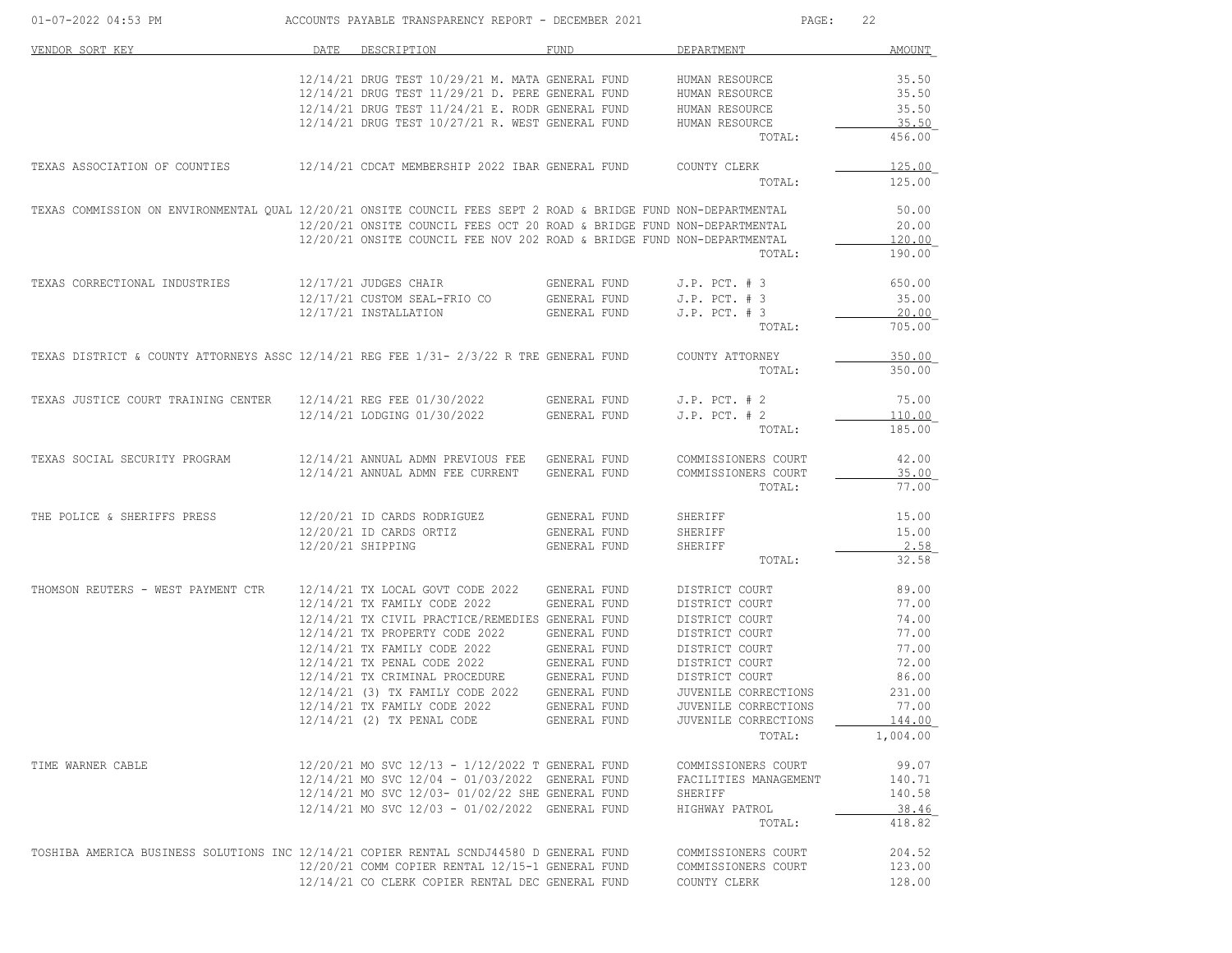| 01-07-2022 04:53 PM |  |
|---------------------|--|
|                     |  |

| VENDOR SORT KEY                                                                     | DATE | DESCRIPTION                                                                                                                                                                                                | <b>FUND</b>                      | DEPARTMENT             | <b>AMOUNT</b> |
|-------------------------------------------------------------------------------------|------|------------------------------------------------------------------------------------------------------------------------------------------------------------------------------------------------------------|----------------------------------|------------------------|---------------|
|                                                                                     |      | $12/14/21$ COPIER RENTAL $12/07$ - $1/06$ GENERAL FUND                                                                                                                                                     |                                  | COUNTY CLERK           | 117.18        |
|                                                                                     |      | $12/20/21$ COPIER RENTAL $12/15$ - $1/14$ GENERAL FUND                                                                                                                                                     |                                  | COUNTY CLERK           | 116.11        |
|                                                                                     |      | 12/20/21 COCLERK SCGKG43209 12/15-1 GENERAL FUND                                                                                                                                                           |                                  | COUNTY CLERK           | 119.21        |
|                                                                                     |      | 12/14/21 COPIER RENTAL SCZHH15291 D GENERAL FUND                                                                                                                                                           |                                  | DISTRICT CLERK         | 103.00        |
|                                                                                     |      | 12/20/21 SCZAL10793 12/15-1/14 GENERAL FUND                                                                                                                                                                |                                  | DISTRICT CLERK         | 116.86        |
|                                                                                     |      | 12/20/21 SCZAL10745 12/15-1/14 GENERAL FUND                                                                                                                                                                |                                  | DISTRICT CLERK         | 116.86        |
|                                                                                     |      | 12/20/21 JP1 COPIER RENTAL 12/15 - GENERAL FUND                                                                                                                                                            |                                  | $J.P.$ PCT. $# 1$      | 128.20        |
|                                                                                     |      | $12/20/21$ JP2 COPIER RENTAL $12/15$ - GENERAL FUND                                                                                                                                                        |                                  | $J.P.$ PCT. $# 2$      | 125.79        |
|                                                                                     |      | 12/14/21 JP3 COPIER RENTAL DEC 2021 GENERAL FUND                                                                                                                                                           |                                  | $J.P.$ PCT. $# 3$      | 125.00        |
|                                                                                     |      | 12/14/21 JP4 COPIER RENTAL DEC 2021 GENERAL FUND                                                                                                                                                           |                                  | $J.P.$ PCT. $#4$       | 128.50        |
|                                                                                     |      | 12/20/21 SCZAL10784 12/15-1/14                                                                                                                                                                             | GENERAL FUND                     | COUNTY ATTORNEY        | 116.86        |
|                                                                                     |      | 12/14/21 ELECTIONS COPIER RENTAL DE GENERAL FUND                                                                                                                                                           |                                  | ELECTIONS              | 128.00        |
|                                                                                     |      | 12/14/21 AUDITOR'S COPIER RENTAL DE GENERAL FUND                                                                                                                                                           |                                  | COUNTY AUDITOR         | 128.50        |
|                                                                                     |      | 12/14/21 TREASURER COPIER RENTAL DE GENERAL FUND                                                                                                                                                           |                                  | COUNTY TREASURER       | 123.00        |
|                                                                                     |      | 12/14/21 TAX OFFICE COPIER RENTAL D GENERAL FUND                                                                                                                                                           |                                  | TAX COLLECTOR          | 127.00        |
|                                                                                     |      | 12/14/21 SHERIFF'S COPIER RENTAL DE GENERAL FUND                                                                                                                                                           |                                  | SHERIFF                | 128.20        |
|                                                                                     |      |                                                                                                                                                                                                            |                                  | JUVENILE CORRECTIONS   | 125.00        |
|                                                                                     |      |                                                                                                                                                                                                            |                                  | COUNTY EXTENSION       | 128.14        |
|                                                                                     |      | 12/14/21 JUV COPIER RENTAL DEC 2021 GENERAL FUND JUVENILE CORRECTI<br>12/14/21 CO EXT COPIER RENTAL DEC 2 GENERAL FUND COUNTY EXTENSION<br>12/20/21 HR COPIER RENTAL 12/15 - 1 GENERAL FUND HUMAN RESOURCE |                                  |                        | 128.50        |
|                                                                                     |      | 12/20/21 SCKDL19670 12/15-1/14 GENERAL FUND                                                                                                                                                                |                                  | VETERANS SERVICE       | 72.22         |
|                                                                                     |      | $12/20/21$ RB COPIER RENTAL $12/15$ - 1 ROAD & BRIDGE FUND ROAD & BRIDGE                                                                                                                                   |                                  |                        | 180.67        |
|                                                                                     |      | 12/20/21 OVERAGE BW                                                                                                                                                                                        | ROAD & BRIDGE FUND ROAD & BRIDGE |                        | 10.30         |
|                                                                                     |      | 12/20/21 OVERAGE COLOR                                                                                                                                                                                     | ROAD & BRIDGE FUND ROAD & BRIDGE |                        | 60.15         |
|                                                                                     |      | 12/14/21 COPIER RENTAL SCNFJ56529 D WIC PROGRAM FUND NON-DEPARTMENTAL                                                                                                                                      |                                  |                        | 204.52        |
|                                                                                     |      |                                                                                                                                                                                                            |                                  | TOTAL:                 | 3,313.29      |
| TRACTOR SUPPLY CO.                                                                  |      | 12/14/21 SD 35LB CHK DOG FOOD                                                                                                                                                                              | GENERAL FUND                     | SHERIFF                | 55.99         |
|                                                                                     |      | 12/14/21 (4) 55G HDPE DRUM TIGHT HE GENERAL FUND                                                                                                                                                           |                                  | HUMAN RESOURCE         | 399.96        |
|                                                                                     |      | 12/14/21 ROADIE DELIVERY GENERAL FUND                                                                                                                                                                      |                                  | HUMAN RESOURCE         | 59.96         |
|                                                                                     |      | 12/14/21 (24) FG UBOLT 1/4 X 1-1/2 GENERAL FUND                                                                                                                                                            |                                  | HUMAN RESOURCE         | 59.76         |
|                                                                                     |      | 12/14/21 (4) 3IN COMBO REFLEC RED GENERAL FUND                                                                                                                                                             |                                  | HUMAN RESOURCE         | 15.96         |
|                                                                                     |      | 12/14/21 (3) ROD 3/16 X 1-1/2 X 3' GENERAL FUND                                                                                                                                                            |                                  | HUMAN RESOURCE         | 50.97         |
|                                                                                     |      | 12/14/21 (24) FG UBOLT 1/4 X 1-1/2X GENERAL FUND                                                                                                                                                           |                                  | HUMAN RESOURCE         | $59.76-$      |
|                                                                                     |      | 12/14/21 (4) FG EYE BT 3/8-16X5 GENERAL FUND                                                                                                                                                               |                                  | HUMAN RESOURCE         | $9.96 -$      |
|                                                                                     |      | 12/14/21 (4) ROADIE DELIVERY GENERAL FUND                                                                                                                                                                  |                                  | HUMAN RESOURCE         | $59.96-$      |
|                                                                                     |      | 12/14/21 13.8 GALLONS BULK LP FM & LATERAL ROAD NON-DEPARTMENTAL                                                                                                                                           |                                  |                        | 56.17         |
|                                                                                     |      |                                                                                                                                                                                                            |                                  | TOTAL:                 | 569.09        |
| TREVINO ROYAL OAKS FUNERAL CHAPELS 12/14/21 TRANSPORT C. SHEARMAN 11/1 GENERAL FUND |      |                                                                                                                                                                                                            |                                  | $J.P.$ PCT. $# 2$      | 350.00        |
|                                                                                     |      |                                                                                                                                                                                                            |                                  | TOTAL:                 | 350.00        |
| TX. CO. & DISTRICT RETIREMENT                                                       |      | 12/16/21 RETIREMENT CONTRIB SUB# 18 GENERAL FUND                                                                                                                                                           |                                  | COMMISSIONERS COURT    | 471.79        |
|                                                                                     |      | 12/16/21 RETIREMENT CONTRIB SUB# 18 GENERAL FUND<br>12/16/21 RETIREMENT CONTRIB SUB# 18 GENERAL FUND                                                                                                       |                                  | COMMISSIONERS COURT    | 472.60        |
|                                                                                     |      | 12/16/21 SUPP LIFE PREMIUMS SUB# 18 GENERAL FUND                                                                                                                                                           |                                  | COMMISSIONERS COURT    | 19.40         |
|                                                                                     |      | 12/16/21 SUPP LIFE PREMIUMS SUB# 18 GENERAL FUND                                                                                                                                                           |                                  | COMMISSIONERS COURT    | 19.43         |
|                                                                                     |      | 12/16/21 RETIREMENT CONTRIB SUB# 18 GENERAL FUND                                                                                                                                                           |                                  | COUNTY CLERK           | 621.54        |
|                                                                                     |      | 12/16/21 RETIREMENT CONTRIB SUB# 18 GENERAL FUND                                                                                                                                                           |                                  | COUNTY CLERK           | 621.54        |
|                                                                                     |      | 12/16/21 SUPP LIFE PREMIUMS SUB# 18 GENERAL FUND                                                                                                                                                           |                                  | COUNTY CLERK           | 25.54         |
|                                                                                     |      | 12/16/21 SUPP LIFE PREMIUMS SUB# 18 GENERAL FUND                                                                                                                                                           |                                  | COUNTY CLERK           | 25.54         |
|                                                                                     |      | 12/16/21 RETIREMENT CONTRIB SUB# 18 GENERAL FUND                                                                                                                                                           |                                  | EMERGENCY MGNT / 911 M | 200.75        |
|                                                                                     |      | 12/16/21 RETIREMENT CONTRIB SUB# 18 GENERAL FUND                                                                                                                                                           |                                  | EMERGENCY MGNT / 911 M | 200.75        |
|                                                                                     |      | 12/16/21 SUPP LIFE PREMIUMS SUB# 18 GENERAL FUND                                                                                                                                                           |                                  | EMERGENCY MGNT / 911 M | 8.25          |
|                                                                                     |      | 12/16/21 SUPP LIFE PREMIUMS SUB# 18 GENERAL FUND                                                                                                                                                           |                                  | EMERGENCY MGNT / 911 M | 8.25          |
|                                                                                     |      | 12/16/21 RETIREMENT CONTRIB SUB# 18 GENERAL FUND                                                                                                                                                           |                                  | DISTRICT COURT         | 96.05         |
|                                                                                     |      | 12/16/21 RETIREMENT CONTRIB SUB# 18 GENERAL FUND                                                                                                                                                           |                                  | DISTRICT COURT         | 96.05         |
|                                                                                     |      | 12/16/21 SUPP LIFE PREMIUMS SUB# 18 GENERAL FUND                                                                                                                                                           |                                  | DISTRICT COURT         | 3.94          |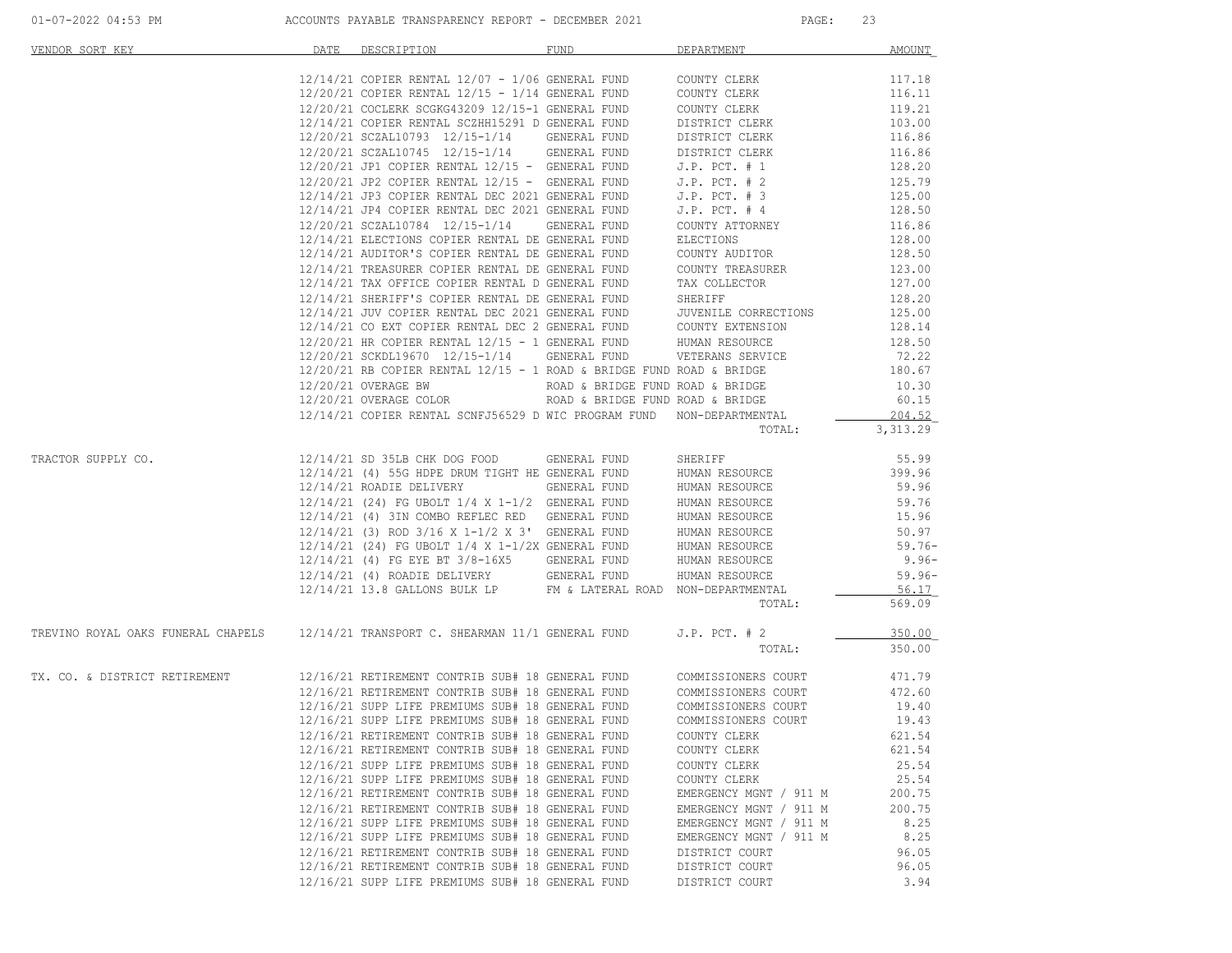| VENDOR SORT KEY | DATE | DESCRIPTION | FUND                                                                                                                                                                                               | DEPARTMENT                                    | <b>AMOUNT</b> |
|-----------------|------|-------------|----------------------------------------------------------------------------------------------------------------------------------------------------------------------------------------------------|-----------------------------------------------|---------------|
|                 |      |             |                                                                                                                                                                                                    |                                               |               |
|                 |      |             | $12/16/21$ SUPP LIFE PREMIUMS SUB# 18 GENERAL FUND DISTRICT COURT $12/16/21$ RETIREMENT CONTRIB SUB# 18 GENERAL FUND DISTRICT CLERK                                                                |                                               | 3.94          |
|                 |      |             |                                                                                                                                                                                                    |                                               | 676.16        |
|                 |      |             | 12/16/21 RETIREMENT CONTRIB SUB# 18 GENERAL FUND<br>12/16/21 SUPP LIFE PREMIUMS SUB# 18 GENERAL FUND                                                                                               | DISTRICT CLERK                                | 687.05        |
|                 |      |             | 12/16/21 SUPP LIFE PREMIUMS SUB# 18 GENERAL FUND                                                                                                                                                   | DISTRICT CLERK                                | 27.79         |
|                 |      |             | 12/16/21 SUPP LIFE PREMIUMS SUB# 18 GENERAL FUND<br>12/16/21 RETIREMENT CONTRIB SUB# 18 GENERAL FUND                                                                                               | DISTRICT CLERK                                | 28.24         |
|                 |      |             |                                                                                                                                                                                                    | $J.P.$ PCT. $# 1$                             | 451.78        |
|                 |      |             | 12/16/21 RETIREMENT CONTRIB SUB# 18 GENERAL FUND J.P. PCT. # 1                                                                                                                                     |                                               | 451.76        |
|                 |      |             | 12/16/21 SUPP LIFE PREMIUMS SUB# 18 GENERAL FUND J.P. PCT. # 1<br>12/16/21 SUPP LIFE PREMIUMS SUB# 18 GENERAL FUND J.P. PCT. # 1                                                                   |                                               | 18.56         |
|                 |      |             |                                                                                                                                                                                                    |                                               | 18.56         |
|                 |      |             | 12/16/21 RETIREMENT CONTRIB SUB# 18 GENERAL FUND J.P. PCT. # 2<br>12/16/21 RETIREMENT CONTRIB SUB# 18 GENERAL FUND J.P. PCT. # 2                                                                   |                                               | 325.72        |
|                 |      |             |                                                                                                                                                                                                    |                                               | 325.72        |
|                 |      |             |                                                                                                                                                                                                    |                                               | 13.38         |
|                 |      |             | 12/16/21 SUPP LIFE PREMIUMS SUB# 18 GENERAL FUND J.P. PCT. # 2<br>12/16/21 SUPP LIFE PREMIUMS SUB# 18 GENERAL FUND J.P. PCT. # 2                                                                   |                                               | 13.38         |
|                 |      |             |                                                                                                                                                                                                    |                                               | 315.08        |
|                 |      |             | 12/16/21 RETIREMENT CONTRIB SUB# 18 GENERAL FUND J.P. PCT. # 3<br>12/16/21 RETIREMENT CONTRIB SUB# 18 GENERAL FUND J.P. PCT. # 3<br>12/16/21 SUPP LIFE PREMIUMS SUB# 18 GENERAL FUND J.P. PCT. # 3 |                                               | 315.08        |
|                 |      |             |                                                                                                                                                                                                    |                                               | 12.95         |
|                 |      |             |                                                                                                                                                                                                    |                                               | 12.95         |
|                 |      |             | 12/16/21 SUPP LIFE PREMIUMS SUB# 18 GENERAL FUND J.P. PCT. # 3<br>12/16/21 RETIREMENT CONTRIB SUB# 18 GENERAL FUND J.P. PCT. # 4                                                                   |                                               | 320.82        |
|                 |      |             |                                                                                                                                                                                                    |                                               | 320.81        |
|                 |      |             | $12/16/21$ RETIREMENT CONTRIB SUB# 18 GENERAL FUND J.P. PCT. # 4<br>$12/16/21$ SUPP LIFE PREMIUMS SUB# 18 GENERAL FUND J.P. PCT. # 4                                                               |                                               | 13.18         |
|                 |      |             |                                                                                                                                                                                                    | $J.P.$ PCT. $#4$                              | 13.18         |
|                 |      |             | 12/16/21 SUPP LIFE PREMIUMS SUB# 10 GENERAL FUND<br>12/16/21 SUPP LIFE PREMIUMS SUB# 18 GENERAL FUND<br>12/16/21 RETIREMENT CONTRIB SUB# 18 GENERAL FUND                                           | COUNTY ATTORNEY                               | 895.81        |
|                 |      |             | 12/16/21 RETIREMENT CONTRIB SUB# 18 GENERAL FUND                                                                                                                                                   | COUNTY ATTORNEY                               | 896.48        |
|                 |      |             | 12/16/21 SUPP LIFE PREMIUMS SUB# 18 GENERAL FUND                                                                                                                                                   |                                               | 36.82         |
|                 |      |             | 12/16/21 SUPP LIFE PREMIUMS SUB# 18 GENERAL FUND                                                                                                                                                   | COUNTY ATTORNEY                               | 36.85         |
|                 |      |             |                                                                                                                                                                                                    | COUNTY ATTORNEY                               |               |
|                 |      |             | 12/16/21 RETIREMENT CONTRIB SUB# 18 GENERAL FUND                                                                                                                                                   | ELECTIONS                                     | 423.24        |
|                 |      |             | 12/16/21 RETIREMENT CONTRIB SUB# 18 GENERAL FUND                                                                                                                                                   | ELECTIONS                                     | 457.31        |
|                 |      |             | 12/16/21 SUPP LIFE PREMIUMS SUB# 18 GENERAL FUND                                                                                                                                                   | ELECTIONS<br>ELECTIONS                        | 17.39         |
|                 |      |             | 12/16/21 SUPP LIFE PREMIUMS SUB# 18 GENERAL FUND                                                                                                                                                   |                                               | 18.79         |
|                 |      |             | 12/16/21 RETIREMENT CONTRIB SUB# 18 GENERAL FUND                                                                                                                                                   | COUNTY AUDITOR                                | 575.85        |
|                 |      |             | 12/16/21 RETIREMENT CONTRIB SUB# 18 GENERAL FUND                                                                                                                                                   | COUNTY AUDITOR                                | 556.51        |
|                 |      |             | 12/16/21 SUPP LIFE PREMIUMS SUB# 18 GENERAL FUND                                                                                                                                                   | COUNTY AUDITOR                                | 23.66         |
|                 |      |             | 12/16/21 SUPP LIFE PREMIUMS SUB# 18 GENERAL FUND                                                                                                                                                   | COUNTY AUDITOR                                | 22.87         |
|                 |      |             | 12/16/21 RETIREMENT CONTRIB SUB# 18 GENERAL FUND                                                                                                                                                   | COUNTY TREASURER                              | 544.55        |
|                 |      |             | 12/16/21 RETIREMENT CONTRIB SUB# 18 GENERAL FUND                                                                                                                                                   | COUNTY TREASURER                              | 544.55        |
|                 |      |             | 12/16/21 SUPP LIFE PREMIUMS SUB# 18 GENERAL FUND                                                                                                                                                   | COUNTY TREASURER                              | 22.38         |
|                 |      |             | 12/16/21 SUPP LIFE PREMIUMS SUB# 18 GENERAL FUND                                                                                                                                                   | COUNTY TREASURER                              | 22.38         |
|                 |      |             | 12/16/21 RETIREMENT CONTRIB SUB# 18 GENERAL FUND                                                                                                                                                   | TAX COLLECTOR                                 | 852.25        |
|                 |      |             | 12/16/21 RETIREMENT CONTRIB SUB# 18 GENERAL FUND                                                                                                                                                   | TAX COLLECTOR                                 | 887.31        |
|                 |      |             | 12/16/21 SUPP LIFE PREMIUMS SUB# 18 GENERAL FUND                                                                                                                                                   | TAX COLLECTOR<br>-- COLLECTOR<br>-- COLLECTOR | 35.02         |
|                 |      |             | 12/16/21 SUPP LIFE PREMIUMS SUB# 18 GENERAL FUND                                                                                                                                                   |                                               | 36.46         |
|                 |      |             | 12/16/21 RETIREMENT CONTRIB SUB# 18 GENERAL FUND                                                                                                                                                   | FACILITIES MANAGEMENT                         | 434.34        |
|                 |      |             | $12/16/21$ RETIREMENT CONTRIB SUB# 18 GENERAL FUND FACILITIES MANAGEMENT $12/16/21$ RETIREMENT CONTRIB SUB# 18 GENERAL FUND FACILITIES MANAGEMENT                                                  |                                               | 434.34        |
|                 |      |             | 12/16/21 RETIREMENT CONTRIB SUB# 10 GENERAL FUND<br>12/16/21 SUPP LIFE PREMIUMS SUB# 18 GENERAL FUND                                                                                               | FACILITIES MANAGEMENT                         | 17.84         |
|                 |      |             | 12/16/21 SUPP LIFE PREMIUMS SUB# 18 GENERAL FUND                                                                                                                                                   | FACILITIES MANAGEMENT                         | 17.84         |
|                 |      |             | 12/16/21 RETIREMENT CONTRIB SUB# 18 GENERAL FUND                                                                                                                                                   | CONSTABLE PCT # 1                             | 185.59        |
|                 |      |             | 12/16/21 RETIREMENT CONTRIB SUB# 18 GENERAL FUND                                                                                                                                                   | CONSTABLE PCT # 1                             | 185.59        |
|                 |      |             | 12/16/21 SUPP LIFE PREMIUMS SUB# 18 GENERAL FUND                                                                                                                                                   | CONSTABLE PCT # 1                             | 7.63          |
|                 |      |             | 12/16/21 SUPP LIFE PREMIUMS SUB# 18 GENERAL FUND                                                                                                                                                   | CONSTABLE PCT # 1                             | 7.63          |
|                 |      |             | 12/16/21 RETIREMENT CONTRIB SUB# 18 GENERAL FUND                                                                                                                                                   | CONSTABLE PCT # 2                             | 185.59        |
|                 |      |             | 12/16/21 RETIREMENT CONTRIB SUB# 18 GENERAL FUND                                                                                                                                                   | CONSTABLE PCT # 2                             | 185.59        |
|                 |      |             | 12/16/21 SUPP LIFE PREMIUMS SUB# 18 GENERAL FUND                                                                                                                                                   | CONSTABLE PCT # 2                             | 7.63          |
|                 |      |             | 12/16/21 SUPP LIFE PREMIUMS SUB# 18 GENERAL FUND                                                                                                                                                   | CONSTABLE PCT # 2                             | 7.63          |
|                 |      |             | 12/16/21 RETIREMENT CONTRIB SUB# 18 GENERAL FUND                                                                                                                                                   | CONSTABLE PCT # 3                             | 185.59        |
|                 |      |             | 12/16/21 RETIREMENT CONTRIB SUB# 18 GENERAL FUND                                                                                                                                                   | CONSTABLE PCT # 3                             | 185.59        |
|                 |      |             | 12/16/21 SUPP LIFE PREMIUMS SUB# 18 GENERAL FUND                                                                                                                                                   | CONSTABLE PCT # 3                             | 7.63          |
|                 |      |             |                                                                                                                                                                                                    |                                               |               |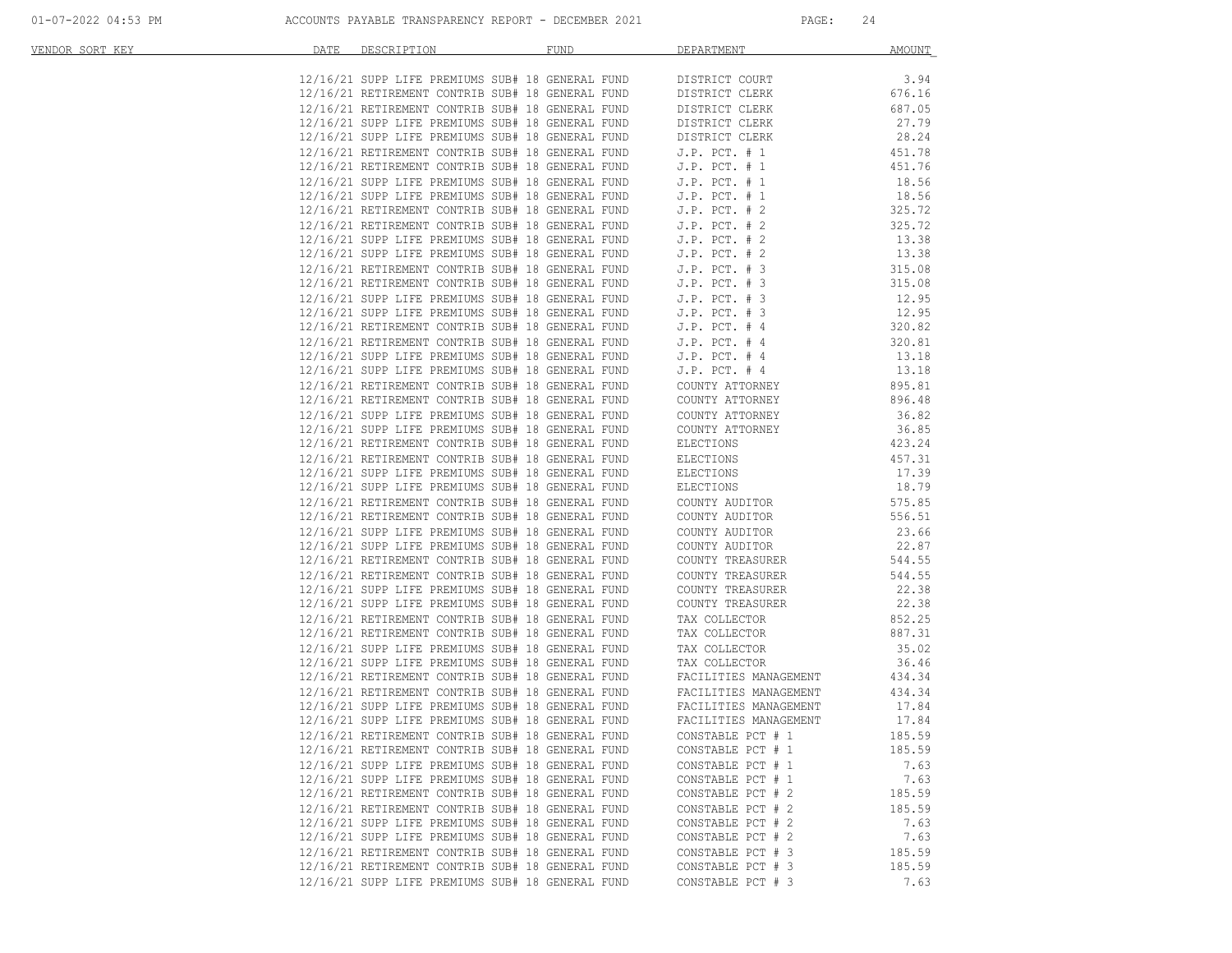| VENDOR SORT KEY | DATE | DESCRIPTION                                                                                                                                          | <b>FUND</b> | <b>DEPARTMENT</b>                                                                                                                                                                                                                                                                                                                                                                                                                                                                | <b>AMOUNT</b>  |
|-----------------|------|------------------------------------------------------------------------------------------------------------------------------------------------------|-------------|----------------------------------------------------------------------------------------------------------------------------------------------------------------------------------------------------------------------------------------------------------------------------------------------------------------------------------------------------------------------------------------------------------------------------------------------------------------------------------|----------------|
|                 |      | 12/16/21 SUPP LIFE PREMIUMS SUB# 18 GENERAL FUND                                                                                                     |             | CONSTABLE PCT # 3                                                                                                                                                                                                                                                                                                                                                                                                                                                                | 7.63           |
|                 |      | 12/16/21 RETIREMENT CONTRIB SUB# 18 GENERAL FUND                                                                                                     |             | CONSTABLE PCT # 4                                                                                                                                                                                                                                                                                                                                                                                                                                                                | 185.59         |
|                 |      | 12/16/21 RETIREMENT CONTRIB SUB# 18 GENERAL FUND                                                                                                     |             |                                                                                                                                                                                                                                                                                                                                                                                                                                                                                  | 185.59         |
|                 |      | 12/16/21 SUPP LIFE PREMIUMS SUB# 18 GENERAL FUND                                                                                                     |             | CONSTABLE PCT # 4<br>CONSTABLE PCT # 4                                                                                                                                                                                                                                                                                                                                                                                                                                           | 7.63           |
|                 |      | 12/16/21 SUPP LIFE PREMIUMS SUB# 18 GENERAL FUND                                                                                                     |             | CONSTABLE PCT # 4                                                                                                                                                                                                                                                                                                                                                                                                                                                                | 7.63           |
|                 |      | 12/16/21 RETIREMENT CONTRIB SUB# 18 GENERAL FUND                                                                                                     |             | JAIL                                                                                                                                                                                                                                                                                                                                                                                                                                                                             | 2,424.86       |
|                 |      | 12/16/21 RETIREMENT CONTRIB SUB# 18 GENERAL FUND                                                                                                     |             | JAIL                                                                                                                                                                                                                                                                                                                                                                                                                                                                             | 2,571.74       |
|                 |      | 12/16/21 SUPP LIFE PREMIUMS SUB# 18 GENERAL FUND                                                                                                     |             | JAIL                                                                                                                                                                                                                                                                                                                                                                                                                                                                             | 99.66          |
|                 |      | 12/16/21 SUPP LIFE PREMIUMS SUB# 18 GENERAL FUND                                                                                                     |             | JAIL                                                                                                                                                                                                                                                                                                                                                                                                                                                                             | 105.69         |
|                 |      | 12/16/21 RETIREMENT CONTRIB SUB# 18 GENERAL FUND                                                                                                     |             | SHERIFF                                                                                                                                                                                                                                                                                                                                                                                                                                                                          | 5,513.81       |
|                 |      | 12/16/21 RETIREMENT CONTRIB SUB# 18 GENERAL FUND                                                                                                     |             | SHERIFF                                                                                                                                                                                                                                                                                                                                                                                                                                                                          | 5,930.70       |
|                 |      | 12/16/21 SUPP LIFE PREMIUMS SUB# 18 GENERAL FUND                                                                                                     |             | SHERIFF                                                                                                                                                                                                                                                                                                                                                                                                                                                                          | 226.60         |
|                 |      | 12/16/21 SUPP LIFE PREMIUMS SUB# 18 GENERAL FUND                                                                                                     |             | SHERIFF                                                                                                                                                                                                                                                                                                                                                                                                                                                                          | 243.74         |
|                 |      | 12/16/21 RETIREMENT CONTRIB SUB# 18 GENERAL FUND                                                                                                     |             | JUVENILE CORRECTIONS                                                                                                                                                                                                                                                                                                                                                                                                                                                             | 516.72         |
|                 |      | 12/16/21 RETIREMENT CONTRIB SUB# 18 GENERAL FUND                                                                                                     |             | JUVENILE CORRECTIONS                                                                                                                                                                                                                                                                                                                                                                                                                                                             | 516.72         |
|                 |      | 12/16/21 SUPP LIFE PREMIUMS SUB# 18 GENERAL FUND                                                                                                     |             | JUVENILE CORRECTIONS                                                                                                                                                                                                                                                                                                                                                                                                                                                             | 21.23          |
|                 |      | 12/16/21 SUPP LIFE PREMIUMS SUB# 18 GENERAL FUND                                                                                                     |             | JUVENILE CORRECTIONS                                                                                                                                                                                                                                                                                                                                                                                                                                                             | 21.23          |
|                 |      | 12/16/21 RETIREMENT CONTRIB SUB# 18 GENERAL FUND                                                                                                     |             | HIGHWAY PATROL                                                                                                                                                                                                                                                                                                                                                                                                                                                                   | 163.61         |
|                 |      | 12/16/21 RETIREMENT CONTRIB SUB# 18 GENERAL FUND                                                                                                     |             | HIGHWAY PATROL                                                                                                                                                                                                                                                                                                                                                                                                                                                                   | 163.61         |
|                 |      | 12/16/21 SUPP LIFE PREMIUMS SUB# 18 GENERAL FUND                                                                                                     |             | HIGHWAY PATROL                                                                                                                                                                                                                                                                                                                                                                                                                                                                   | 6.72           |
|                 |      | 12/16/21 SUPP LIFE PREMIUMS SUB# 18 GENERAL FUND                                                                                                     |             | HIGHWAY PATROL                                                                                                                                                                                                                                                                                                                                                                                                                                                                   | 6.72           |
|                 |      | 12/16/21 RETIREMENT CONTRIB SUB# 18 GENERAL FUND                                                                                                     |             | HEALTH & WELFARE                                                                                                                                                                                                                                                                                                                                                                                                                                                                 | 73.00          |
|                 |      | 12/16/21 RETIREMENT CONTRIB SUB# 18 GENERAL FUND                                                                                                     |             | HEALTH & WELFARE                                                                                                                                                                                                                                                                                                                                                                                                                                                                 | 73.00          |
|                 |      | 12/16/21 SUPP LIFE PREMIUMS SUB# 18 GENERAL FUND                                                                                                     |             | HEALTH & WELFARE                                                                                                                                                                                                                                                                                                                                                                                                                                                                 | 3.00           |
|                 |      | 12/16/21 SUPP LIFE PREMIUMS SUB# 18 GENERAL FUND                                                                                                     |             | HEALTH & WELFARE                                                                                                                                                                                                                                                                                                                                                                                                                                                                 | 3.00           |
|                 |      | 12/16/21 RETIREMENT CONTRIB SUB# 18 GENERAL FUND                                                                                                     |             | COUNTY EXTENSION                                                                                                                                                                                                                                                                                                                                                                                                                                                                 | 141.29         |
|                 |      | 12/16/21 RETIREMENT CONTRIB SUB# 18 GENERAL FUND                                                                                                     |             | COUNTY EXTENSION                                                                                                                                                                                                                                                                                                                                                                                                                                                                 | 141.29         |
|                 |      | 12/16/21 SUPP LIFE PREMIUMS SUB# 18 GENERAL FUND                                                                                                     |             | COUNTY EXTENSION                                                                                                                                                                                                                                                                                                                                                                                                                                                                 | 5.81           |
|                 |      | 12/16/21 SUPP LIFE PREMIUMS SUB# 18 GENERAL FUND                                                                                                     |             | COUNTY EXTENSION                                                                                                                                                                                                                                                                                                                                                                                                                                                                 | 5.81           |
|                 |      | 12/16/21 RETIREMENT CONTRIB SUB# 18 GENERAL FUND                                                                                                     |             | HUMAN RESOURCE                                                                                                                                                                                                                                                                                                                                                                                                                                                                   | 393.68         |
|                 |      | 12/16/21 RETIREMENT CONTRIB SUB# 18 GENERAL FUND                                                                                                     |             | HUMAN RESOURCE                                                                                                                                                                                                                                                                                                                                                                                                                                                                   | 393.68         |
|                 |      | 12/16/21 SUPP LIFE PREMIUMS SUB# 18 GENERAL FUND<br>12/16/21 SUPP LIFE PREMIUMS SUB# 18 GENERAL FUND                                                 |             | HUMAN RESOURCE<br>HUMAN RESOURCE                                                                                                                                                                                                                                                                                                                                                                                                                                                 | 16.18<br>16.18 |
|                 |      |                                                                                                                                                      |             | HUMAN RESOURCE<br>VETERANS SERVICE                                                                                                                                                                                                                                                                                                                                                                                                                                               | 126.27         |
|                 |      |                                                                                                                                                      |             |                                                                                                                                                                                                                                                                                                                                                                                                                                                                                  | 108.88         |
|                 |      |                                                                                                                                                      |             |                                                                                                                                                                                                                                                                                                                                                                                                                                                                                  | 5.19           |
|                 |      |                                                                                                                                                      |             |                                                                                                                                                                                                                                                                                                                                                                                                                                                                                  | 4.47           |
|                 |      |                                                                                                                                                      |             |                                                                                                                                                                                                                                                                                                                                                                                                                                                                                  | 5,644.33       |
|                 |      |                                                                                                                                                      |             | $\begin{tabular}{lllllllll} $\multicolumn{4}{c}{\begin{tabular}{l}c@{}} & $\multicolumn{4}{c}{\begin{tabular}{l}c@{}} & $\multicolumn{4}{c}{\begin{tabular}{l}c@{}} & $\multicolumn{4}{c}{\begin{tabular}{l}c@{}} & $\multicolumn{4}{c}{\begin{tabular}{l}c@{}} & $\multicolumn{4}{c}{\begin{tabular}{l}c@{}} & $\multicolumn{4}{c}{\begin{tabular}{l}c@{}} & $\multicolumn{4}{c}{\begin{tabular}{l}c@{}} \multicolumn{4}{c}{\begin{tabular}{l}c@{}} \multicolumn{4}{c}{\begin{$ | 5,358.72       |
|                 |      | 12/16/21 RETIREMENT CONTRIB SUB# 18 ROAD & BRIDGE FUND ROAD & BRIDGE                                                                                 |             |                                                                                                                                                                                                                                                                                                                                                                                                                                                                                  | 511.00         |
|                 |      | 12/16/21 SUPP LIFE PREMIUMS SUB# 18 ROAD & BRIDGE FUND ROAD & BRIDGE                                                                                 |             |                                                                                                                                                                                                                                                                                                                                                                                                                                                                                  | 231.96         |
|                 |      | 12/16/21 SUPP LIFE PREMIUMS SUB# 18 ROAD & BRIDGE FUND ROAD & BRIDGE                                                                                 |             |                                                                                                                                                                                                                                                                                                                                                                                                                                                                                  | 220.23         |
|                 |      | 12/16/21 SUPP LIFE PREMIUMS SUB# 18 ROAD & BRIDGE FUND ROAD & BRIDGE                                                                                 |             |                                                                                                                                                                                                                                                                                                                                                                                                                                                                                  | 21.00          |
|                 |      | 12/16/21 RETIREMENT CONTRIB SUB# 18 WIC PROGRAM FUND NON-DEPARTMENTAL                                                                                |             |                                                                                                                                                                                                                                                                                                                                                                                                                                                                                  | 461.28         |
|                 |      | 12/16/21 RETIREMENT CONTRIB SUB# 18 WIC PROGRAM FUND                                                                                                 |             | NON-DEPARTMENTAL                                                                                                                                                                                                                                                                                                                                                                                                                                                                 | 471.64         |
|                 |      |                                                                                                                                                      |             | 12/16/21 SUPP LIFE PREMIUMS SUB# 18 WIC PROGRAM FUND NON-DEPARTMENTAL                                                                                                                                                                                                                                                                                                                                                                                                            | 18.95          |
|                 |      | 12/16/21 SUPP LIFE PREMIUMS SUB# 18 WIC PROGRAM FUND NON-DEPARTMENTAL                                                                                |             |                                                                                                                                                                                                                                                                                                                                                                                                                                                                                  | 19.38          |
|                 |      | 12/16/21 RETIREMENT CONTRIB SUB# 18 TX JUVENILE PROBAT BASIC SUPERVISION                                                                             |             |                                                                                                                                                                                                                                                                                                                                                                                                                                                                                  | 239.01         |
|                 |      | 12/16/21 RETIREMENT CONTRIB SUB# 18 TX JUVENILE PROBAT BASIC SUPERVISION                                                                             |             |                                                                                                                                                                                                                                                                                                                                                                                                                                                                                  | 239.01         |
|                 |      | 12/16/21 SUPP LIFE PREMIUMS SUB# 18 TX JUVENILE PROBAT BASIC SUPERVISION                                                                             |             |                                                                                                                                                                                                                                                                                                                                                                                                                                                                                  | 9.82           |
|                 |      | 12/16/21 SUPP LIFE PREMIUMS SUB# 18 TX JUVENILE PROBAT BASIC SUPERVISION                                                                             |             |                                                                                                                                                                                                                                                                                                                                                                                                                                                                                  | 9.82           |
|                 |      | 12/16/21 RETIREMENT CONTRIB SUB# 18 TX JUVENILE PROBAT COMMUNITY PROGRAM                                                                             |             |                                                                                                                                                                                                                                                                                                                                                                                                                                                                                  | 248.97         |
|                 |      | 12/16/21 RETIREMENT CONTRIB SUB# 18 TX JUVENILE PROBAT COMMUNITY PROGRAM<br>12/16/21 SUPP LIFE PREMIUMS SUB# 18 TX JUVENILE PROBAT COMMUNITY PROGRAM |             |                                                                                                                                                                                                                                                                                                                                                                                                                                                                                  | 248.97         |
|                 |      | 12/16/21 SUPP LIFE PREMIUMS SUB# 18 TX JUVENILE PROBAT COMMUNITY PROGRAM                                                                             |             |                                                                                                                                                                                                                                                                                                                                                                                                                                                                                  | 10.23<br>10.23 |
|                 |      | 12/16/21 RETIREMENT CONTRIB SUB# 18 TX JUVENILE PROBAT COMMITMENT DIVERSION                                                                          |             |                                                                                                                                                                                                                                                                                                                                                                                                                                                                                  | 27.01          |
|                 |      |                                                                                                                                                      |             |                                                                                                                                                                                                                                                                                                                                                                                                                                                                                  |                |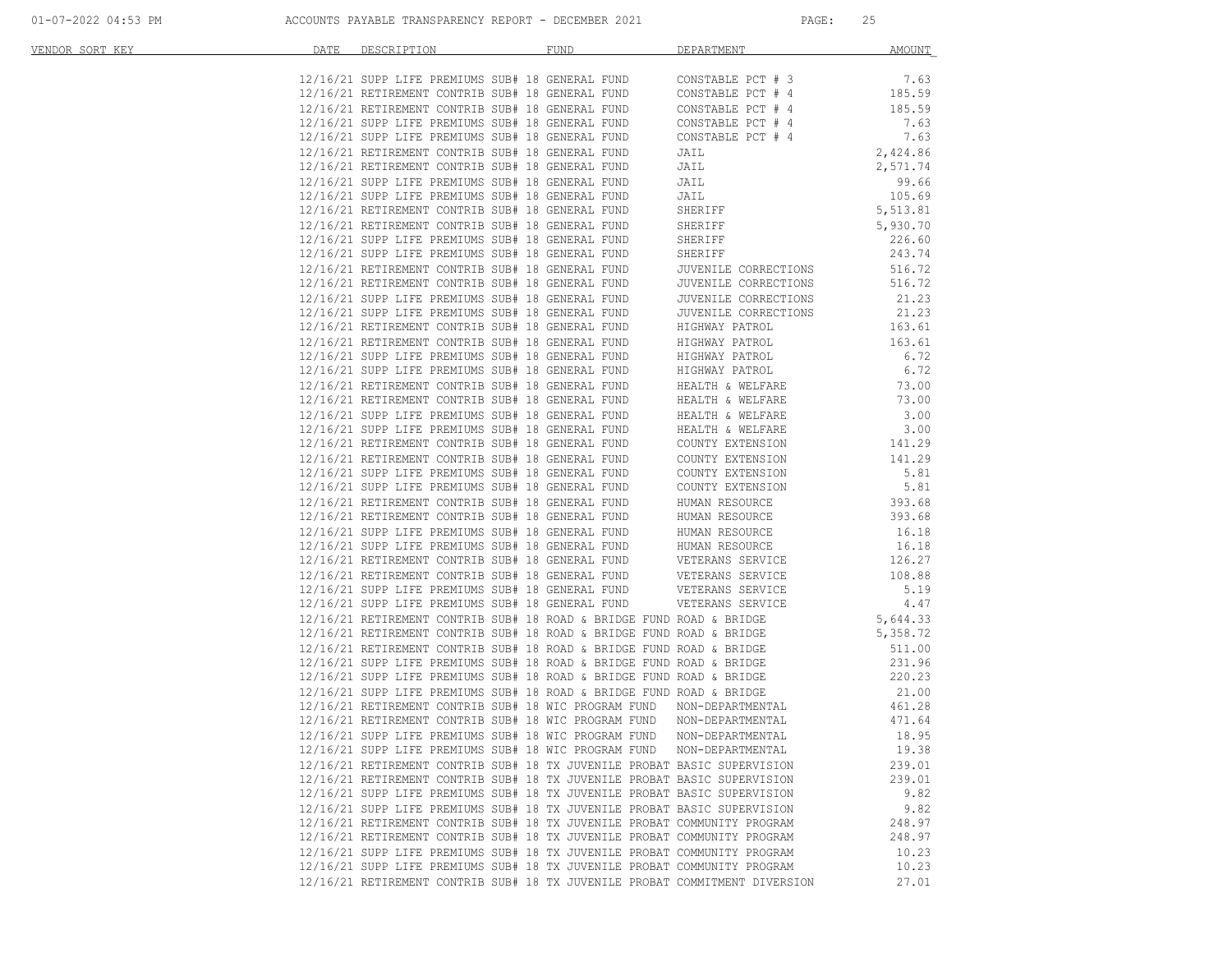| 01-07-2022 04:53 PM           | ACCOUNTS PAYABLE TRANSPARENCY REPORT - DECEMBER 2021<br>PAGE:                                                                                                                                                                                                                                                                                                                                                                                                                                                                                        | 26                                                                     |
|-------------------------------|------------------------------------------------------------------------------------------------------------------------------------------------------------------------------------------------------------------------------------------------------------------------------------------------------------------------------------------------------------------------------------------------------------------------------------------------------------------------------------------------------------------------------------------------------|------------------------------------------------------------------------|
| VENDOR SORT KEY               | <b>FUND</b><br>DEPARTMENT<br>DATE<br>DESCRIPTION                                                                                                                                                                                                                                                                                                                                                                                                                                                                                                     | <b>AMOUNT</b>                                                          |
|                               | 12/16/21 RETIREMENT CONTRIB SUB# 18 TX JUVENILE PROBAT COMMITMENT DIVERSION<br>12/16/21 SUPP LIFE PREMIUMS SUB# 18 TX JUVENILE PROBAT COMMITMENT DIVERSION<br>12/16/21 SUPP LIFE PREMIUMS SUB# 18 TX JUVENILE PROBAT COMMITMENT DIVERSION<br>12/16/21 RETIREMENT CONTRIB SUB# 18 FRIO COUNTY PAYROL NON-DEPARTMENTAL<br>12/16/21 RETIREMENT CONTRIB SUB# 18 FRIO COUNTY PAYROL NON-DEPARTMENTAL<br>12/16/21 RETIREMENT CONTRIB SUB# 18 FRIO COUNTY PAYROL NON-DEPARTMENTAL<br>TOTAL:                                                                 | 27.01<br>1.11<br>1.11<br>17,645.28<br>17,891.05<br>376.92<br>86,602.24 |
| TXU ENERGY RETAIL COMPANY LLC | 12/14/21 101 N. COMMERCE DILLEY<br>GENERAL FUND<br>FACILITIES MANAGEMENT                                                                                                                                                                                                                                                                                                                                                                                                                                                                             | 429.20                                                                 |
|                               | 12/14/21 205 CR 1650 MOORE<br>GENERAL FUND<br>FACILITIES MANAGEMENT<br>12/14/21 205 CR 1650 UNIT SHOP<br>GENERAL FUND<br>FACILITIES MANAGEMENT<br>12/14/21 2207 BI 35E R & B<br>GENERAL FUND<br>FACILITIES MANAGEMENT<br>12/14/21 415 E BRAZOS ST<br>GENERAL FUND<br>FACILITIES MANAGEMENT<br>12/14/21 415 E BRAZOS ST MHMR BLDG GENERAL FUND<br>FACILITIES MANAGEMENT<br>12/14/21 513 E. LEONA ST<br>GENERAL FUND<br>FACILITIES MANAGEMENT<br>12/14/21 505 E MEDINA STREET<br>GENERAL FUND<br>FACILITIES MANAGEMENT<br>12/14/21 515 E MEDINA STREET | 8.29<br>65.73<br>798.55<br>15.19<br>452.90<br>58.39<br>271.97<br>40.92 |
|                               | GENERAL FUND<br>FACILITIES MANAGEMENT<br>12/14/21 515 E MEDINA ST ADULT PROB GENERAL FUND<br>FACILITIES MANAGEMENT<br>12/14/21 606 E MEDINA ST HSE<br>GENERAL FUND<br>FACILITIES MANAGEMENT<br>12/14/21 604 E MEDINA ST MUSEUM<br>GENERAL FUND<br>FACILITIES MANAGEMENT<br>12/14/21 500 E SAN ANTONIO ST<br>GENERAL FUND<br>FACILITIES MANAGEMENT<br>12/14/21 500 E SAN ANTONIO ST COURT GENERAL FUND<br>FACILITIES MANAGEMENT                                                                                                                       | 102.89<br>14.38<br>56.37<br>60.80<br>1,373.85                          |
|                               | 12/14/21 650 E SAN ANTONIO ST TRLR GENERAL FUND<br>FACILITIES MANAGEMENT<br>12/14/21 610 E SAN ANTONIOST TRLR F GENERAL FUND<br>FACILITIES MANAGEMENT<br>12/14/21 1150 FM 1581<br>GENERAL FUND<br>FACILITIES MANAGEMENT<br>12/14/21 1355 FM 1581 REGION PARK GENERAL FUND<br>FACILITIES MANAGEMENT<br>12/14/21 328 RADIO LANE<br>GENERAL FUND<br>FACILITIES MANAGEMENT                                                                                                                                                                               | 166.53<br>188.44<br>34.90<br>171.59<br>131.06                          |
|                               | 12/14/21 COUNTY RD 1000 STLG<br>GENERAL FUND<br>FACILITIES MANAGEMENT<br>12/14/21 PRIVATE RD 2020 250 HPS<br>GENERAL FUND<br>FACILITIES MANAGEMENT<br>12/14/21 COUNTY RD 4010 PARKING LOT GENERAL FUND<br>FACILITIES MANAGEMENT<br>12/14/21 421 S CEDAR ST<br>FACILITIES MANAGEMENT<br>GENERAL FUND                                                                                                                                                                                                                                                  | 23.18<br>0.00<br>13.18<br>15.19                                        |
|                               | 12/14/21 502 S CEDAR ST<br>GENERAL FUND<br>FACILITIES MANAGEMENT<br>12/14/21 421 S CEDAR ST ODLT<br>GENERAL FUND<br>FACILITIES MANAGEMENT<br>12/14/21 421 S CEDAR ST RADIO TOWER GENERAL FUND<br>FACILITIES MANAGEMENT<br>12/14/21 406 S PECAN ST<br>GENERAL FUND<br>FACILITIES MANAGEMENT                                                                                                                                                                                                                                                           | 2,680.73<br>15.19<br>37.68<br>20.46                                    |
|                               | 12/14/21 410 S PECAN ST<br>GENERAL FUND<br>FACILITIES MANAGEMENT<br>12/14/21 515 S PECAN ST<br>GENERAL FUND<br>FACILITIES MANAGEMENT<br>12/14/21 526 S PECAN ST<br>GENERAL FUND<br>FACILITIES MANAGEMENT<br>12/14/21 407 S PECAN ST BLDG JP2 GENERAL FUND<br>FACILITIES MANAGEMENT                                                                                                                                                                                                                                                                   | 8.14<br>8.03<br>23.91<br>29.14                                         |
|                               | $12/14/21$ 406 S PECAN ST JUV EP - JP GENERAL FUND<br>FACILITIES MANAGEMENT<br>12/14/21 514 S PECAN ST TENNIS COUR GENERAL FUND<br>FACILITIES MANAGEMENT<br>12/14/21 410 S PECAN ST - JUV PRO/E GENERAL FUND<br>FACILITIES MANAGEMENT<br>12/14/21 947 STREET LIGHT<br>GENERAL FUND<br>FACILITIES MANAGEMENT<br>TOTAL:                                                                                                                                                                                                                                | 54.73<br>15.11<br>792.67<br>157.39<br>8,336.68                         |
| TYLER BUSINESS FORMS          | 12/14/21 1099 6103 NEC 4PART<br>GENERAL FUND<br>COUNTY AUDITOR<br>12/14/21 1099 6103 NEC 4PART<br>GENERAL FUND<br>COUNTY AUDITOR<br>12/14/21 1099 MISC 3 PARTSET<br>GENERAL FUND<br>COUNTY AUDITOR<br>12/14/21 SHIPPING<br>GENERAL FUND<br>COUNTY AUDITOR<br>TOTAL:                                                                                                                                                                                                                                                                                  | 186.08<br>116.02<br>59.61<br>90.50<br>452.21                           |
| UNIFIRST CORPORATION          | 12/14/21 WKLY SVC 9/07/21 MATS<br>GENERAL FUND<br>FACILITIES MANAGEMENT<br>12/14/21 WKLY UNIFORM SVC 12/01/202 GENERAL FUND<br>FACILITIES MANAGEMENT<br>12/20/21 WKLY UNIFORM SVC 12/15/202 GENERAL FUND<br>FACILITIES MANAGEMENT<br>12/14/21 WKLY SVC 11/03/2021 MATS<br>GENERAL FUND<br>SHERIFF<br>12/14/21 FINANCE CHARGE<br>GENERAL FUND<br>SHERIFF                                                                                                                                                                                              | 26.00<br>68.81<br>89.08<br>26.00<br>0.39                               |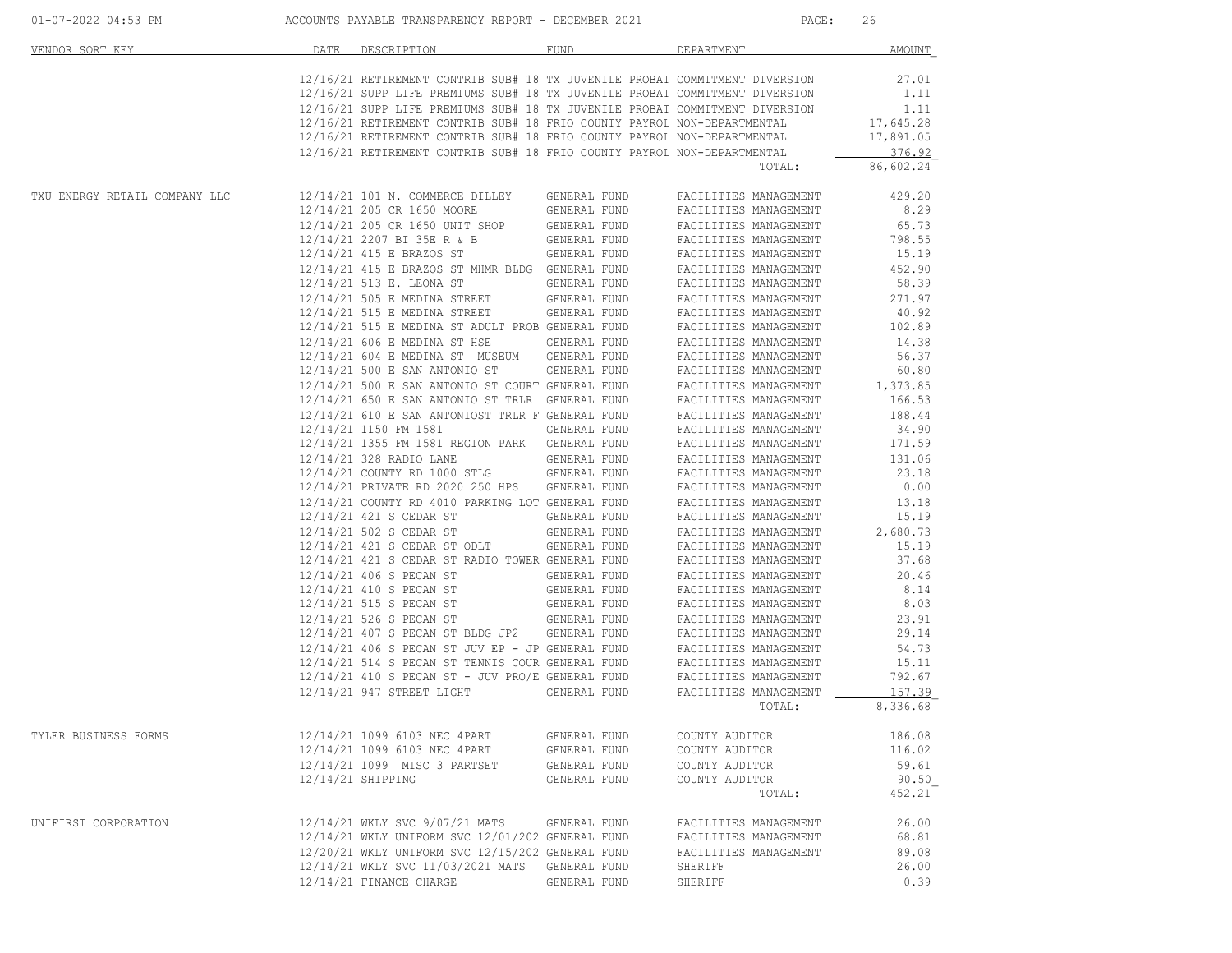| 01-07-2022 04:53 PM               |      | ACCOUNTS PAYABLE TRANSPARENCY REPORT - DECEMBER 2021                                         |                     | PAGE:             | 27                   |
|-----------------------------------|------|----------------------------------------------------------------------------------------------|---------------------|-------------------|----------------------|
| VENDOR SORT KEY                   | DATE | DESCRIPTION                                                                                  | <b>FUND</b>         | DEPARTMENT        | <b>AMOUNT</b>        |
|                                   |      | $12/14/21$ WKLY SVC $11/17/21$ MATS GENERAL FUND                                             |                     | SHERIFF           | 26.00                |
|                                   |      | 12/14/21 WKLY SVC 11/24/21 MATS GENERAL FUND                                                 |                     | SHERIFF           | 26.00                |
|                                   |      | 12/14/21 WKLY SVC 12/01/2021 MATS GENERAL FUND                                               |                     | SHERIFF           | 26.00                |
|                                   |      | 12/14/21 WKLY SVC 12/08/2021 MATS GENERAL FUND                                               |                     | SHERIFF           | 26.00                |
|                                   |      | 12/14/21 FINANCE CHARGE                                                                      | <b>GENERAL FUND</b> | SHERIFF           | 0.39                 |
|                                   |      | 12/20/21 WKLY SVC 12/15/2021 MATS GENERAL FUND                                               |                     | SHERIFF           | 26.00                |
|                                   |      | $12/14/21$ WKLY UNIFORM SVC $11/25/202$ ROAD & BRIDGE FUND ROAD & BRIDGE                     |                     |                   | 68.02                |
|                                   |      | $12/14/21$ WKLY UNIFORM SVC $12/01/202$ ROAD & BRIDGE FUND ROAD & BRIDGE                     |                     |                   | 207.18               |
|                                   |      | $12/14/21$ WKLY UNIFORM SVC $12/02/21$ ROAD & BRIDGE FUND ROAD & BRIDGE                      |                     |                   | 68.02                |
|                                   |      | $12/14/21$ WKLY UNIFORM SVC $12/08/202$ ROAD & BRIDGE FUND ROAD & BRIDGE                     |                     |                   | 205.58               |
|                                   |      | 12/20/21 WKLY UNIFORM SVC 12/09/202 ROAD & BRIDGE FUND ROAD & BRIDGE                         |                     |                   | 68.02                |
|                                   |      | 12/20/21 WKLY UNIFORM SVC 12/15/202 ROAD & BRIDGE FUND ROAD & BRIDGE                         |                     |                   | 205.58               |
|                                   |      |                                                                                              |                     | TOTAL:            | 1,163.07             |
|                                   |      |                                                                                              |                     |                   |                      |
| UVALDE COUNTY TREASURER           |      | 12/14/21 INMATE HOUSING SEPTEMBER 2 GENERAL FUND                                             |                     | SHERIFF<br>TOTAL: | 7,654.50<br>7,654.50 |
| VERIFY I-9, LLC                   |      | 12/20/21 VERIFY I-9 S. LOPEZ                                                                 | GENERAL FUND        | HUMAN RESOURCE    | 9.95                 |
|                                   |      |                                                                                              |                     | TOTAL:            | 9.95                 |
|                                   |      |                                                                                              |                     |                   |                      |
| VIDA Y SALUD HEALTH SYSTEMS, INC. |      | 12/14/21 CPT 99213 J. TOUCHET GENERAL FUND                                                   |                     | JAIL              | 33.95                |
|                                   |      | 12/14/21 CPT 99213 J. ESCAMILLA                                                              | GENERAL FUND        | JAIL              | 33.95                |
|                                   |      | 12/14/21 CPT 99214 J. PINA                                                                   | GENERAL FUND        | JAIL              | 47.68                |
|                                   |      | $12/14/21$ CPT 99213 J. BRISENO GENERAL FUND<br>$12/14/21$ CPT 90791 J. TOUCHET GENERAL FUND |                     | JAIL              | 33.95                |
|                                   |      |                                                                                              |                     | JAIL              | 113.91               |
|                                   |      | 12/14/21 CPT 99214 T. RAMON GENERAL FUND                                                     |                     | JAIL              | 47.68                |
|                                   |      | 12/14/21 CPT 99214 J. PARGAS GENERAL FUND                                                    |                     | JAIL              | 47.68                |
|                                   |      |                                                                                              |                     | TOTAL:            | 358.80               |
| JOCELIN VILLARREAL                |      | 12/14/21 REIMBURSE USB FLASH DRIVE GENERAL FUND                                              |                     | COUNTY EXTENSION  | 17.30                |
|                                   |      | $12/14/21$ PLATES & NAPKINS                                                                  | GENERAL FUND        | COUNTY EXTENSION  | 16.00                |
|                                   |      | 12/14/21 GREEN PLASTIC TABLERUNNERS GENERAL FUND                                             |                     | COUNTY EXTENSION  | 16.23                |
|                                   |      |                                                                                              |                     | TOTAL:            | 49.53                |
| VISTA SOLUTIONS GROUP, LP         |      | 12/14/21 DMS3 ANNUAL MAINT & SUPPOR GENERAL FUND                                             |                     | ELECTIONS         | 615.00               |
|                                   |      |                                                                                              |                     | TOTAL:            | 615.00               |
| VOYAGER FLEET SYSTEMS INC.        |      | 12/14/21 MO FUEL NOV 21 CONSTABLE P GENERAL FUND                                             |                     | CONSTABLE PCT # 1 | 457.78               |
|                                   |      | 12/14/21 MO FUEL NOV 21 CONSTABLE P GENERAL FUND                                             |                     | CONSTABLE PCT # 2 | 555.18               |
|                                   |      | 12/14/21 MO FUEL NOV 21 CONSTABLE P GENERAL FUND                                             |                     | CONSTABLE PCT # 3 | 144.93               |
|                                   |      | 12/14/21 MO FUEL NOV 21 CONSTABLE P GENERAL FUND                                             |                     | CONSTABLE PCT # 4 | 479.60               |
|                                   |      | 12/14/21 MO FUEL NOV 21 SHERIFF'S D GENERAL FUND                                             |                     | SHERIFF           | 11,908.58            |
|                                   |      |                                                                                              |                     | TOTAL:            | 13,546.07            |
|                                   |      |                                                                                              |                     |                   |                      |
| VULCAN CONSTRUCTION MATERIALS, LP |      | 12/14/21 29.28 TONS LRA TY 1 GR CC FM & LATERAL ROAD NON-DEPARTMENTAL                        |                     |                   | 1,434.72             |
|                                   |      | 12/14/21 11.32TONS LRA TY 1 GR CC P FM & LATERAL ROAD NON-DEPARTMENTAL                       |                     |                   | 554.68               |
|                                   |      |                                                                                              |                     | TOTAL:            | 1,989.40             |
| MICHAEL R. ZAMORA                 |      | 12/20/21 CAUSE# 07-10-00081-CRF H.R GENERAL FUND                                             |                     | DISTRICT COURT    | 400.00               |
|                                   |      |                                                                                              |                     | TOTAL:            | 400.00               |
| ZAVALA COUNTY SHERIFF OFFICE      |      | 12/14/21 INMATE MEDICAL OCT 2021                                                             | GENERAL FUND        | JAIL              | 2.090.65             |
|                                   |      |                                                                                              |                     | TOTAL:            | 2,090.65             |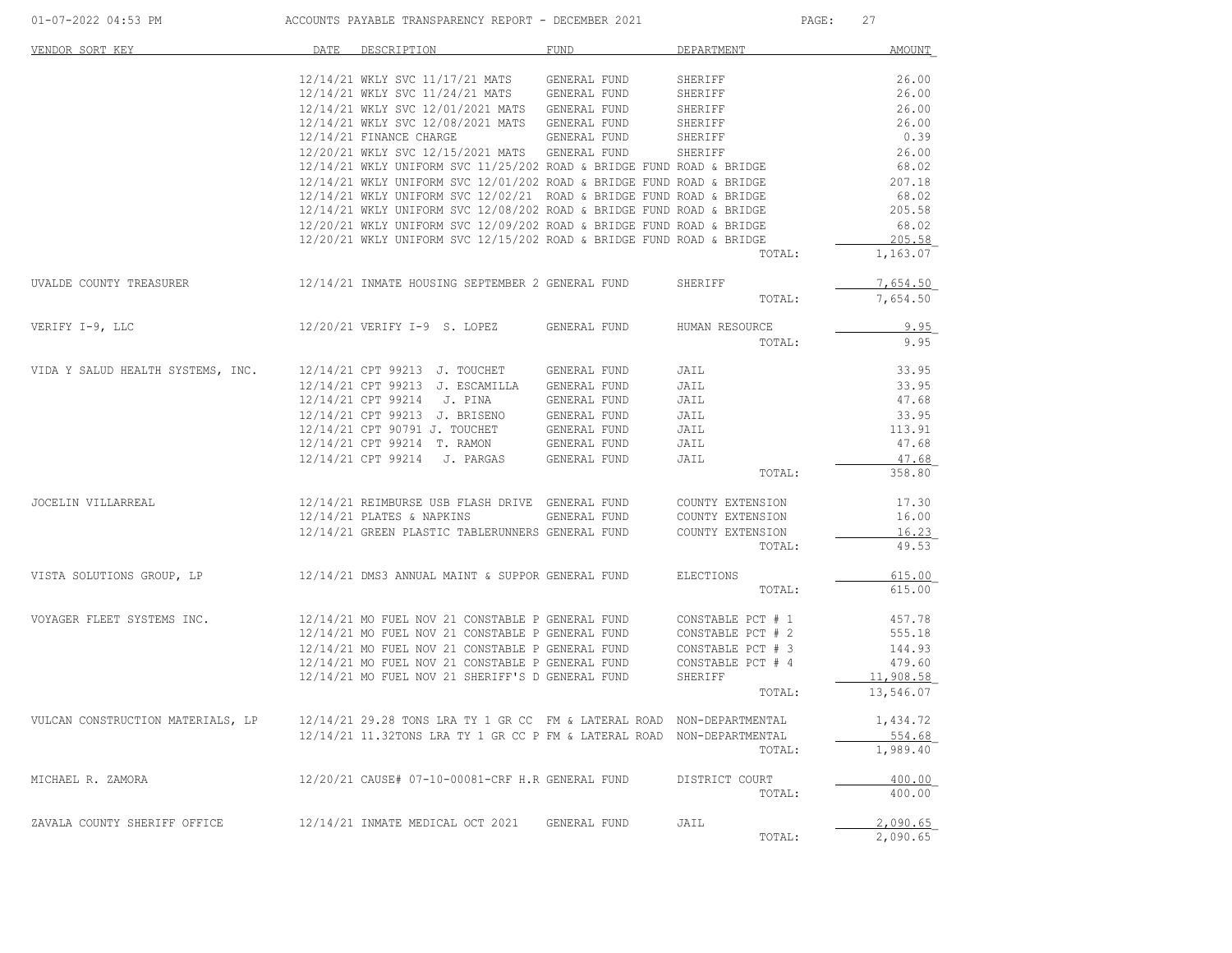01-07-2022 04:53 PM ACCOUNTS PAYABLE TRANSPARENCY REPORT - DECEMBER 2021 PAGE: 28

| VENDOR SORT KEY    | DATE | DESCRIPTION               | <b>FUND</b>                          | DEPARTMENT                              | AMOUNT                 |
|--------------------|------|---------------------------|--------------------------------------|-----------------------------------------|------------------------|
|                    |      | $12/01/2021 - 12/31/2021$ |                                      |                                         |                        |
| **PAYROLL EXPENSES |      |                           | GENERAL FUND<br>GENERAL FUND         | COMMISSIONERS COURT<br>COUNTY CLERK     | 16,978.13<br>19,647.90 |
|                    |      |                           | GENERAL FUND                         | EMERGENCY MGNT / 911 M                  | 6,346.08               |
|                    |      |                           | GENERAL FUND                         | DISTRICT COURT                          | 3,536.42               |
|                    |      |                           | GENERAL FUND                         | DISTRICT CLERK                          | 21,719.20              |
|                    |      |                           | GENERAL FUND                         | $J.P.$ PCT. $# 1$                       | 14,281.82              |
|                    |      |                           | GENERAL FUND                         | $J.P.$ PCT. $# 2$                       | 11, 153.61             |
|                    |      |                           | GENERAL FUND                         | J.P. PCT. # 3                           | 10,219.25              |
|                    |      |                           | GENERAL FUND                         | $J.P.$ PCT. $# 4$                       | 10,141.80              |
|                    |      |                           | GENERAL FUND                         | COUNTY ATTORNEY                         | 28, 357.33             |
|                    |      |                           | GENERAL FUND                         | <b>ELECTIONS</b>                        | 13,379.52              |
|                    |      |                           | GENERAL FUND                         | COUNTY AUDITOR                          | 17,674.46              |
|                    |      |                           | GENERAL FUND                         | COUNTY TREASURER                        | 17,214.07              |
|                    |      |                           | GENERAL FUND                         | TAX COLLECTOR                           | 33,580.33              |
|                    |      |                           | GENERAL FUND                         | FACILITIES MANAGEMENT                   | 18,175.61              |
|                    |      |                           | GENERAL FUND                         | CONSTABLE PCT # 1                       | 5,866.83               |
|                    |      |                           | GENERAL FUND                         | CONSTABLE PCT # 2                       | 5,866.83               |
|                    |      |                           | GENERAL FUND                         | CONSTABLE PCT # 3                       | 5,866.83               |
|                    |      |                           | GENERAL FUND                         | CONSTABLE PCT # 4                       | 5,866.83               |
|                    |      |                           | GENERAL FUND                         | JAIL                                    | 86,279.45              |
|                    |      |                           | GENERAL FUND                         | SHERIFF                                 | 166, 471.55            |
|                    |      |                           | GENERAL FUND                         | JUVENILE CORRECTIONS                    | 16,335.15              |
|                    |      |                           | GENERAL FUND                         | HIGHWAY PATROL                          | 5,172.00               |
|                    |      |                           | GENERAL FUND                         | HEALTH & WELFARE                        | 2,307.69               |
|                    |      |                           | GENERAL FUND                         | COUNTY EXTENSION                        | 9,741.97               |
|                    |      |                           | GENERAL FUND                         | HUMAN RESOURCE                          | 12,445.34              |
|                    |      |                           | GENERAL FUND                         | SPECIAL PROJECTS                        | 20,980.57              |
|                    |      |                           | GENERAL FUND                         | VETERANS SERVICE                        | 3,744.30               |
|                    |      |                           | ROAD & BRIDGE FUND ROAD & BRIDGE     |                                         | 177,593.99             |
|                    |      |                           | WIC PROGRAM FUND                     | NON-DEPARTMENTAL                        | 15,288.27              |
|                    |      |                           | COUNTY CLERK RECOR NON-DEPARTMENTAL  |                                         | 2,054.39               |
|                    |      |                           | TX JUVENILE PROBAT BASIC SUPERVISION |                                         | 7,555.68               |
|                    |      |                           | TX JUVENILE PROBAT COMMUNITY PROGRAM |                                         | 7,870.50               |
|                    |      |                           |                                      | TX JUVENILE PROBAT COMMITMENT DIVERSION | 853.74                 |
|                    |      |                           | JP # 1 D.D.C. FUND NON-DEPARTMENTAL  |                                         | 1,500.00               |
|                    |      |                           | JP # 2 D.D.C. FUND NON-DEPARTMENTAL  |                                         | 880.00                 |
|                    |      |                           | JP # 3 D.D.C. FUND NON-DEPARTMENTAL  |                                         | 480.00                 |
|                    |      |                           |                                      | TOTAL:                                  | 803, 427.44            |
|                    |      |                           |                                      |                                         |                        |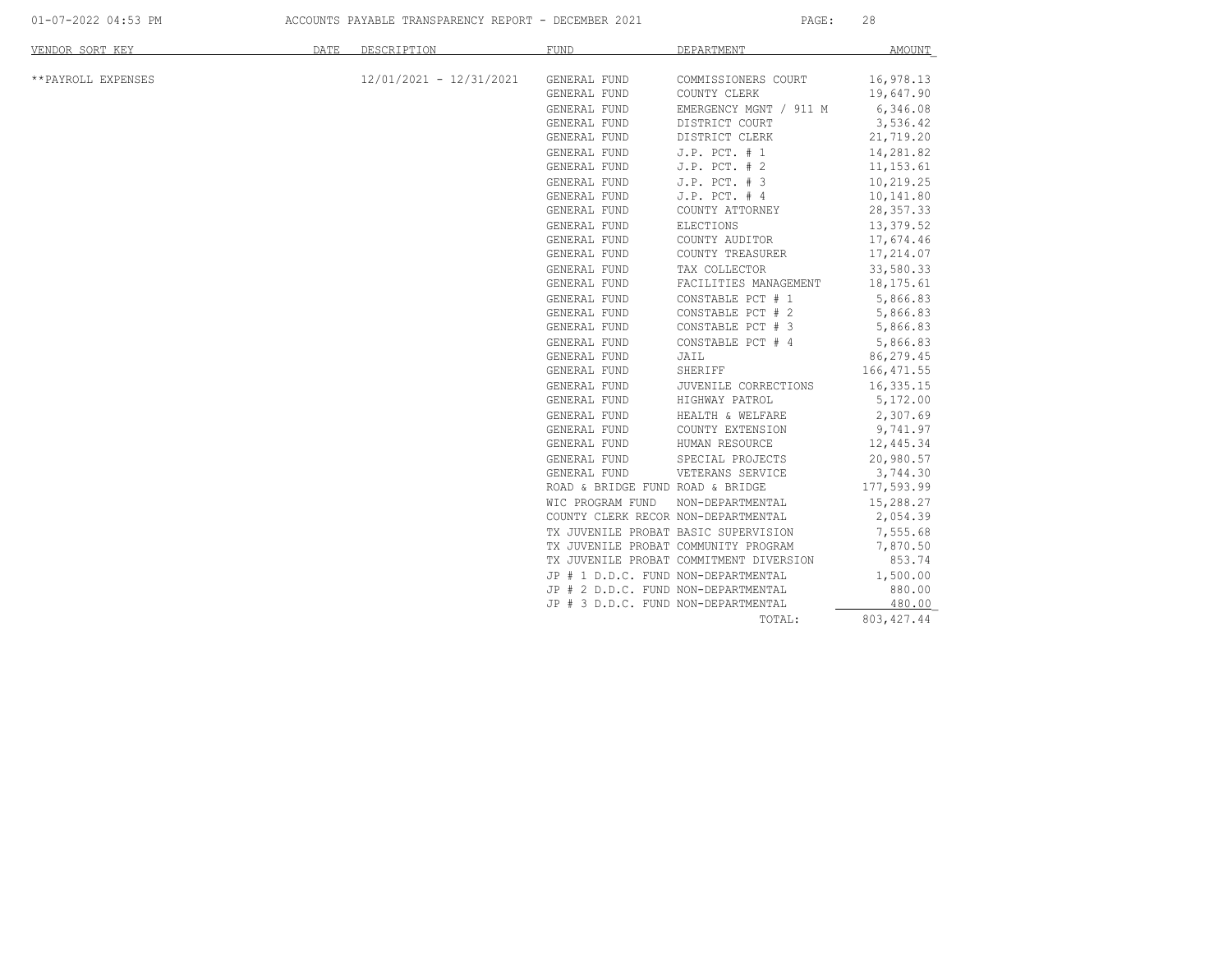| VENDOR<br>SORT<br>777777<br>KE. | ----<br>---- | DECCDIDETOM<br>UNIL LIUN | FUND | DE PARTMENT<br>LE L'AIVITIEN I | AMOUNT |
|---------------------------------|--------------|--------------------------|------|--------------------------------|--------|
|                                 |              |                          |      |                                |        |

| 100 GENERAL FUND 943,521.69              |  |
|------------------------------------------|--|
|                                          |  |
| 126 AMERICAN RESCUE PLAN FUND 629.96     |  |
| 200 ROAD & BRIDGE FUND 272,593.55        |  |
| 201<br>FM & LATERAL ROAD FUND 14,138.93  |  |
| 202<br>WIC PROGRAM FUND 28,123.59        |  |
| COUNTY CLERK RECORDS MGT 2,150.70<br>205 |  |
| 206 TX JUVENILE PROBATION FND 18,143.18  |  |
| FRIO CO JUVENILE SUPRVSRY 73.07<br>208   |  |
| SHERIFF'S SEIZED FUNDS 816.00<br>403     |  |
| 407 JUSTICE COURT TECHNOLOGY 11,226.95   |  |
| 408 JP # 1 D.D.C. FUND 1,609.83          |  |
| 409 JP # 2 D.D.C. FUND 947.23            |  |
| 410 JP # 3 D.D.C. FUND 480.00            |  |
| ABANDONED VEHICLE FUND 625.00<br>708     |  |
| 718 SHERIFF'S ESTRAY ACCOUNT 492.70      |  |
| 998 FRIO COUNTY PAYROLL FUND 152,302.37  |  |
| GRAND TOTAL: 1,447,874.75                |  |

TOTAL PAGES: 29